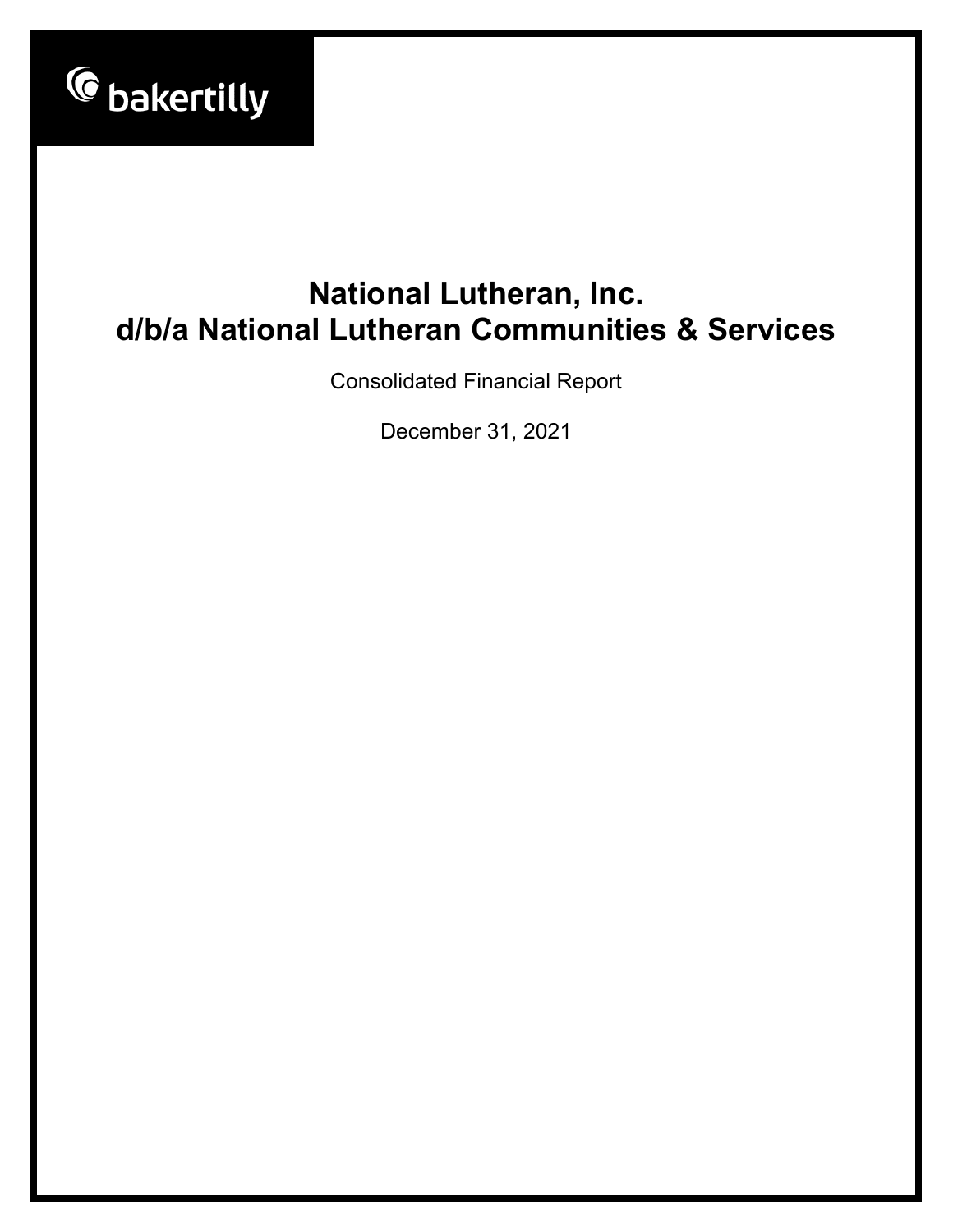# **C O N T E N T S**

| Independent Auditor's Report                                                                                                                                                                                                  | 1 - 2                                      |  |
|-------------------------------------------------------------------------------------------------------------------------------------------------------------------------------------------------------------------------------|--------------------------------------------|--|
| Consolidated Financial Statements:                                                                                                                                                                                            |                                            |  |
| Consolidated Balance Sheets<br><b>Consolidated Statements of Operations</b><br>Consolidated Statements of Changes in Net Assets<br><b>Consolidated Statements of Cash Flows</b><br>Notes to Consolidated Financial Statements | $3 - 4$<br>$5 - 6$<br>$8 - 9$<br>$10 - 31$ |  |
| Consolidating Supplementary Information:                                                                                                                                                                                      |                                            |  |
| <b>Consolidating Balance Sheets</b><br><b>Consolidating Statements of Operations</b><br>Consolidating Statements of Changes in Net Assets (Deficit)                                                                           | $32 - 33$<br>$34 - 35$<br>$36 - 37$        |  |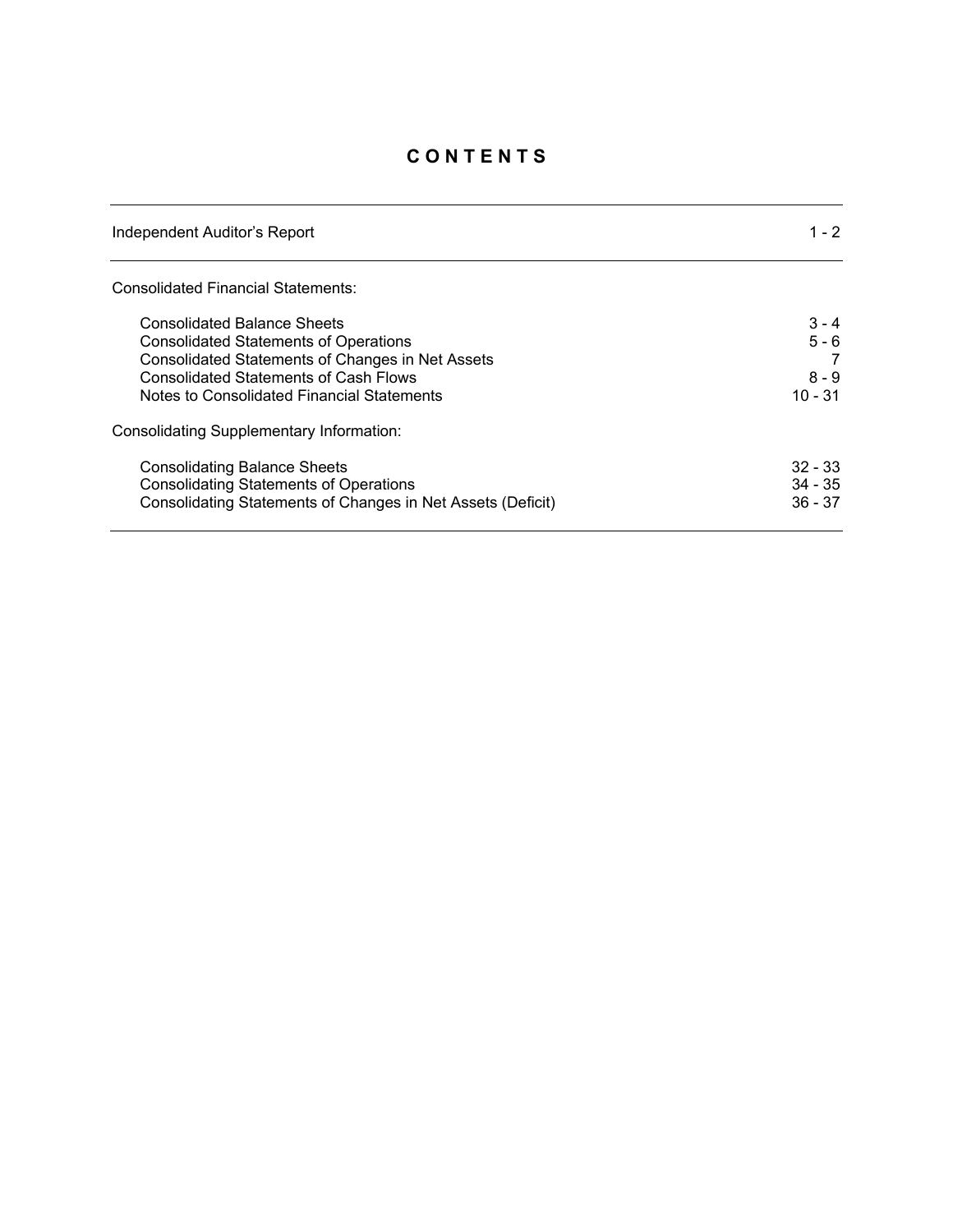

Baker Tilly US, LLP 2599 Wilmington Road New Castle, PA 16105 United States of America

# **INDEPENDENT AUDITORS' REPORT**

T: +1 (724) 658 1565 F: +1 (724) 658 2402 bakertilly.com

Board of Trustees National Lutheran, Inc. d/b/a National Lutheran Communities & Services

#### **Report on the Audits of the Consolidated Financial Statements**

#### *Opinion*

We have audited the consolidated financial statements of National Lutheran, Inc. d/b/a National Lutheran Communities & Services (Organization), which comprise the consolidated balance sheets as of December 31, 2021 and 2020, and the related consolidated statements of operations, changes in net assets, and cash flows for the years then ended, and the related notes to the consolidated financial statements.

In our opinion, the accompanying consolidated financial statements present fairly, in all material respects, the financial position of the Organization as of December 31, 2021 and 2020, and the changes in its net assets and its cash flows for the years then ended in accordance with accounting principles generally accepted in the United States of America.

#### *Basis for Opinion*

We conducted our audits in accordance with auditing standards generally accepted in the United States of America (GAAS). Our responsibilities under those standards are further described in the Auditor's Responsibilities for the Audits of the Consolidated Financial Statements section of our report. We are required to be independent of the Organization and to meet our other ethical responsibilities, in accordance with the relevant ethical requirements relating to our audits. We believe that the audit evidence we have obtained is sufficient and appropriate to provide a basis for our audit opinion.

#### *Emphasis of Matters*

As discussed in Note 17 to the consolidated financial statements, the Organization received government funding through the Small Business Administration (SBA) Paycheck Protection Program (PPP) and the U.S. Department of Health and Human Services (HHS) Provider Relief Fund (PRF) consequent to the operating conditions created by the COVID-19 pandemic. Our opinion is not modified with respect to these matters.

#### *Responsibilities of Management for the Consolidated Financial Statements*

Management is responsible for the preparation and fair presentation of the consolidated financial statements in accordance with accounting principles generally accepted in the United States of America, and for the design, implementation, and maintenance of internal control relevant to the preparation and fair presentation of consolidated financial statements that are free from material misstatement, whether due to fraud or error.

In preparing the consolidated financial statements, management is required to evaluate whether there are conditions or events, considered in the aggregate, that raise substantial doubt about the Organization's ability to continue as a going concern within one year after the date that the consolidated financial statements are available to be issued.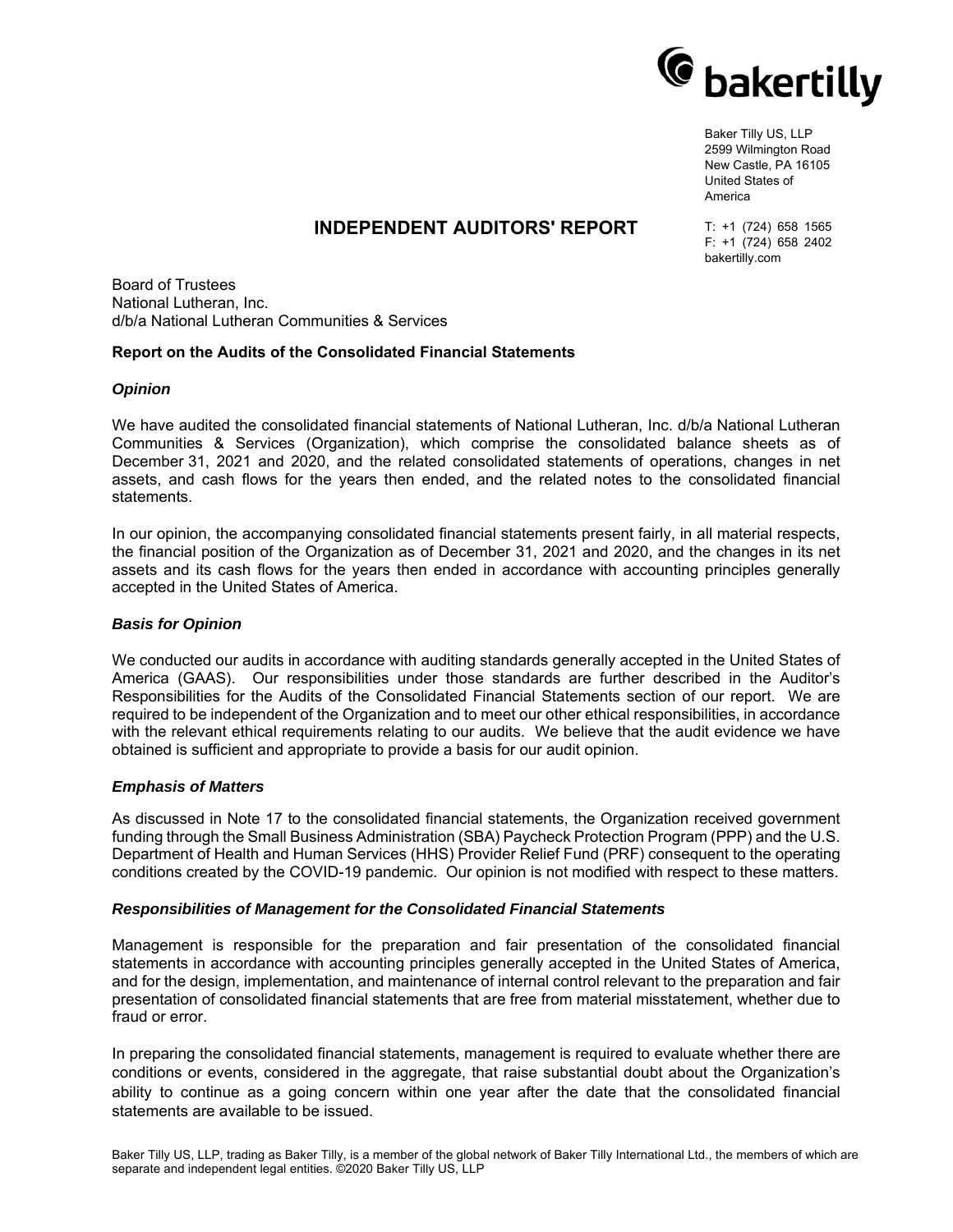#### *Auditor's Responsibilities for the Audits of the Consolidated Financial Statements*

Our objectives are to obtain reasonable assurance about whether the consolidated financial statements as a whole are free from material misstatement, whether due to fraud or error, and to issue an auditor's report that includes our opinion. Reasonable assurance is a high level of assurance but is not absolute assurance and, therefore, is not a guarantee that an audit conducted in accordance with GAAS will always detect a material misstatement when it exists. The risk of not detecting a material misstatement resulting from fraud is higher than for one resulting from error, as fraud may involve collusion, forgery, intentional omissions, misrepresentations, or the override of internal control. Misstatements are considered material if there is a substantial likelihood that, individually or in the aggregate, they would influence the judgment made by a reasonable user based on the consolidated financial statements.

In performing an audit in accordance with GAAS, we:

- Exercise professional judgment and maintain professional skepticism throughout the audit.
- Identify and assess the risks of material misstatement of the consolidated financial statements, whether due to fraud or error, and design and perform audit procedures responsive to those risks. Such procedures include examining, on a test basis, evidence regarding the amounts and disclosures in the consolidated financial statements.
- Obtain an understanding of internal control relevant to the audit in order to design audit procedures that are appropriate in the circumstances, but not for the purpose of expressing an opinion on the effectiveness of the Organization's internal control. Accordingly, no such opinion is expressed.
- Evaluate the appropriateness of accounting policies used and the reasonableness of significant accounting estimates made by management, as well as evaluate the overall presentation of the consolidated financial statements.
- Conclude whether, in our judgment, there are conditions or events, considered in the aggregate, that raise substantial doubt about the Organization's ability to continue as a going concern for a reasonable period of time.

We are required to communicate with those charged with governance regarding, among other matters, the planned scope and timing of the audit, significant audit findings and certain internal control-related matters that we identified during the audit.

#### *Supplementary Information*

Our audit was conducted for the purpose of forming an opinion on the consolidated financial statements as a whole. The consolidating information is presented for purposes of additional analyses rather than to present the financial position, results of operations, and cash flows of the individual companies and is not a required part of the consolidated financial statements. Such information is the responsibility of management and was derived from and relates directly to the underlying accounting and other records used to prepare the consolidated financial statements. The information has been subjected to the auditing procedures applied in the audit of the consolidated financial statements and certain additional procedures, including comparing and reconciling such information directly to the underlying accounting and other records used to prepare the consolidated financial statements or to the consolidated financial statements themselves, and other additional procedures in accordance with GAAS. In our opinion, the information is fairly stated in all material respects in relation to the consolidated financial statements as a whole.

Baker Tilly US, LLP

New Castle, Pennsylvania April 21, 2022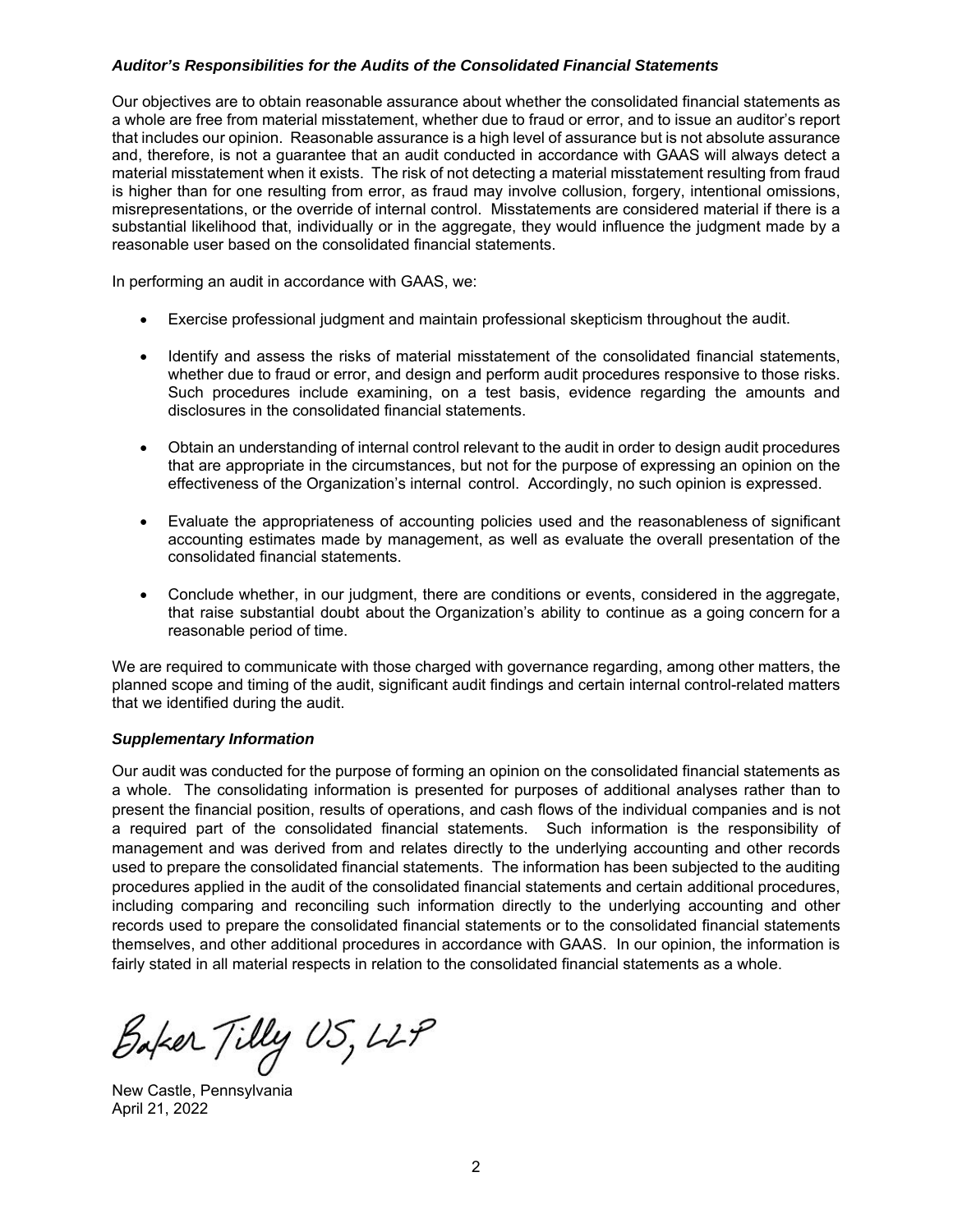# **CONSOLIDATED BALANCE SHEETS December 31, 2021 and 2020**

| <b>ASSETS</b>                                  | 2021             | 2020            |
|------------------------------------------------|------------------|-----------------|
|                                                |                  |                 |
| <b>CURRENT ASSETS</b>                          |                  |                 |
| Cash and cash equivalents                      | \$<br>6,362,913  | 4,520,162<br>\$ |
| Assets whose use is limited, restricted cash   |                  | 237,221         |
| Accounts receivable, net                       | 3,435,671        | 3,257,917       |
| Prepaid expenses and other assets              | 1,705,704        | 1,694,772       |
| Current portion of pledges receivable          | 80,556           | 105,502         |
| Current portion of assets whose use is limited | 13,831,923       | 10,254,788      |
|                                                |                  |                 |
| <b>Total current assets</b>                    | 25,416,767       | 20,070,362      |
|                                                |                  |                 |
| ASSETS WHOSE USE IS LIMITED, net               | 19,346,352       | 26,726,105      |
|                                                |                  |                 |
| <b>INVESTMENTS</b>                             | 93,065,739       | 84,436,254      |
|                                                |                  |                 |
| PROPERTY AND EQUIPMENT, net                    | 312,009,010      | 319,521,137     |
|                                                |                  |                 |
| FUNDS HELD IN TRUST BY OTHERS                  | 2,810,476        | 2,702,434       |
|                                                |                  |                 |
|                                                |                  |                 |
| <b>GOODWILL</b>                                | 2,000,000        | 2,000,000       |
|                                                |                  |                 |
| RIGHT-OF-USE ASSETS                            | 1,527,719        | 438,691         |
|                                                |                  |                 |
| PLEDGES RECEIVABLE, net                        | 25,453           | 44,379          |
| <b>Total assets</b>                            | 456,201,516<br>S | \$455,939,362   |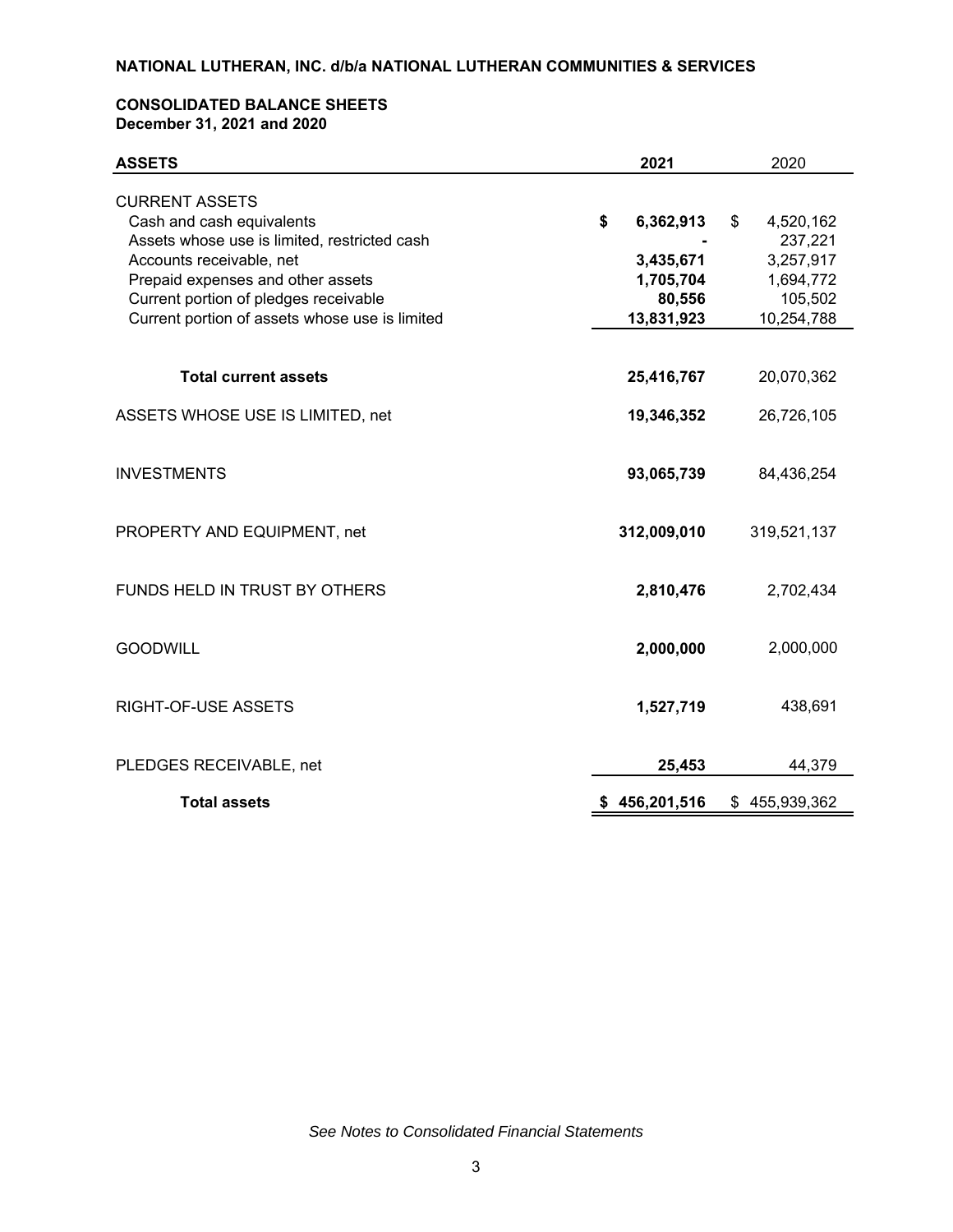| <b>LIABILITIES AND NET ASSETS</b>                                                                                                                                                                              | 2021                                                                 |             | 2020                                                                                  |
|----------------------------------------------------------------------------------------------------------------------------------------------------------------------------------------------------------------|----------------------------------------------------------------------|-------------|---------------------------------------------------------------------------------------|
| <b>CURRENT LIABILITIES</b><br>Accounts payable, trade<br>Accounts payable, construction<br>Accrued interest<br>Accrued expenses<br>Lines of credit<br>Current portion of long-term debt<br>Refundable advances | \$<br>3,074,977<br>4,833,423<br>7,690,737<br>7,194,363<br>12,810,525 | \$<br>4,198 | 5,799,284<br>3,076,205<br>4,937,583<br>7,144,301<br>7,530,734<br>3,055,232<br>490,528 |
| <b>Total current liabilities</b>                                                                                                                                                                               | 35,608,223                                                           |             | 32,033,867                                                                            |
| <b>RESIDENT DEPOSITS</b>                                                                                                                                                                                       | 4,690,166                                                            |             | 6,200,723                                                                             |
| DEFERRED REVENUE FROM ENTRANCE FEES                                                                                                                                                                            | 60,482,482                                                           |             | 38,199,919                                                                            |
| REFUNDABLE ENTRANCE FEES                                                                                                                                                                                       | 97,034,383                                                           |             | 65,391,495                                                                            |
| LONG-TERM DEBT, net                                                                                                                                                                                            | 173,704,362                                                          |             | 214,771,306                                                                           |
| <b>LEASE LIABILITY</b>                                                                                                                                                                                         | 1,527,719                                                            |             | 436,143                                                                               |
| ANNUITIES PAYABLE, net                                                                                                                                                                                         | 65,015                                                               |             | 70,045                                                                                |
| <b>Total liabilities</b>                                                                                                                                                                                       | 373,112,350                                                          |             | 357,103,498                                                                           |
| <b>NET ASSETS</b><br>Without donor restrictions<br>With donor restrictions                                                                                                                                     | 76,222,526<br>6,866,640                                              |             | 92,785,082<br>6,050,782                                                               |
| <b>Total net assets</b>                                                                                                                                                                                        | 83,089,166                                                           |             | 98,835,864                                                                            |
| <b>Total liabilities and net assets</b>                                                                                                                                                                        | \$456,201,516                                                        |             | \$455,939,362                                                                         |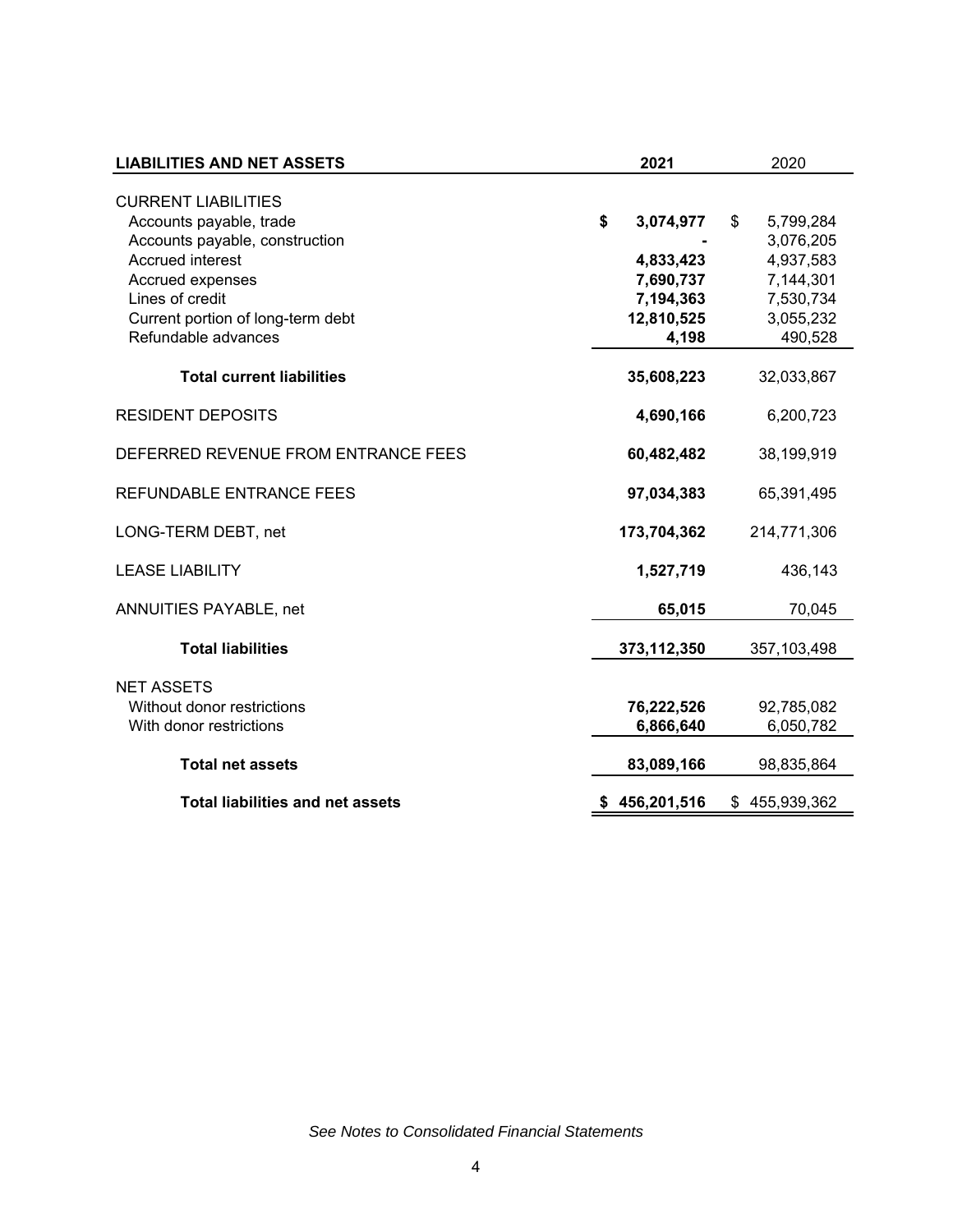# **CONSOLIDATED STATEMENTS OF OPERATIONS Years Ended December 31, 2021 and 2020**

|                                                                                                                                                                                                                                                                                                       | 2021                                                                                                                                                                     | 2020                                                                                                                                                                    |
|-------------------------------------------------------------------------------------------------------------------------------------------------------------------------------------------------------------------------------------------------------------------------------------------------------|--------------------------------------------------------------------------------------------------------------------------------------------------------------------------|-------------------------------------------------------------------------------------------------------------------------------------------------------------------------|
| CHANGES IN NET ASSETS WITHOUT DONOR RESTRICTIONS<br>Revenue:                                                                                                                                                                                                                                          |                                                                                                                                                                          |                                                                                                                                                                         |
| Net resident service revenue, including amortization of entrance<br>fees 2021 \$7,583,917; 2020 \$7,802,511<br><b>Provider Relief Funds</b><br>Paycheck Protection Program contribution                                                                                                               | \$<br>74,813,688<br>2,483,490                                                                                                                                            | \$<br>73,839,816<br>3,072,613<br>9,000,500                                                                                                                              |
| (Loss) on sale or disposal of property and equipment<br>Net assets released from restrictions, operations                                                                                                                                                                                             | (83, 345)<br>50,276                                                                                                                                                      | (3, 416)<br>133,360                                                                                                                                                     |
| <b>Total operating revenue</b>                                                                                                                                                                                                                                                                        | 77,264,109                                                                                                                                                               | 86,042,873                                                                                                                                                              |
| Operating expenses:<br>Salaries and wages<br>Employee benefits and payroll taxes<br>Professional fees<br>Ancillary and medical<br>Supplies<br>Food services<br><b>Utilities</b><br>Depreciation<br>Interest<br>Insurance<br>Real estate taxes<br>Repairs and maintenance<br>Advertising and marketing | 37,543,751<br>8,598,127<br>8,564,979<br>4,878,844<br>1,922,066<br>3,143,294<br>3,382,316<br>17,242,655<br>11,917,552<br>1,425,647<br>1,928,421<br>1,580,685<br>1,441,842 | 39,910,239<br>9,640,891<br>5,982,450<br>5,692,888<br>2,363,378<br>2,850,686<br>2,677,924<br>14,781,395<br>8,489,361<br>1,266,782<br>1,176,229<br>1,764,626<br>1,365,086 |
| Licenses, dues, and subscriptions<br>Other operating expenses<br>Bad debt expense<br>Grants awarded to others                                                                                                                                                                                         | 2,115,068<br>1,488,000<br>243,865                                                                                                                                        | 2,013,137<br>1,311,893<br>511,907<br>134,882                                                                                                                            |
| <b>Total operating expenses</b>                                                                                                                                                                                                                                                                       | 107,417,112                                                                                                                                                              | 101,933,754                                                                                                                                                             |
| (Deficiency) of operating revenue over expenses                                                                                                                                                                                                                                                       | (30, 153, 003)                                                                                                                                                           | (15,890,881)                                                                                                                                                            |
| Nonoperating revenue (expenses):<br>Contributions<br>Other income<br>Loss on impairment<br>Interest and dividends<br>Realized gains (losses)<br>Unrealized gains                                                                                                                                      | 239,653<br>844,460<br>2,243,156<br>4,219,418<br>4,910,285                                                                                                                | 1,638,501<br>1,532,952<br>(7, 148, 969)<br>2,263,530<br>(580, 924)<br>4,398,206                                                                                         |
| <b>Total nonoperating revenue</b>                                                                                                                                                                                                                                                                     | 12,456,972                                                                                                                                                               | 2,103,296                                                                                                                                                               |
| (Deficiency) of operating and nonoperating revenue<br>over expenses                                                                                                                                                                                                                                   | (17,696,031)                                                                                                                                                             | (13, 787, 585)                                                                                                                                                          |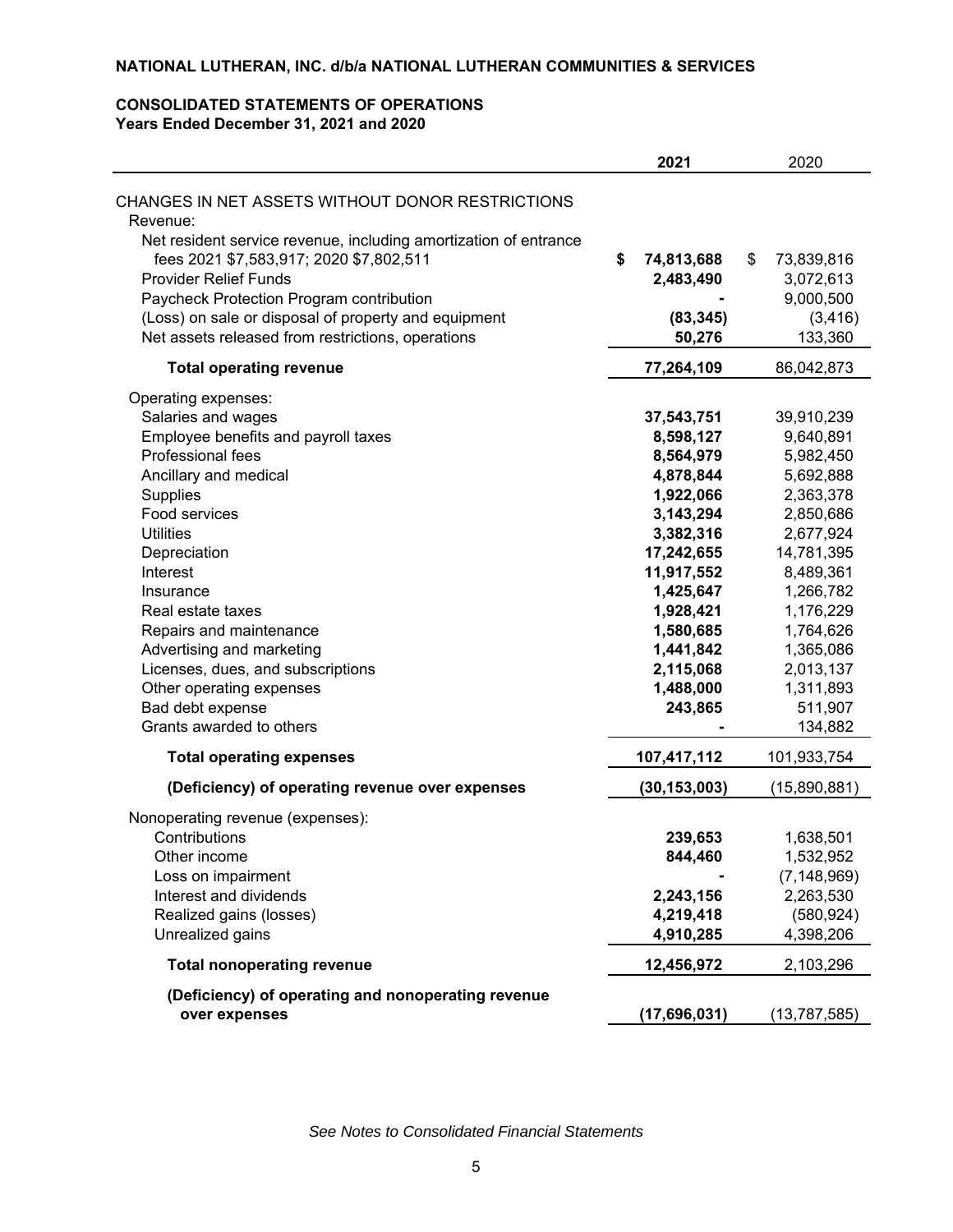# **CONSOLIDATED STATEMENTS OF OPERATIONS (CONTINUED) Years Ended December 31, 2021 and 2020**

|                                                         |    | 2021         |   | 2020       |  |
|---------------------------------------------------------|----|--------------|---|------------|--|
| Other changes:                                          |    |              |   |            |  |
| Fair market value adjustment for affiliation            | \$ |              | S | 17,855,151 |  |
| Inherent contribution from affiliation                  |    |              |   | 663,153    |  |
| Unrealized gains                                        |    | 2,177,536    |   | 1,090,930  |  |
| Loss on extinguishment of debt                          |    | (905, 487)   |   |            |  |
| Loss on discontinued operations                         |    | (147, 939)   |   |            |  |
| Net assets released from restriction, capital purchases |    | 9,365        |   | 94,785     |  |
| <b>Total other changes</b>                              |    | 1,133,475    |   | 19,704,019 |  |
| Change in net assets without donor restrictions         |    | (16,562,556) |   | 5.916.434  |  |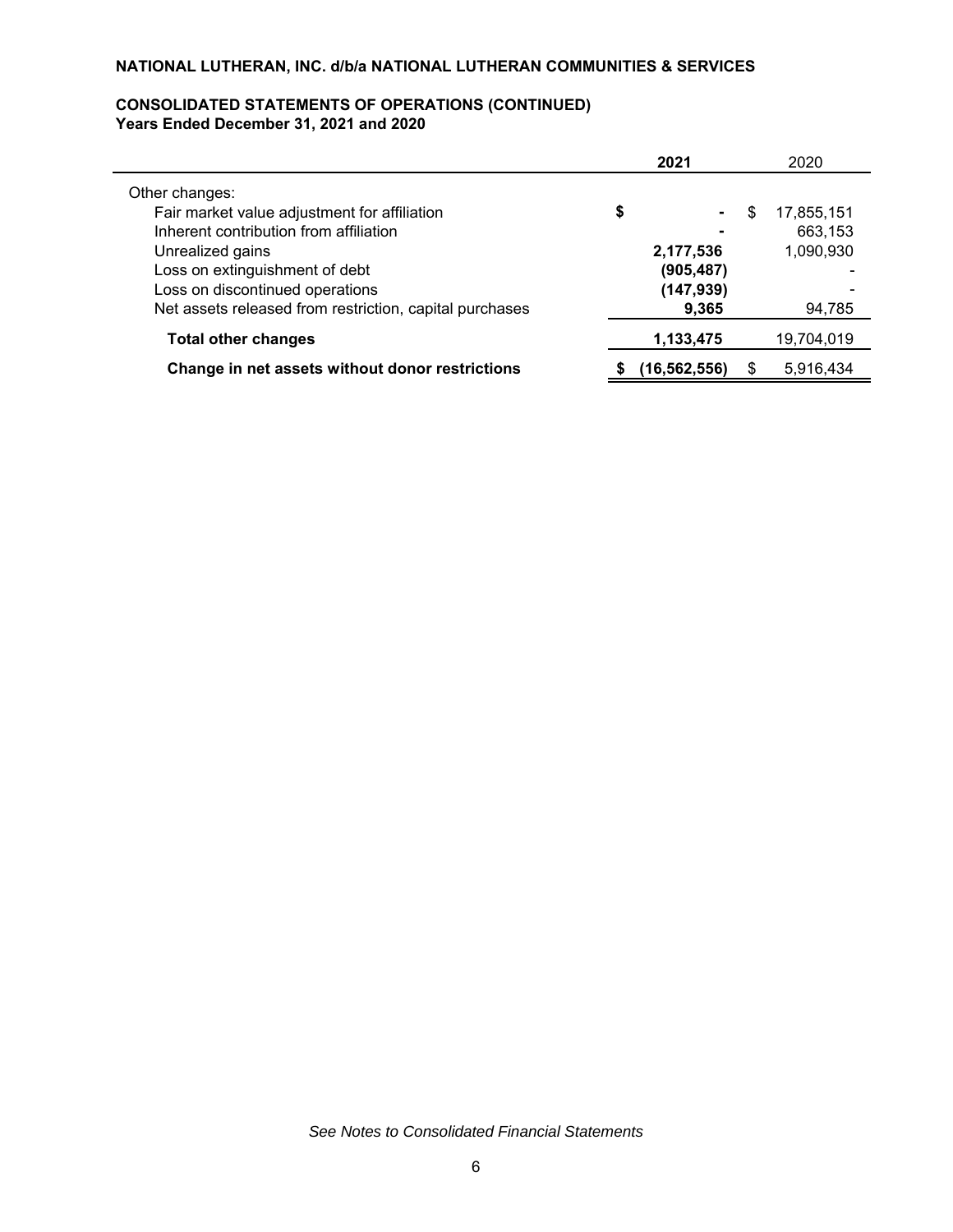# **CONSOLIDATED STATEMENTS OF CHANGES IN NET ASSETS Years Ended December 31, 2021 and 2020**

|                                                                                                                                                                                                                                                                         | 2021                                          |               | 2020                                                 |
|-------------------------------------------------------------------------------------------------------------------------------------------------------------------------------------------------------------------------------------------------------------------------|-----------------------------------------------|---------------|------------------------------------------------------|
| CHANGES IN NET ASSETS WITHOUT DONOR RESTRICTIONS<br>(Deficiency) of operating and nonoperating revenue<br>over expenses<br>Fair market value adjustment for affiliation<br>Inherent contribution from affiliation<br>Unrealized gains<br>Loss on extinguishment of debt | \$<br>(17,696,031)<br>2,177,536<br>(905, 487) | $\mathfrak s$ | (13, 787, 585)<br>17,855,151<br>663,153<br>1,090,930 |
| Loss on discontinued operations<br>Net assets released restriction, capital purchases                                                                                                                                                                                   | (147, 939)<br>9,365                           |               | 94,785                                               |
| Change in net assets without donor restrictions                                                                                                                                                                                                                         | (16,562,556)                                  |               | 5,916,434                                            |
| CHANGES IN NET ASSETS WITH DONOR RESTRICTIONS<br>Contributions<br>Inherent contribution from affiliation<br>Funds held in trust income<br>Change in value of funds held in trust by others<br>Net assets released from restriction                                      | 803,564<br>15,466<br>56,469<br>(59,641)       |               | 1,363,228<br>87,284<br>47,574<br>(228, 145)          |
| Change in net assets with donor restrictions                                                                                                                                                                                                                            | 815,858                                       |               | 1,269,941                                            |
| <b>Change in net assets</b>                                                                                                                                                                                                                                             | (15,746,698)                                  |               | 7,186,375                                            |
| Net assets:<br>Beginning                                                                                                                                                                                                                                                | 98,835,864                                    |               | 91,649,489                                           |
| Ending                                                                                                                                                                                                                                                                  | 83,089,166                                    | \$            | 98,835,864                                           |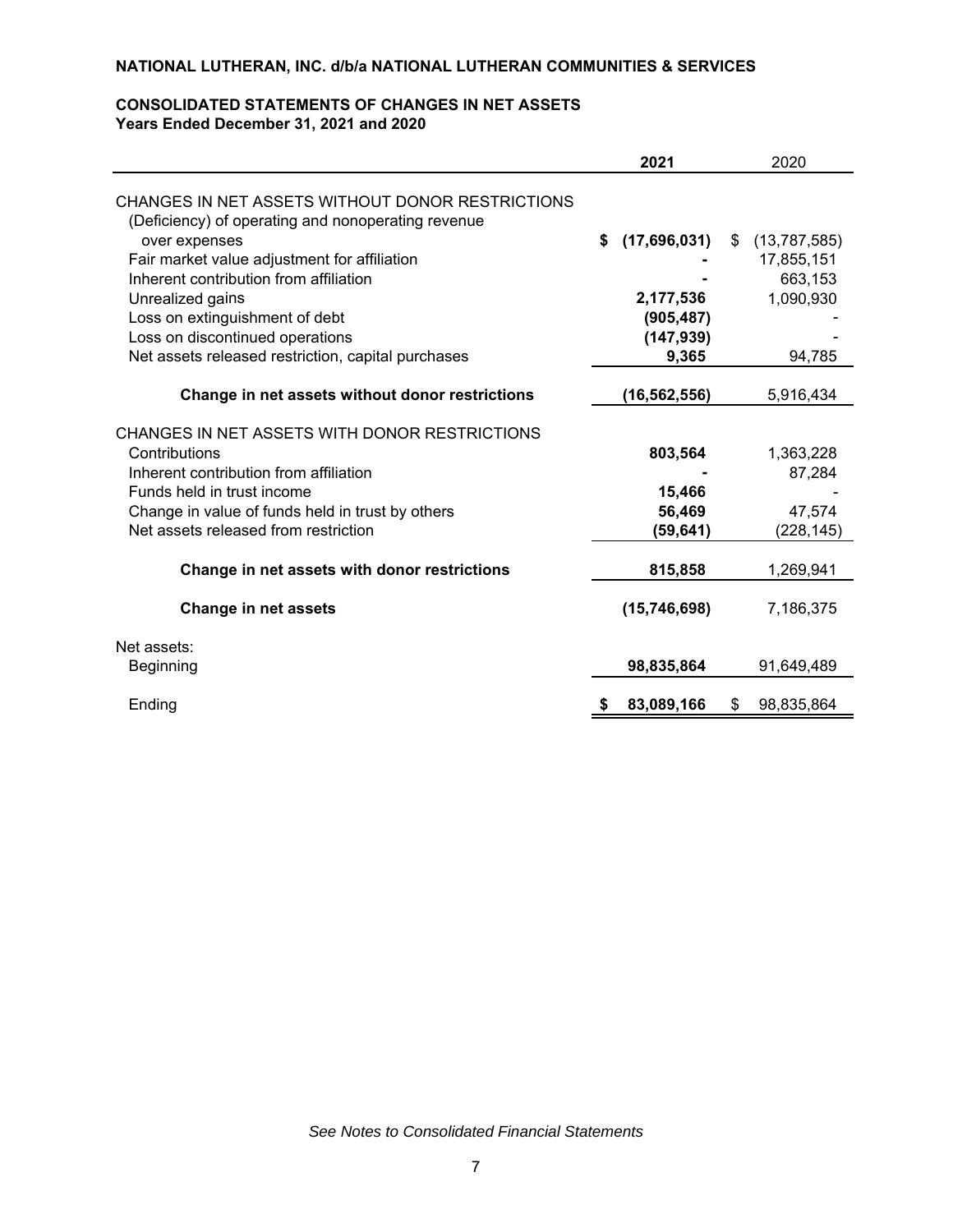# **CONSOLIDATED STATEMENTS OF CASH FLOWS Years Ended December 31, 2021 and 2020**

|                                                                | 2021               | 2020            |
|----------------------------------------------------------------|--------------------|-----------------|
| CASH FLOWS FROM OPERATING ACTIVITIES                           |                    |                 |
| Change in net assets                                           | (15,746,698)<br>\$ | 7,186,375<br>\$ |
| Adjustments to reconcile change in net assets to net cash      |                    |                 |
| provided by (used in) operating activities:                    |                    |                 |
| Depreciation                                                   | 17,242,655         | 14,781,395      |
| Provision for bad debts                                        | 243,865            | 511,907         |
| Fair market value adjustment for affiliation                   |                    | (17, 855, 151)  |
| Assets and liabilities acquired through affiliation, net       |                    | (493, 351)      |
| Amortization of deferred financing costs                       | 539,096            | 303,110         |
| Amortization of entrance fees                                  | (7,583,917)        | (7,802,511)     |
| Proceeds from non-refundable entrance fees, turnover units     | 4,540,268          | 4,501,382       |
| Loss on extinguishment of debt                                 | 905,487            |                 |
| Loss on impairment                                             |                    | 7,148,969       |
| Realized gains                                                 | (4, 219, 418)      | 580,924         |
| Unrealized (gains)                                             | (7,087,821)        | (5,489,136)     |
| Change in valuation of funds held in trust by others           | (56, 469)          | (682, 880)      |
| Change in annuities payable, net                               | (5,030)            | (11, 356)       |
| Loss on sale or disposal of property and equipment             | 83,345             | 3,416           |
| Changes in assets and liabilities:                             |                    |                 |
| Accounts receivable                                            | (421, 619)         | 797,456         |
| Prepaid expenses and other assets                              | (8, 384)           | (539, 911)      |
| Accounts payable and accrued expenses                          | (1, 101, 053)      | 4,634,065       |
| Refundable advances                                            | (486, 330)         | 490,528         |
| Net cash provided by (used in) operating activities            | (13, 162, 023)     | 8,065,231       |
| CASH FLOWS FROM INVESTING ACTIVITIES                           |                    |                 |
| Net proceeds from of investments and assets                    |                    |                 |
| whose use is limited                                           | 2,621,948          | 72,665          |
| Purchases of property and equipment                            | (14, 034, 662)     | (39,518,945)    |
| Net cash (used in) investing activities                        | (11,412,714)       | (39,446,280)    |
|                                                                |                    |                 |
| CASH FLOWS FROM FINANCING ACTIVITIES                           |                    |                 |
| Net proceeds (payments) on lines of credit                     | (336, 371)         | 1,035,762       |
| Proceeds from issuance of long-term debt                       | 13,565,000         | 30,725,000      |
| Principal payments on long-term debt                           | (45, 847, 118)     | (2,739,187)     |
| Payments for financing costs                                   | (510, 510)         | (367, 135)      |
| Net change in resident deposits                                | (1,541,807)        | (1,354,836)     |
| Proceeds from refundable entrance fees, new and turnover units | 63,214,690         | 6,066,460       |
| Refunds of entrance fees                                       | (6, 214, 340)      | (4, 267, 521)   |
| Change in pledges receivable, net                              | 43,872             | (56, 750)       |
| Net cash provided by financing activities                      | 22,373,416         | 29,041,793      |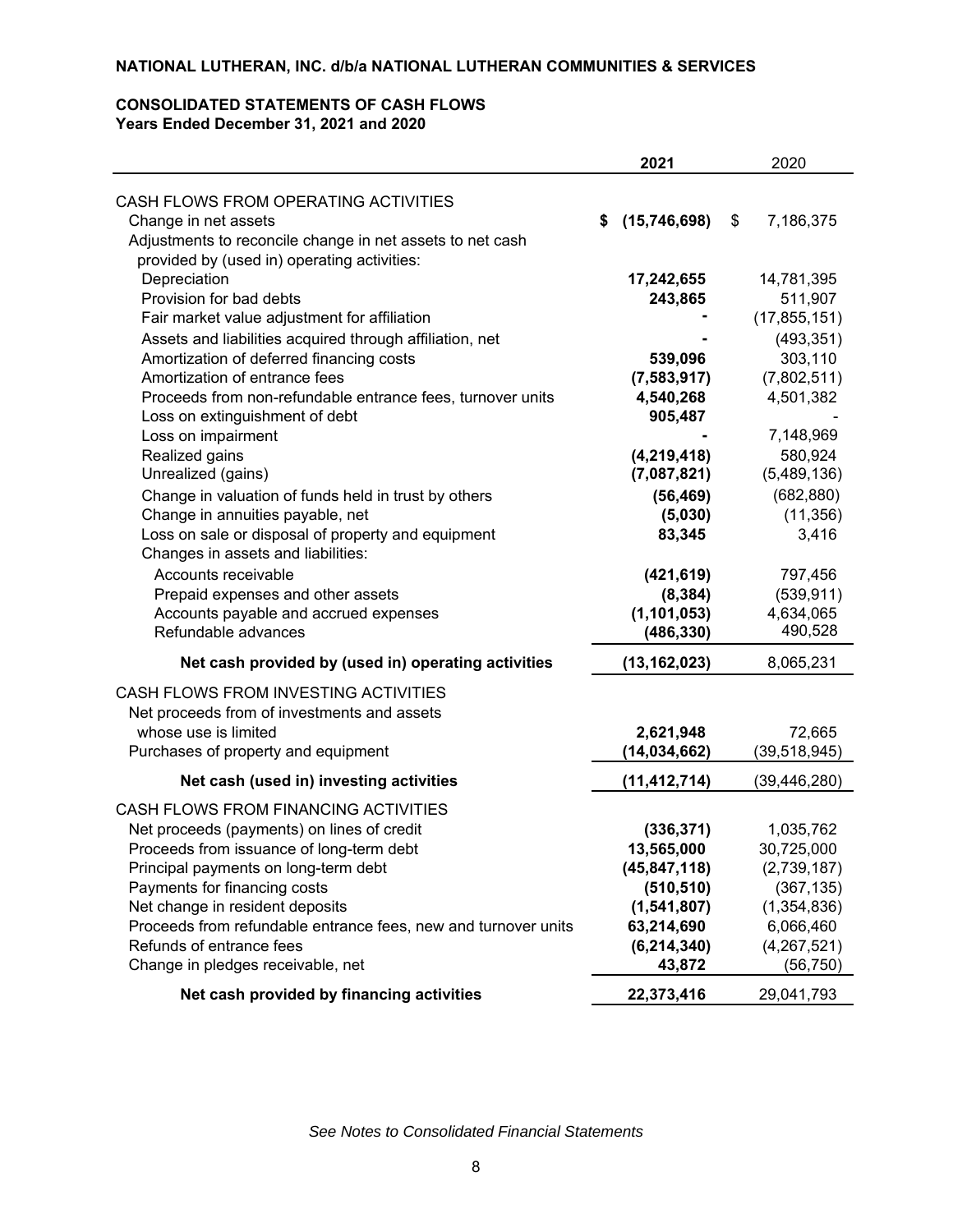|                                                                                                                                                                                                               | 2021                                                    | 2020                                                    |
|---------------------------------------------------------------------------------------------------------------------------------------------------------------------------------------------------------------|---------------------------------------------------------|---------------------------------------------------------|
| Net (decrease) in cash and cash equivalents<br>and restricted cash                                                                                                                                            | \$<br>(2,201,321)                                       | \$<br>(2,339,256)                                       |
| Cash and cash equivalents and restricted cash:<br>Beginning                                                                                                                                                   | 35,600,758                                              | 37,940,014                                              |
| Ending                                                                                                                                                                                                        | 33,399,437                                              | \$<br>35,600,758                                        |
| Cash and cash equivalents and restricted cash include:<br>Cash and cash equivalents<br>Resident deposits<br>Assets held under trust indenture<br>Cash, restricted by donors or grantors for specific purposes | \$<br>6,362,913<br>4,264,899<br>21,510,997<br>1,260,628 | \$<br>4,520,162<br>6,089,509<br>23,606,266<br>1,384,821 |
|                                                                                                                                                                                                               | 33,399,437                                              | \$<br>35,600,758                                        |
| SUPPLEMENTAL DISCLOSURE OF CASH FLOW<br><b>INFORMATION</b><br>Interest paid, net of interest capitalized                                                                                                      | 11,264,331                                              | \$<br>8,761,590                                         |
| SUPPLEMENTAL SCHEDULE OF NONCASH INVESTING<br>AND FINANCING ACTIVITIES<br>Accounts payable, construction                                                                                                      |                                                         | \$<br>3,076,205                                         |
| Accrued expense, capitalized interest                                                                                                                                                                         | 135,771                                                 | \$<br>1,180,977                                         |
|                                                                                                                                                                                                               |                                                         |                                                         |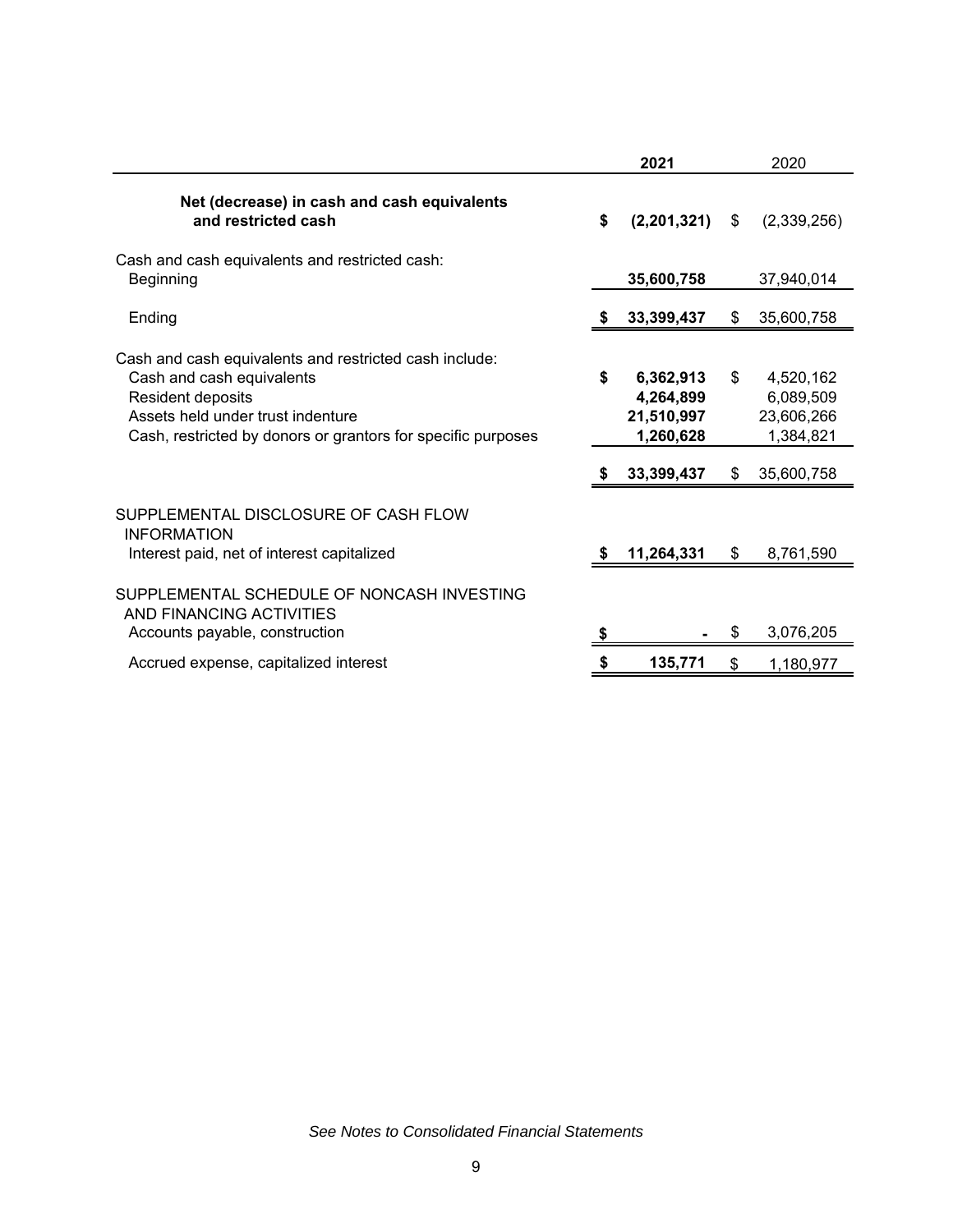#### **NOTES TO CONSOLIDATED FINANCIAL STATEMENTS**

#### **Note 1. Nature of Organization and Summary of Significant Accounting Policies**

**Nature of Organization:** National Lutheran, Inc. (NLI), a Maryland not-for-profit corporation, is the parent corporation of a system doing business as National Lutheran Communities & Services (NLCS). NLI is affiliated with the Evangelical Lutheran Church in America (ELCA).

NLI provides management and support services and is the sole Member or parent of the following subsidiaries:

National Lutheran Home for the Aged, Inc. (NLHA) is a Maryland not-for-profit corporation that is a supporting organization to NLCS.

The Village at Rockville, Inc. (TVAR), a not-for-profit corporation originally incorporated in the District of Columbia, operates a retirement community in Rockville, Maryland, which includes 241 independent living units, 50 assisted living units, and 160 skilled nursing beds. The Organization received a certificate of occupancy for 130 independent living units in December 2020 for the Glenmere expansion. The expansion project was placed into service in January 2021.

The Village at Orchard Ridge, Inc. (TVOR), a Virginia not-for-profit corporation, operates a continuing care retirement community in Winchester, Virginia. The community opened during February 2013 and consists of 324 independent living units, 20 skilled nursing units, and 18 assisted living units. Effective January 1, 2022, independent living units were reduced to 308.

The Legacy at North Augusta, Inc. (TLNA), a Virginia not-for-profit corporation, operates independent and assisted living services in Staunton, Virginia, and offers 121 dual-purpose assisted living and independent living units.

The Village at Providence Point, Inc. (TVPP), a Maryland not-for-profit corporation, was formed to acquire and develop property located in Annapolis, Maryland, as a continuing care retirement community. The Organization will offer independent living apartments, cottages, and health care suites. TVPP has entered into a land purchase option and developer agreements related to the project. The project is in its planning and development stages and TVPP began incurring costs related to this project in 2019 while in previous years costs were funded by National Lutheran, Inc. During July 2020, TVPP received approvals from the Maryland Department of Aging and began marketing the project. In February 2022, the Organization received planning commission approval of its planned unit development application.

Augsburg Lutheran Home of Maryland, Inc. d/b/a The Village at Augsburg (TVAA), a not-for-profit corporation, operates a retirement community in Baltimore, Maryland, which includes 134 independent living units, 64 assisted living units, and 107 skilled nursing beds.

Impact 1890, LLC was incorporated as a Maryland limited liability corporation to make grants exclusively for non-profit organizations that promote the health and welfare of senior citizens.

NLI was a 90 percent owner of Petalo, LLC. Petalo, LLC was established as a for-profit entity for the purposes of developing and marketing software and other technology solutions for providers of care to senior citizens. Petalo, LLC is no longer an operating entity as of December 31, 2020. The entity was dissolved in June 2021.

Community Services, LLC was incorporated as a Maryland limited liability corporation to own and manage community clinics and home health organizations for the benefit of seniors. Community Services, LLC is the sole member of the following corporations:

myPotential Maryland, LLC (myPotential MD) is a Maryland limited liability corporation which operates a home care business for seniors in Maryland.

myPotential Virginia, LLC (myPotential VA) is a Virginia limited liability corporation which operates a home care business for seniors in Virginia.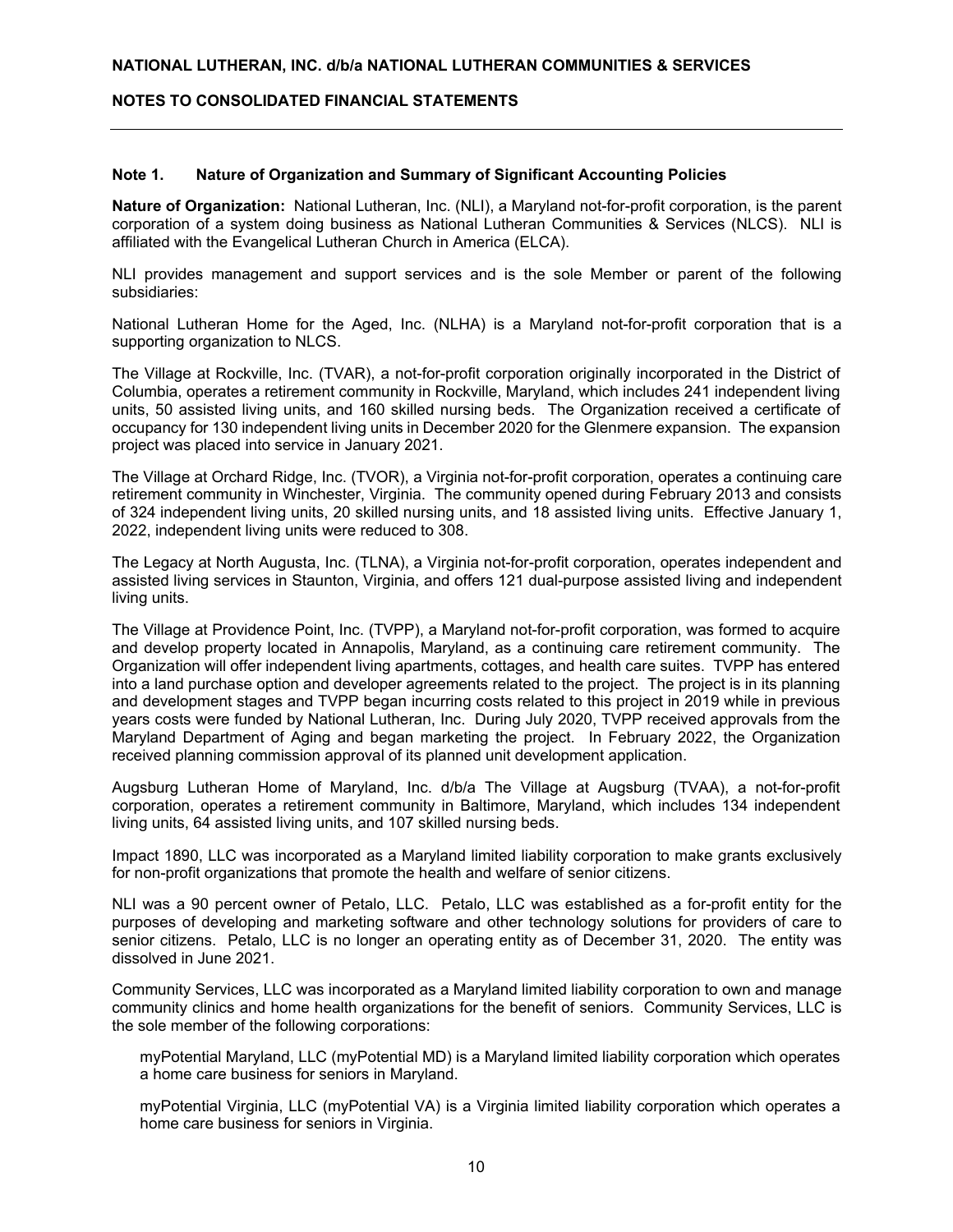#### **NOTES TO CONSOLIDATED FINANCIAL STATEMENTS**

myPotential Clinic-Rockville, LLC (Rockville Clinic) is a Maryland limited liability corporation which began operations in 2017 and operated a community clinic for the benefit of seniors. Rockville Clinic is no longer an operating entity as of October 2021.

**Principles of consolidation:** The consolidated financial statements include the accounts of NLI and its subsidiaries, NLHA, TVAR, TVOR, TLNA, TVPP, TVAA, Petalo, LLC, Impact 1890, LLC, and Community Services, LLC and its subsidiaries, myPotential MD, myPotential VA, and Rockville Clinic, after elimination of all significant interrelated balances and transactions, and are collectively referred to as the Organization.

**Basis of accounting:** The consolidated financial statements of the Organization have been prepared on the accrual basis of accounting, whereby revenue is recognized when earned and expenses are recorded when incurred.

**Use of estimates:** The preparation of consolidated financial statements in accordance with accounting principles generally accepted in the United States of America requires management to make estimates and assumptions that affect reported assets, liabilities, and disclosures at the date of the consolidated financial statements and revenue and expenses during the reporting period. Actual results could differ from those estimates.

**Cash and cash equivalents and deposit risk:** The Organization considers all highly liquid investments with a maturity of three months or less when purchased to be cash and cash equivalents, excluding those classified as investments and assets whose use is limited. In the normal course of business, the Organization may have deposits with a local financial institution in excess of Federal Deposit Insurance Corporation (FDIC) insured limits. The Organization has not experienced any losses in such accounts.

**Accounts receivable:** Accounts receivable from residents are reported at estimated net realizable value taking into account estimated implicit and explicit price concessions. The estimated implicit price concessions are based upon management's judgmental assessment of historical and expected net collections considering business and general economic conditions in its service area, trends in health care coverage, and other collection indicators. For receivables associated with services provided to residents who have third-party coverage (which includes deductible and payment balances for which third-party coverage exists for part of the bill), the Organization analyzes contractually due amounts and provides an allowance for explicit price concessions, if necessary. Throughout the year, management assesses the adequacy of the estimated price concessions based upon its review of accounts receivable payor composition and aging, taking into consideration recent experience by payor category, payor agreement rate changes, and other factors. The results of these assessments are used to make modifications to resident service revenue and to establish an appropriate estimate for price concessions. The Organization has included a reserve within the estimated implicit price concessions of \$242,687 and \$303,017 as of December 31, 2021 and 2020, respectively, which have been recorded as reductions to resident accounts receivable.

**Assets whose use is limited and investments:** Assets held as operating reserves, Provider Relief Funds, resident deposits, and assets held under indenture agreements are classified as assets whose use is limited and are reported separately on the accompanying consolidated balance sheets. Assets whose use is limited, restricted cash represents the unused Provider Relief Funds as of December 31, 2020, that were used in the next six months to offset lost revenue and qualified expenditures associated with the COVID-19 pandemic (Note 17). Assets whose use is limited and investments are reported on the accompanying consolidated balance sheets at fair value, based on quoted market prices as provided by a national exchange, excluding an alternative investment which is valued at net asset value (NAV) per share.

The Organization's investments are comprised of a variety of financial instruments and are managed by third-party investment advisors. The fair values reported on the consolidated balance sheets are subject to various risks including changes in the equity markets, the interest rate environment, and general economic conditions. Due to the level of risk associated with certain investment securities and the level of uncertainty related to changes in the fair value of investment securities, it is reasonably possible that the amounts reported on the consolidated balance sheets could change materially in the near term.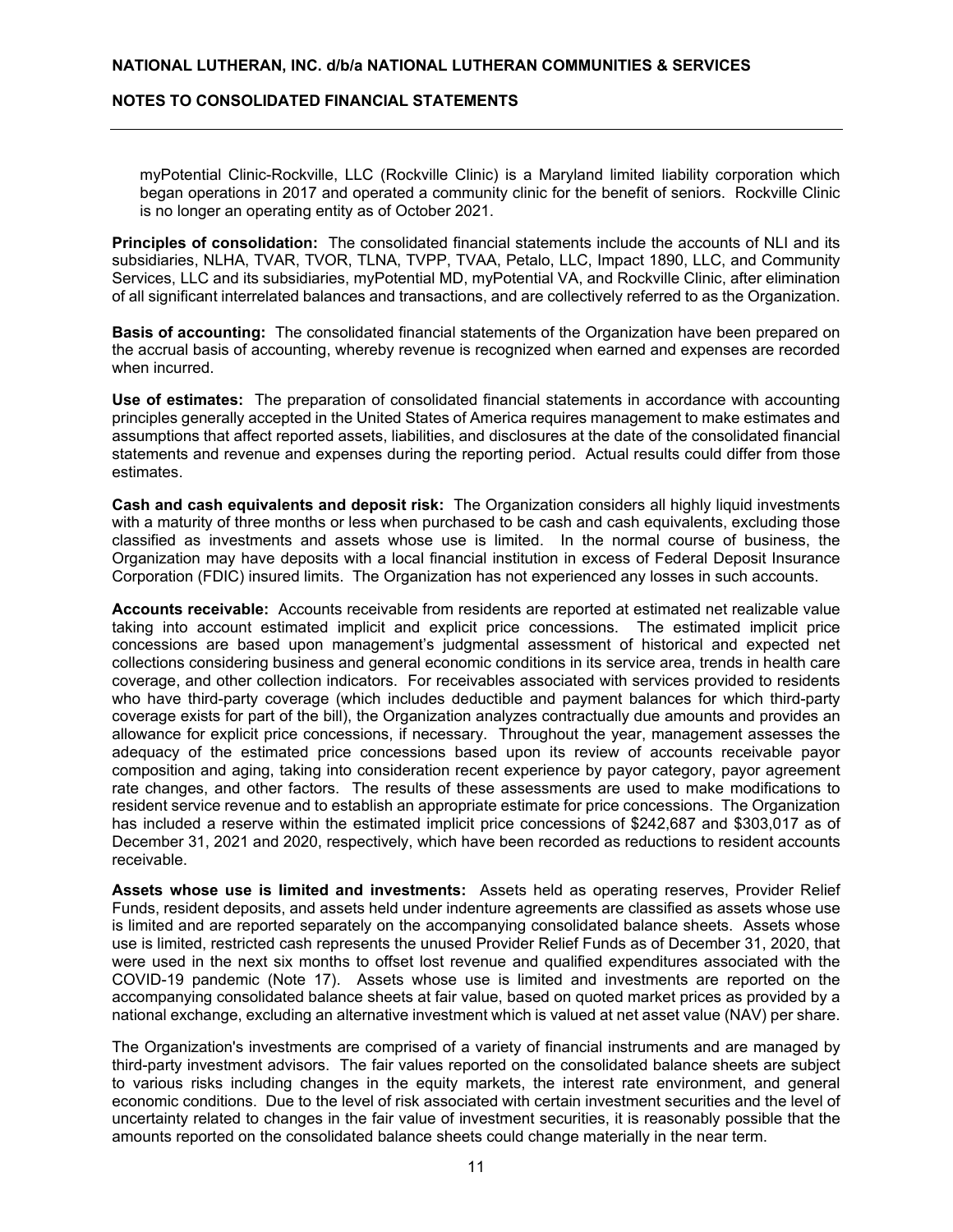#### **NOTES TO CONSOLIDATED FINANCIAL STATEMENTS**

**Beneficial interest in supporting organization:** TVAR, TVOR, and TLNA (supported affiliates) maintain a support agreement with NLI and NLHA relative to their long-term debt. NLI is the parent to the supported affiliates and NLHA. The support agreement outlines that NLI and NLHA will provide access to capital to maintain the supported affiliates' long-term debt requirements. Although the support agreement is with both NLI and NLHA, NLHA holds the investments that are providing the beneficial interest to the supported affiliates.

**Property and equipment:** Property and equipment are reported at cost or, if donated, at fair value. Depreciation is computed using the straight-line method at rates calculated to amortize the cost of the assets over their estimated useful lives. The Organization's capitalization policy is to review invoices in excess of \$5,000 to determine if they should be capitalized. The general range of estimated useful lives is five to twenty years for furniture and equipment and fifteen to forty years for buildings and building improvements and land improvements. Expenditures that extend the useful lives of the asset or significantly increase their capacity are capitalized. The Organization follows the policy of capitalizing interest as a component of the cost of the asset acquired or constructed.

Property and equipment are evaluated for impairment whenever events or changes in circumstances indicate the carrying value of an asset may not be recoverable from the estimated future cash flows expected to result from its use and eventual disposition. If the expected cash flows are less than the carrying value, an impairment loss is recognized equal to an amount by which the carrying value exceeds the fair value of the assets.

**Pledges receivable:** Pledges receivable are stated at outstanding balances and are discounted for their present value. Unpaid balances remaining after the stated payment terms are considered past due. Recoveries of previously charged off accounts are recorded when received. An allowance for uncollectable pledges is based on management's assessment of the collectability of pledges receivable and was \$26,995 and \$28,600 as of December 31, 2021 and 2020, respectively.

**Funds held in trust by others:** The Organization has been named as a beneficiary of a number of perpetual and charitable remainder trusts which are administered and controlled by independent trustees. The trusts are recorded as contribution revenue when the Organization is notified of the trust's existence. The Organization receives the distributions of earnings from perpetual trusts whose principal is to be held in perpetuity. The earnings from these trusts are recorded as investment income. Depending upon the terms of the remainder trusts, the Organization may receive payments over a specified period of time or at a future date.

Perpetual trusts are valued based upon the fair value of the underlying investments. The change in the fair value of perpetual trusts is reported as a change in net assets with donor restrictions. The fair value of remainder trusts are based upon a calculation of the present value of the estimated future benefits to be received when the trust's assets are distributed and are recorded as net assets with donor restrictions.

**Gift annuities:** Liabilities related to gift annuities issued by the Organization are recorded at the present value of the future payments based on the donor's life expectancy. Amounts donated in excess of the liability are recorded as contributions without donor restrictions on the consolidated statements of operations. The Organization uses published mortality tables adopted by the United States Internal Revenue Service (IRS) and an assumed discount rate of approximately 0.05 percent to 7.50 percent to determine the present value of the actuarially determined liability.

**Entrance fees:** TVAR's policy requires payment of an entrance fee for admittance to an independent living residence under a type C fee-for-service contract. The Organization currently offers a traditional entrance fee, 50% guaranteed refund, and a 90% guaranteed refund entrance fee option. The refundable portion of the traditional entrance fee is calculated based on a 60 month amortization period after applying a 10% administrative fee. After 60 months of occupancy, no refund is payable to the resident. The refundable portion of the 50% entrance fee is calculated based on a 30 month amortization period after applying a 10% administrative fee. After 30 months of occupancy, the refund payable to the resident is limited to 50% of the entrance fee. The 90% entrance fee guarantees a refund of the entrance fee paid less a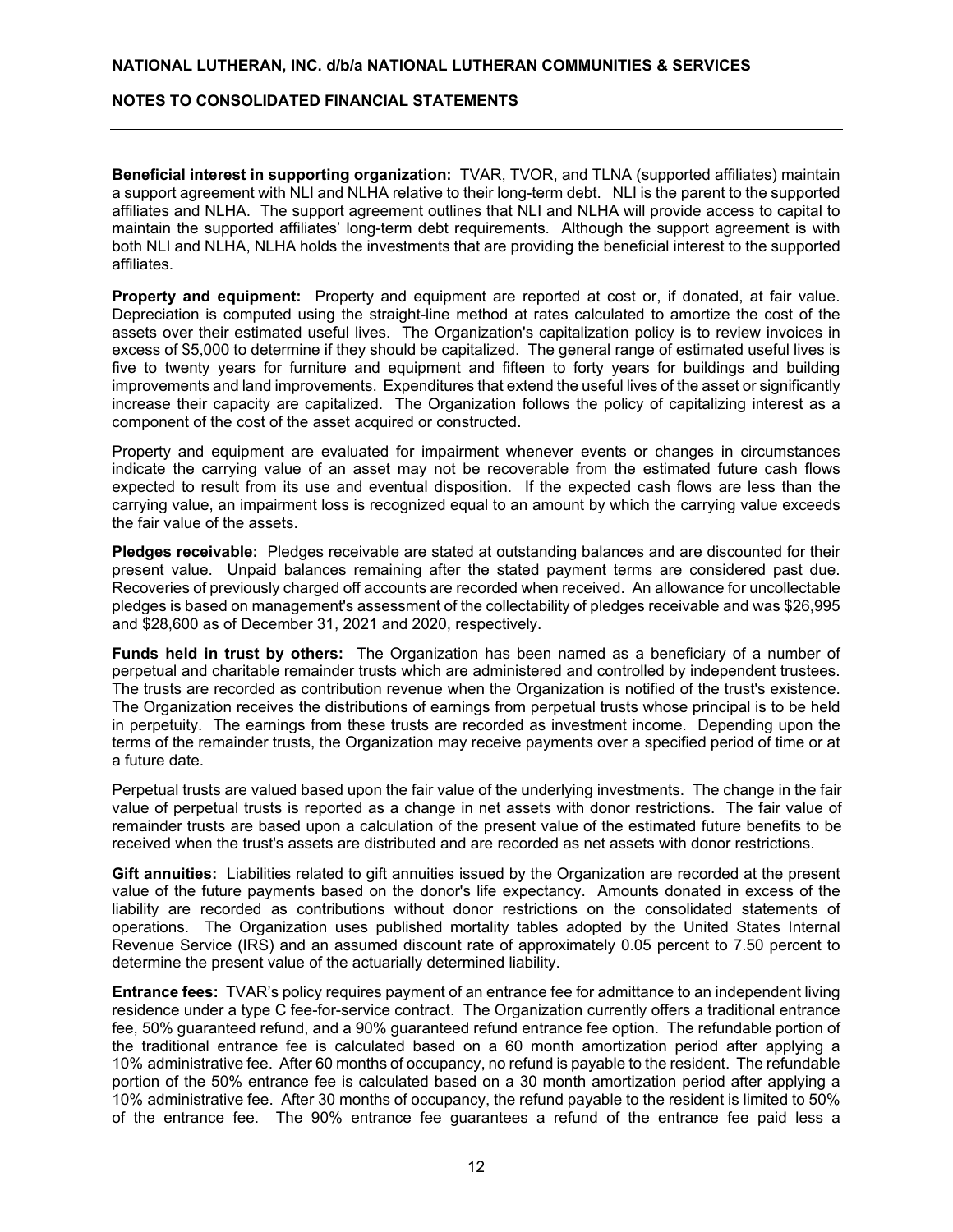#### **NOTES TO CONSOLIDATED FINANCIAL STATEMENTS**

10% administrative fee. Contracts containing varying refund provisions no longer offered by the Organization to new residents remain in force.

TVAR also has a rental agreement requiring no entrance fee.

TVOR's policy requires payment of an entrance fee for admittance to an independent living residence under a type C fee-for-service contract. TVOR currently offers a traditional entrance fee, 50% guaranteed refund, and a 100% guaranteed refund entrance fee option. The refundable portion of the traditional entrance fee, not offered in the Cottages, is calculated based on an 18 month amortization period after applying a 10% administrative fee. After 18 months of occupancy, no refund is payable to the resident. The refundable portion of the 50% entrance fee is calculated based on an 8 month amortization period after applying a 10% administrative fee. After 8 months of occupancy, the refund payable to the resident is limited to 50% of the entrance fee. The 100% entrance fee guarantees a 100% refund of the entrance fee paid. Contracts containing varying refund provisions no longer offered by TVOR to new residents remain in force.

TVOR also has a rental agreement requiring no entrance fee on select independent living units, but a onetime community fee of \$3,000 applies.

At TLNA, each resident executes a Resident's Admission and Service Agreement which includes a onetime fee of \$1,000, payable at the time of move-in. The fee is non-refundable except that such a fee would be refundable if a resident gives notice of their intention to terminate the Residency Agreement within 30 days of moving into the residential unit. Monthly service fees and charges, including the room rate, are payable in advance.

TVAA's policy requires payment of an entrance fee for admittance to an independent living residence under a type C fee-for-service contract. The Organization currently offers a 50% guaranteed refund and an 80% guaranteed refund entrance fee option. Should the resident terminate the residence agreement after a designated trial period of six months, a refund (either 50% or 80%) will be made only after the Organization has entered into a new residence agreement with a new resident for that unit. Termination of the residence agreement prior to the completion of the trial period results in a 100% refund of the entrance fee

The Organization's non-refundable portion of the entrance fees are accounted for as deferred revenue from entrance fees and are amortized into earned revenue using the straight-line method over the estimated remaining life of the residents over the contractual term of the contract. At the time of death or contract termination, the remaining nonrefundable balance is recognized as revenue. The remaining life expectancy of the residents is adjusted annually based on actuarial information. The refundable portion of the entrance fees is not amortized into income and is reported as refundable entrance fees liability. Contractual refund obligations amounted to \$97,034,383 and \$65,391,495 as of December 31, 2021 and 2020, respectively.

**Deferred financing costs:** Financing costs were incurred in connection with the issuance of long-term debt. These costs are reported on the accompanying consolidated balance sheets as a reduction of longterm debt and are being amortized over the life of the debt using the straight-line method, which approximates the effective interest method. The amortization of deferred financing costs, included in interest expense on the accompanying consolidated statements of operations, totaled \$539,096 and \$303,110 for the years ended December 31, 2021 and 2020, respectively. Accumulated amortization was \$2,664,372 and \$2,125,276 as of December 31, 2021 and 2020, respectively. Capitalized deferred financing costs equaled \$35,395 and \$205,440, as of December 31, 2021 and 2020, respectively. The Organization redeemed in full its 2018C Revenue Bonds (TVAR) during 2021. Accordingly, the Organization recognized a loss of \$905,487 on unamortized debt issuance costs.

**Net assets:** Net assets, revenue, gains, and losses are classified based on the existence or absence of donor imposed restrictions. Accordingly, net assets and changes therein are classified and reported as follows:

Net assets without donor restrictions: Net assets available for use in general operations and not subject to donor restrictions. All revenue not restricted by donors and donor restricted contributions whose restrictions are met in the same period in which they are received are accounted for in net assets without donor restrictions.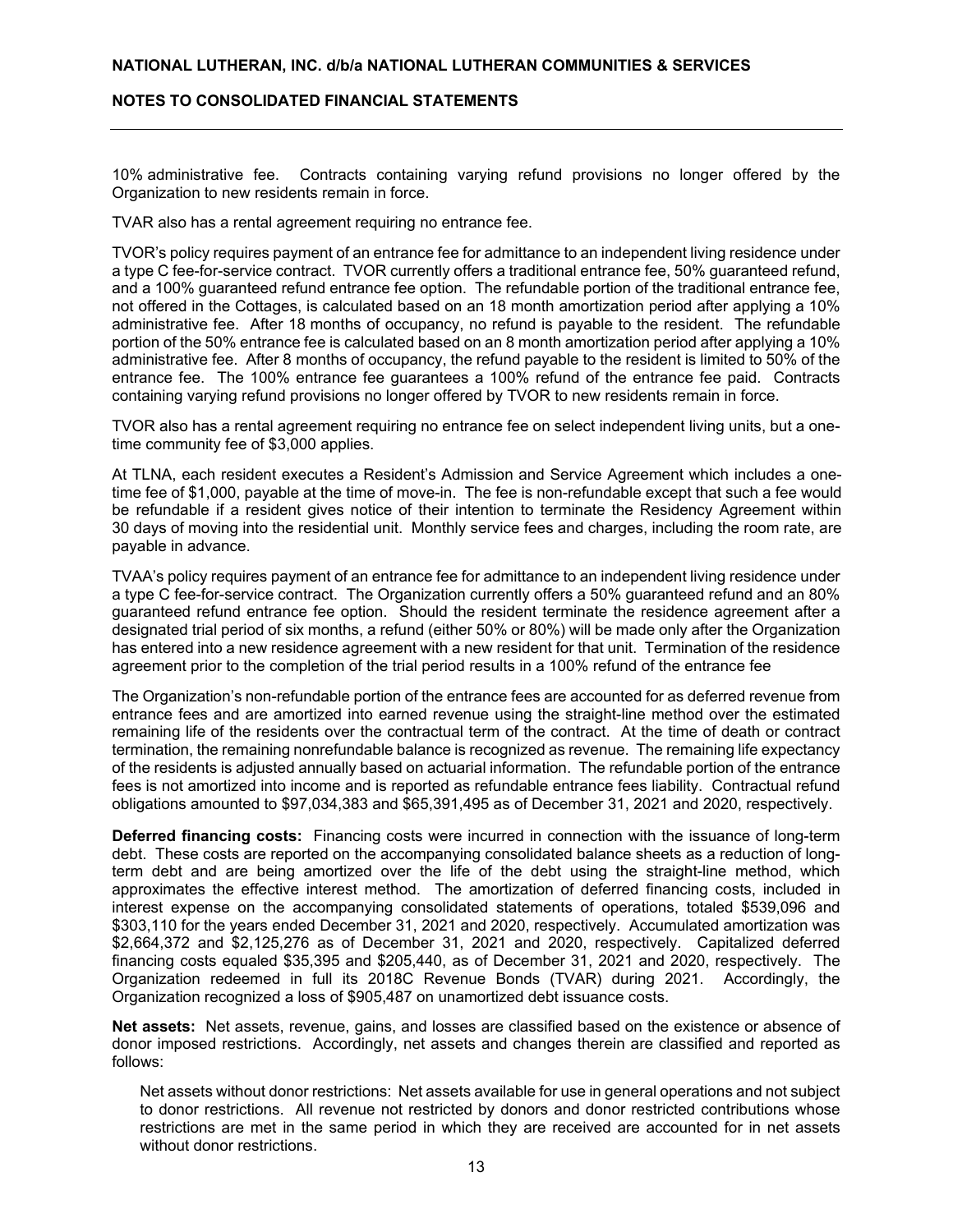Net assets with donor restrictions:Net assets subject to donor-imposed restrictions. Some donorimposed restrictions are temporary in nature, such as those that will be met by the passage of time or other events specified by the donor. Other donor-imposed restrictions are perpetual in nature, where the donor stipulates that resources be maintained in perpetuity. All revenue restricted by donors as to either timing or purpose of the related expenditures or required to be maintained in perpetuity as a source of investment income are accounted for in net assets with donor restrictions. When a donor restriction expires, that is when a stipulated time restriction ends or purpose restriction is accomplished, net assets with donor restrictions are reclassified to net assets without donor restrictions.

**Net resident service revenue:** Net resident service revenue is reported at the amount that reflects the consideration the Organization expects to receive in exchange for the services provided. These amounts are due from residents or third-party payors and include variable consideration for retroactive adjustments, if any, under reimbursement programs. Performance obligations are determined based on the nature of the services provided. Net resident service revenue is recognized as performance obligations are satisfied.

Net resident service revenue is primarily comprised of the following revenue streams:

*Skilled nursing*: Skilled nursing revenue is primarily derived from providing nursing services to residents at a stated daily fee, net of any explicit and implicit price concessions. The Organization has determined that skilled nursing services are considered one performance obligation which is satisfied over time as services are provided. Therefore, skilled nursing revenue is recognized on a daily basis as services are rendered.

*Assisted living*: Assisted living revenue is primarily derived from providing housing and personal care services to residents at a stated monthly fee. The Organization has determined that the services included in the monthly fee have the same timing and pattern of transfer and are a series of distinct services that are considered one performance obligation which is satisfied over time as services are provided. Therefore, assisted living revenue is recognized on a month-to-month basis.

*Independent living*: Independent living revenue is primarily derived from providing housing and services to residents. The Organization has determined that the services included in the monthly fee have the same timing and pattern of transfer and are a series of distinct services that are considered one performance obligation which is satisfied over time as services are provided. Therefore, independent living monthly fees are recognized on a month-to-month basis.

The guaranteed refund component of entrance fees is not amortized to income and is classified as refundable entrance fees on the accompanying consolidated balance sheets.

*Home Care/Home Health***:** Revenue consists of home care services and home health services. Home care revenue includes services provided by caregivers to assist with activities of daily living and other services. Home health revenue includes medical care provided by skilled medical professionals and is often prescribed as part of a care plan. The Organization has determined that home care agency revenue is considered one performance obligation which is satisfied over time as services are provided. Therefore, home care agency revenue is recognized on a daily basis as services are rendered.

*Other resident services***:** Other resident services revenue includes services such as housekeeping, laundry, transportation, medical supplies, and other revenue from residents. The Organization has determined that other resident services revenue is considered one performance obligation which is satisfied over time as services are provided. Therefore, other resident services revenue is recognized on a daily basis as services are rendered.

Revenue from nonrefundable entrance fees received are recognized through amortization of the nonrefundable entrance fee using the straight-line method over annually adjusted estimated remaining life expectancies of the residents which during the contractual term of the contract approximates the period of time the goods and services under the agreements are expected to be transferred to residents. The unamortized portion is classified as deferred revenue from entrance fees on the consolidated balance sheets. Amortization of nonrefundable entrance fees included in independent living revenue was \$7,583,917 in 2021 and \$7,802,511 in 2020.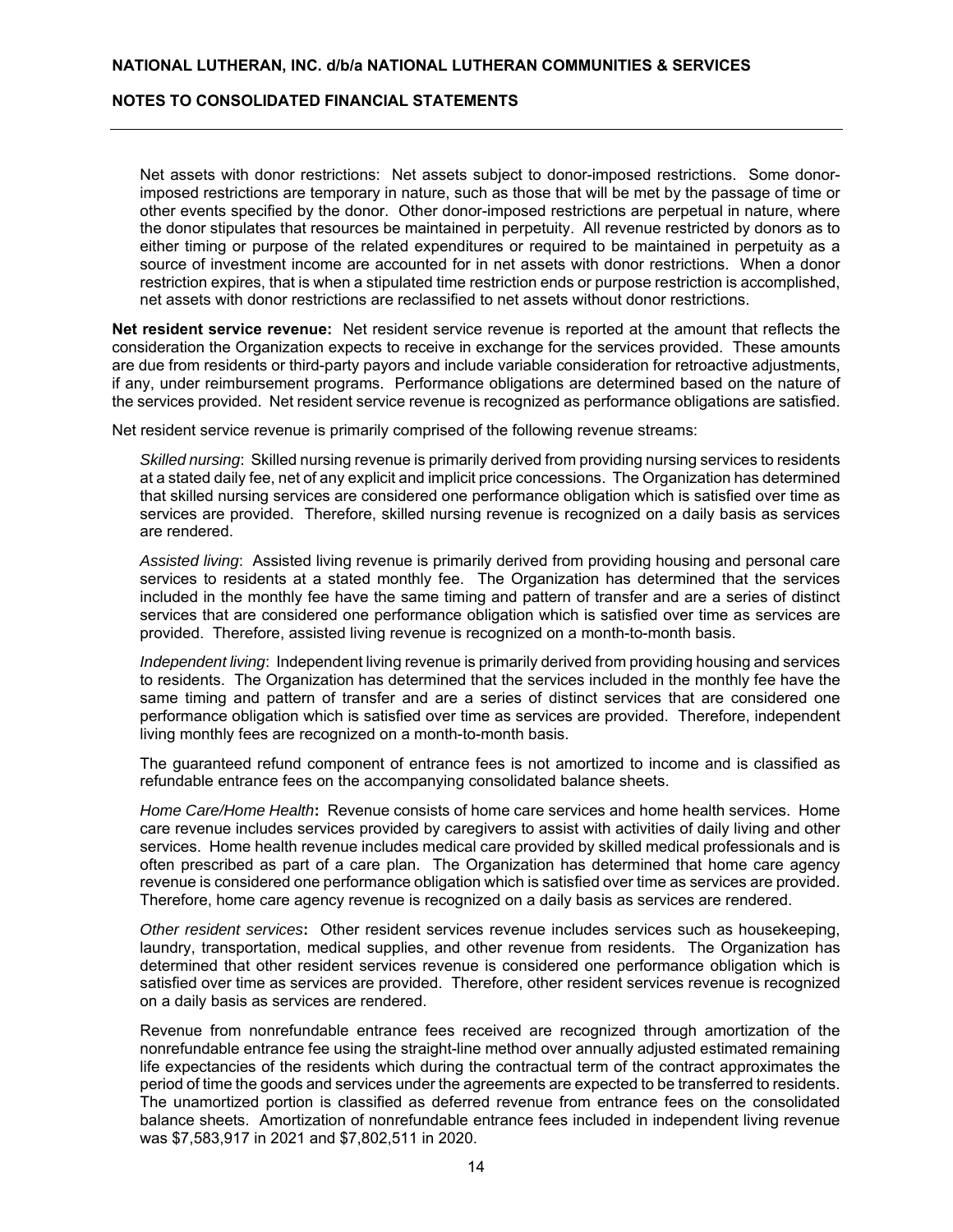The Organization receives revenue for services under third-party payor programs, including Medicare, Medicaid, and other third-party payors. Settlements with third-party payors for retroactive adjustments due to audits, reviews, or investigations are included in the determination of the estimated transaction price for providing services. The Organization estimates the transaction price based on the terms of the contract and correspondence with the third-party payor and historical payment trends, and retroactive adjustments are recognized in future periods as final settlements are determined.

The Organization disaggregates revenue by type of service and payor source as this depicts the nature, amount, timing, and uncertainty of its revenue and cash flows as affected by economic factors. Net resident service revenue consists of the following for the years ended December 31:

|                               |                 |                 |                  | 2021               |                       |              |
|-------------------------------|-----------------|-----------------|------------------|--------------------|-----------------------|--------------|
|                               | <b>Skilled</b>  | <b>Assisted</b> | Independent      | Home Care /        | <b>Other Resident</b> |              |
|                               | <b>Nursing</b>  | Living          | Living           | <b>Home Health</b> | <b>Services</b>       | Total        |
| Self-pay                      | 7,472,057<br>\$ | \$13,201,491    | \$18,971,090     | 1,224,417<br>\$    | \$<br>864,712         | \$41,733,767 |
| Medicare                      | 10,921,966      |                 |                  |                    |                       | 10,921,966   |
| <b>Medical Assistance</b>     | 12,917,357      |                 |                  |                    |                       | 12,917,357   |
| Commercial insurance          | 1,656,681       |                 |                  |                    |                       | 1,656,681    |
| Amortization of nonrefundable |                 |                 |                  |                    |                       |              |
| entrance fees                 |                 | 39,644          | 7,544,273        |                    |                       | 7,583,917    |
|                               |                 |                 |                  |                    |                       |              |
| <b>Total</b>                  | \$32,968,061    | \$13,241,135    | \$26,515,363     | 1,224,417<br>\$    | 864,712<br>\$         | \$74,813,688 |
|                               |                 |                 |                  | 2020               |                       |              |
|                               | <b>Skilled</b>  | <b>Assisted</b> | Independent      | Home Care /        | <b>Other Resident</b> |              |
|                               | <b>Nursing</b>  | Living          | Living           | <b>Home Health</b> | <b>Services</b>       | <b>Total</b> |
| Self-pay                      | 6,682,196<br>\$ | \$13,188,452    | \$<br>17,604,266 | 1,482,986<br>\$    | \$<br>388,012         | \$39,345,912 |
| Medicare                      | 12,479,671      |                 |                  | 78,238             |                       | 12,557,909   |
| <b>Medical Assistance</b>     | 12,560,592      |                 |                  |                    |                       | 12,560,592   |
| Commercial insurance          | 1,572,892       |                 |                  |                    |                       | 1,572,892    |
| Amortization of nonrefundable |                 |                 |                  |                    |                       |              |
| entrance fees                 |                 | 98,269          | 7,704,242        |                    |                       | 7,802,511    |
|                               |                 |                 |                  |                    |                       |              |
| <b>Total</b>                  | \$33,295,351    | \$13,286,721    | \$25,308,508     | 1,561,224<br>\$    | \$<br>388,012         | \$73,839,816 |

The Organization has agreements with third-party payors that provide for payments at amounts different from established rates. A summary of the payment arrangements with major third-party payors follows:

- Medical Assistance: Under the Medical Assistance Program's case-mix reimbursement system, the determination of reimbursement rates for skilled nursing costs is based upon a recipient's dependency in Activities of Daily Living (ADL) and need for and receipt of ancillary nursing services. Each recipient is assigned a reimbursement level depending on his or her degree of dependency in ADL.
- Medicare: Nursing and ancillary services provided to Medicare Part A beneficiaries are paid at prospectively determined rates per day. These rates vary according to a resident-specific classification system that is based on clinical, diagnostic, and other factors, and the reimbursement methodology is subject to various limitations and adjustments.

As described above, the Medical Assistance and Medicare Part A rates are based on clinical, diagnostic, and other factors. The determination of these rates is partially based on the Organization's clinical assessment of its residents. The Organization is required to clinically assess its residents at predetermined time periods throughout the year. The documented assessments are subject to review and adjustment by the Medical Assistance and Medicare programs.

The Organization also has entered into payment agreements with certain commercial insurance carriers and others. The basis for payment to the Organization under these agreements includes prospectively determined rates per day or discounts from established charges.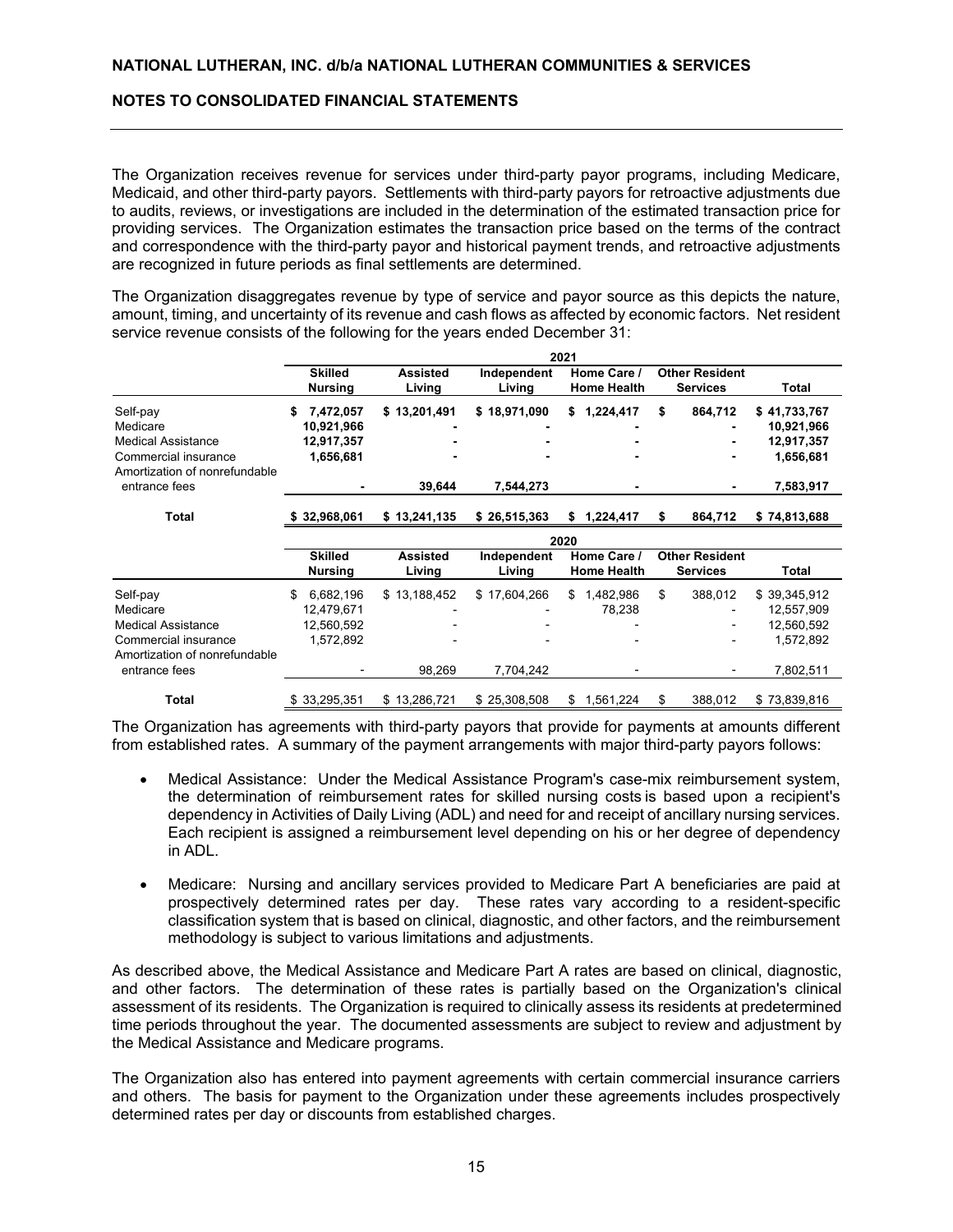#### **NOTES TO CONSOLIDATED FINANCIAL STATEMENTS**

**Advertising:** The Organization expenses advertising costs as incurred. Advertising expense totaled approximately \$1,442,000 and \$1,365,000 for the years ended December 31, 2021 and 2020, respectively.

**(Deficiency) of operating and nonoperating revenue over expenses:** The consolidated statements of operations include the determination of (deficiency) of operating and nonoperating revenue over expenses as the performance indicator. Changes in net assets without donor restrictions, which are excluded from the performance indicator, consistent with industry practice, include fair market value adjustment for affiliation, inherent contribution from affiliation, net unrealized gains on alternative investments measured at NAV and debt securities, loss on extinguishment of debt, loss on discontinued operations, and net assets released from restrictions for capital purchases.

**Tax status:** NLI, NLHA, TVAR, TVOR, TLNA, TVAA, and TVPP are not-for-profit corporations as described in Section 501(c)(3) of the Internal Revenue Code (IRC) and are exempt from federal income taxes on related income pursuant to Section 509(a) of the IRC. Impact 1890, LLC and Community Services, LLC and its subsidiaries are limited liability corporations and will be treated as disregarded entities for tax purposes with all activity flowing through to NLI.

Accounting principles generally accepted in the United States of America require an organization to evaluate tax positions taken by the organization and recognize a tax liability or asset if the organization has taken an uncertain position that more likely than not would be sustained upon examination by the Internal Revenue Services (IRS). The Organization has concluded that as of December 31, 2021 and 2020, there are no uncertain positions taken or expected to be taken that would require recognition of a liability or asset or disclosure in the consolidated financial statements. Generally, tax returns for years ended December 31, 2018, and thereafter remain subject to examination by federal and state tax authorities.

**Reclassifications:** Certain items in the 2020 consolidated financial statements have been reclassified to conform to the 2021 consolidated financial statement presentation.

**Subsequent events:** The Organization has evaluated subsequent events for recognition and disclosure through April 21, 2022. which is the date the consolidated financial statements were issued.

#### **Recent Accounting Pronouncements**

**Intangibles:** In August 2018, the Financial Accounting Standards Board (FASB) issued Accounting Standards Update (ASU) No. 2018-15, "Customer's Accounting for Implementation Costs Incurred in a Cloud Computing Arrangement That Is a Service Contract." ASU No. 2018-15 requires an entity (customer) in a hosting arrangement that is a service contract to follow the guidance of Subtopic 350-40 to determine which implementation costs to capitalize as an asset related to the service contract and which costs to expense. The amendments also require the entity (customer) to expense the capitalized implementation costs of a hosting arrangement that is a service contract over the term of the hosting arrangement and apply the existing impairment guidance in Subtopic 350-40 to the capitalized implementation costs as if the costs were long-lived assets. Lastly, the amendment addresses the presentation of expenses in the statement of income, payments in the statement of cash flows, and capitalized implementation costs in the statement of financial position. ASU No. 2018-15 was effective for fiscal years beginning after December 15, 2020, and interim periods within annual periods beginning after December 15, 2021. The Organization adopted this guidance during the year ended December 31, 2021. Adoption of this guidance did not have a material impact on the Organization's consolidated financial statements.

**Investments:** In January 2020, the FASB issued ASU 2020-01, *Investments - Equity Securities (Topic 321), Investments - Equity Method and Joint Ventures (Topic 323), and Derivatives and Hedging (Topic 815)*. The amendments in this Update clarify certain interactions between the guidance to account for certain equity securities under Topic 321, the guidance to account for investments under the equity method of accounting in Topic 323, and the guidance in Topic 815, which could change how an entity accounts for an equity security under the measurement alternative or a forward contract or purchased option to purchase securities that would be accounted for under the equity method of accounting or the fair value option. Early adoption is permitted. The Organization adopted this guidance during the year ended December 31, 2021. Adoption of this guidance did not have a material impact on the Organization's consolidated financial statements.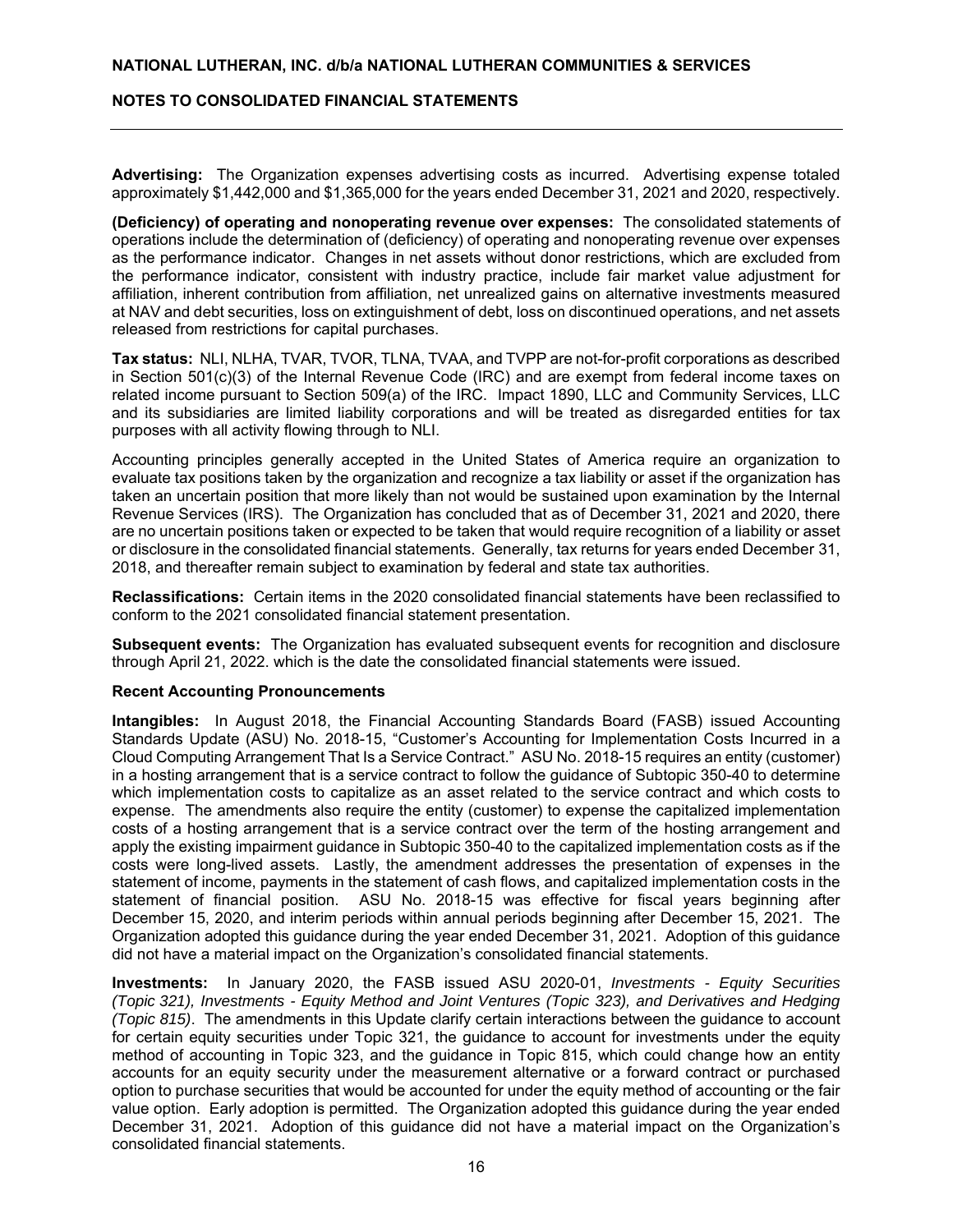**Goodwill:** In March 2021, the FASB issued ASU 2021-03, *Intangibles – Goodwill and Other* (Topic 350): *Accounting Alternative for Evaluating Triggering Events*. The amendments in this ASU provide private companies and not-for profit entities with an accounting alternative to perform the goodwill impairment triggering event evaluation as required in Subtopic 350-20 as of the end of the reporting period, whether the reporting period is an interim or annual period. The amendments in this ASU are effective on a prospective basis for fiscal years beginning after December 15, 2019. The Organization adopted this guidance during the year ended December 31, 2021. Adoption of this guidance did not have a material impact on the Organization's consolidated financial statements.

#### **Note 2. Liquidity and Availability of Resources**

The following table reflects the Organization's financial assets available for general expenditure within one year as of December 31. Financial assets are considered unavailable when illiquid or not convertible to cash within one year. Unavailable financial assets consist of resident deposits, assets whose use is limited, debt service reserves, operating reserves, resident deposits, and donor restricted funds.

|                           | 2021              | 2020       |
|---------------------------|-------------------|------------|
| Financial assets:         |                   |            |
| Cash and cash equivalents | 6,362,913         | 4,520,162  |
| Accounts receivable, net  | 3,435,671         | 3,257,917  |
| Investments               | 93,065,739        | 84,436,254 |
| Total                     | 102,864,323<br>S. | 92,214,333 |

As part of the Organization's liquidity management, it has a policy to structure its financial assets to be available as its general expenditures, liabilities, and other obligations come due. The Organization invests cash in excess of daily requirements in short-term investments. Certain of the donor purpose restricted funds may be utilized as the restrictions are satisfied. As stated in Note 5, the Organization designated a portion of its investments as an operating reserve to comply with the requirements of the Maryland Department of Aging Reserve Requirements and thus they are not included in the schedule above.

Although the Organization does not intend to utilize the operating reserve for general expenditures as part of its annual budget and approval process, amounts designated as operating reserves could be made available as necessary. The operating reserves are included in assets whose use is limited on the consolidated balance sheets and do not have third-party restrictions or limitations on the withdrawal and subsequent liquidation of such funds.

To assist management in satisfying any unanticipated liquidity needs, the Organization has a line of credit of \$10,000,000 with a bank that can be drawn upon (Note 7).

#### **Note 3. Concentrations of Credit Risk**

The Organization grants credit without collateral to its residents, most of whom are local residents and are insured under third-party agreements. The mix of gross receivables from third-party payors is as follows as of December 31:

|            | 2021 | 2020          |
|------------|------|---------------|
| Self-pay   | 30   | %<br>%<br>27  |
| Medicare   | 28   | 28            |
| Medicaid   | 27   | 30            |
| Commercial | 15   | 15            |
|            | 100  | %<br>100<br>% |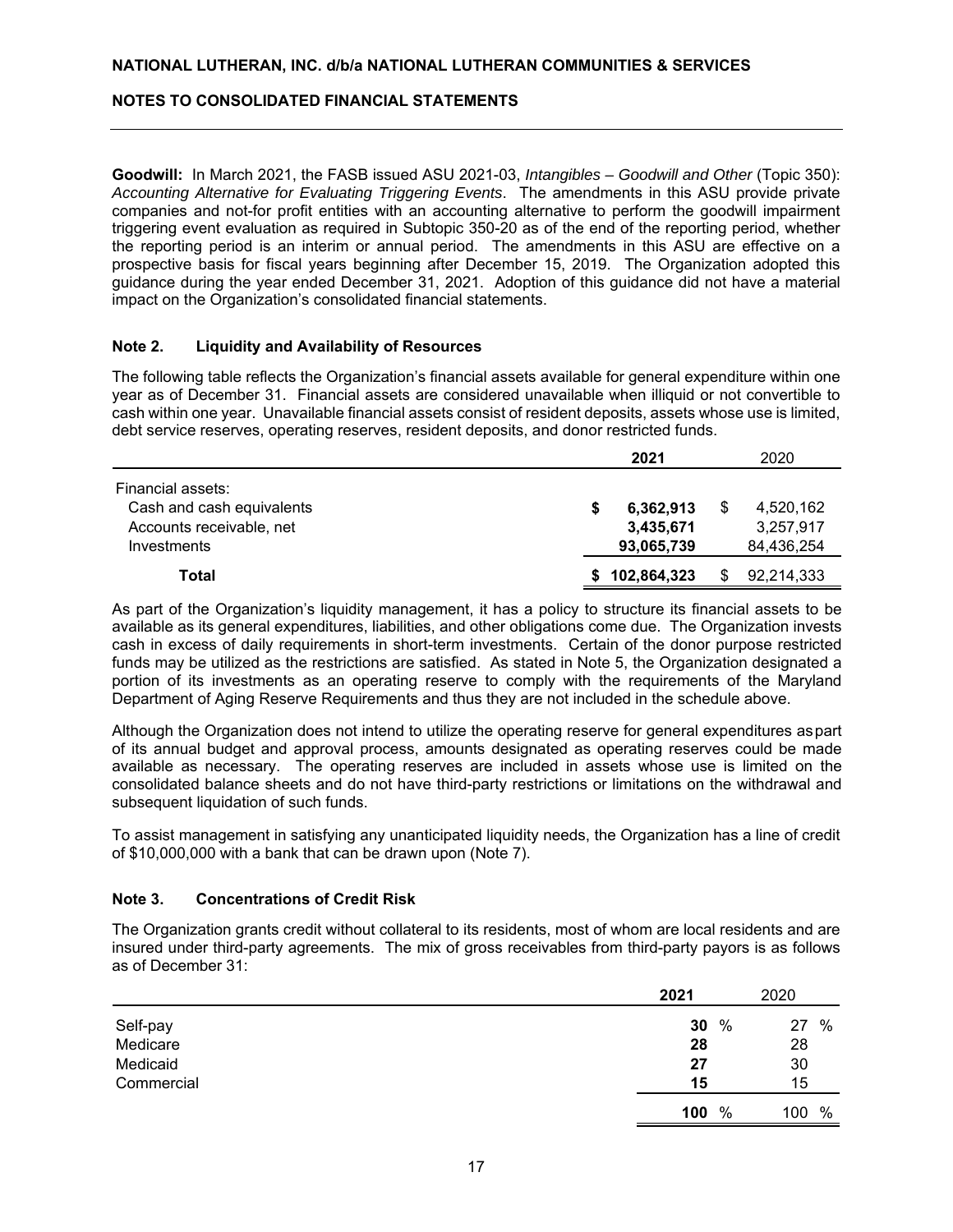#### **Note 4. Fair Value Measurements**

Authoritative guidance regarding *Fair Value Measurements* establishes a framework for measuring fair value. This guidance defines fair value, establishes a framework and hierarchy for measuring fair value, and outlines the related disclosure requirements. The guidance indicates that a fair value measurement assumes that the transaction to sell an asset or transfer a liability occurs in the principal market for the asset or liability or, in the absence of a principal market, the most advantageous market for the asset or liability based upon an exit price model. The hierarchy gives the highest priority to unadjusted quoted prices in active markets for identical assets or liabilities (Level I measurements) and the lowest priority to unobservable inputs (Level III measurements). The levels of the fair value hierarchy are as follows:

- Level I Quoted prices in active markets for identical assets or liabilities.
- Level II Observable inputs other than Level I prices, such as quoted prices for similar assets or liabilities; quoted prices in markets that are not active; or other inputs that are observable or can be corroborated by observable market data for substantially the full term of the assets or liabilities.
- Level III Unobservable inputs that are supported by little or no market activity and that are significant to the fair value of the assets or liabilities.

The following tables present financial assets measured at fair value on a recurring basis as of December 31 by caption on the consolidated balance sheets:

|                                              |                   |                  | 2021            |                  |             |
|----------------------------------------------|-------------------|------------------|-----------------|------------------|-------------|
|                                              | Carrying<br>Value | Fair<br>Value    | Level I         | Level II         | Level III   |
| Reported at fair value:                      |                   |                  |                 |                  |             |
| Assets:                                      |                   |                  |                 |                  |             |
| Investments and assets whose use is limited: |                   |                  |                 |                  |             |
| Cash and cash equivalents                    | \$<br>29,711,469  | 29,711,469<br>\$ | 29,711,469      | \$               | \$          |
| Equity securities:                           |                   |                  |                 |                  |             |
| Consumer discretionary                       | 13,209,009        | 13,209,009       | 13,209,009      |                  |             |
| Consumer staples                             | 4,525,119         | 4,525,119        | 4,525,119       |                  |             |
| Energy                                       | 4,015,453         | 4,015,453        | 4,015,453       |                  |             |
| Financial                                    | 7,601,572         | 7,601,572        | 7,601,572       |                  |             |
| Health care                                  | 6,811,177         | 6,811,177        | 6,811,177       |                  |             |
| Industrials                                  | 4,836,799         | 4,836,799        | 4,836,799       |                  |             |
| Information technology                       | 9,578,090         | 9,578,090        | 9,578,090       |                  |             |
| <b>Materials</b>                             | 3,698,400         | 3,698,400        | 3,698,400       |                  |             |
| Real estate                                  | 3,855,731         | 3,855,731        | 3,855,731       |                  |             |
| Utilities                                    | 1,889,233         | 1,889,233        | 1,889,233       |                  |             |
| Other                                        | 101,219           | 101,219          | 101,219         |                  |             |
| Mutual funds:                                |                   |                  |                 |                  |             |
| Equity                                       | 6,298,041         | 6,298,041        | 6,298,041       |                  |             |
| Fixed income                                 | 7,100,593         | 7,100,593        | 7,100,593       |                  |             |
| Exchange-traded and closed-end funds         | 152,107           | 152,107          |                 | 152,107          |             |
| Fixed income securities:                     |                   |                  |                 |                  |             |
| Corporate bonds                              | 10,085,611        | 10,085,611       |                 | 10,085,611       |             |
| U.S. government and agency bonds             | 8,586,026         | 8,586,026        |                 | 8,586,026        |             |
| <b>Subtotal</b>                              | 122,055,649       | 122,055,649      | 103,231,905     | 18,823,744       |             |
| Alternative investment measured at NAV       | 4,188,365         | 4,188,365        |                 |                  |             |
| Total                                        | 126,244,014       | 126,244,014      |                 |                  |             |
| Funds held in trust by others                | 2,810,476         | 2,810,476        |                 |                  | 2,810,476   |
| <b>Total assets</b>                          | \$129,054,490     | \$129,054,490    | \$103,231,905   | \$<br>18,823,744 | \$2,810,476 |
| Disclosed at fair value:                     |                   |                  |                 |                  |             |
| Cash and cash equivalents                    | 6,362,913         | 6,362,913<br>\$  | 6,362,913<br>\$ | \$               | \$          |
| Pledges receivable, net                      | 106,009<br>\$     | \$<br>106,009    | \$              | \$<br>106,009    | \$          |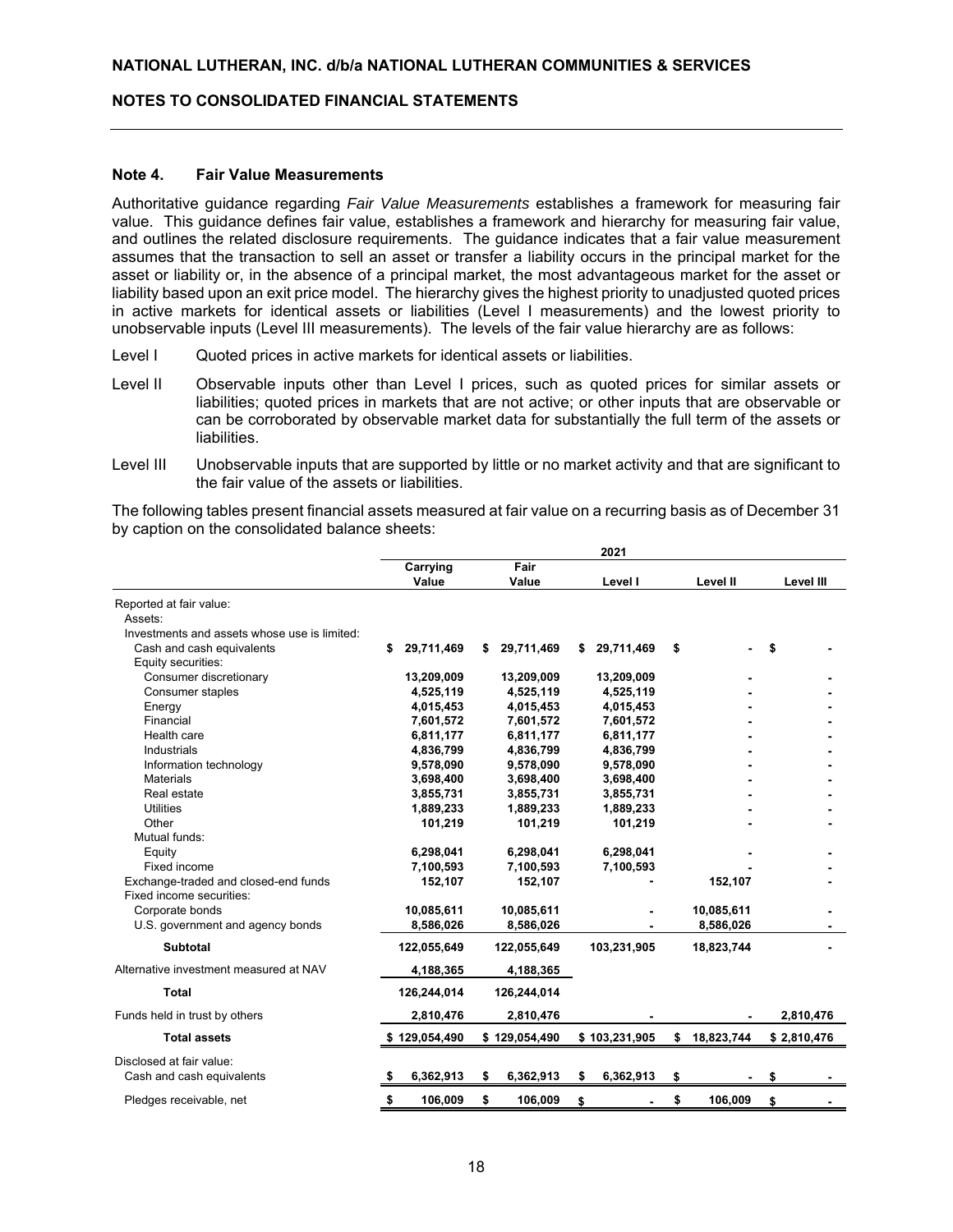|                                                       |                  |                  | 2020             |                  |                |
|-------------------------------------------------------|------------------|------------------|------------------|------------------|----------------|
|                                                       | Carrying         | Fair             |                  |                  |                |
|                                                       | Value            | Value            | Level I          | Level II         | Level III      |
| Reported at fair value:                               |                  |                  |                  |                  |                |
| Assets:                                               |                  |                  |                  |                  |                |
| Investments and assets whose use is limited:          |                  |                  |                  |                  |                |
| Cash and cash equivalents                             | \$<br>35,826,754 | \$<br>35,826,754 | \$<br>35,826,754 | \$               | \$             |
| Equity securities:                                    |                  |                  |                  |                  |                |
| Consumer discretionary                                | 12,095,434       | 12,095,434       | 12,095,434       |                  |                |
| Consumer staples                                      | 2,570,936        | 2,570,936        | 2,570,936        |                  |                |
| Energy                                                | 1,487,498        | 1,487,498        | 1,487,498        |                  |                |
| Financial                                             | 5,507,253        | 5,507,253        | 5,507,253        |                  |                |
| Health care                                           | 5,491,691        | 5,491,691        | 5,491,691        |                  |                |
| Industrials                                           | 4,739,955        | 4,739,955        | 4,739,955        |                  |                |
| Information technology                                | 8,804,348        | 8,804,348        | 8,804,348        |                  |                |
| <b>Materials</b>                                      | 2,709,625        | 2,709,625        | 2,709,625        |                  |                |
| Real estate                                           | 2,867,387        | 2,867,387        | 2,867,387        |                  |                |
| <b>Utilities</b>                                      | 1,165,399        | 1,165,399        | 1,165,399        |                  |                |
| Other                                                 | 104,500          | 104,500          | 104,500          |                  |                |
| Mutual funds:                                         |                  |                  |                  |                  |                |
| Equity                                                | 6,884,057        | 6,884,057        | 6,884,057        |                  |                |
| Fixed income                                          | 6,161,228        | 6,161,228        | 6,161,228        |                  |                |
| Exchange-traded and closed-end funds                  | 111,949          | 111,949          |                  | 111,949          |                |
| Other                                                 | 102,283          | 102,283          |                  | 102,283          |                |
| Fixed income securities:                              |                  |                  |                  |                  |                |
| Corporate bonds                                       | 13,554,773       | 13,554,773       |                  | 13,554,773       |                |
| U.S. government and agency bonds                      | 7,416,949        | 7,416,949        |                  | 7,416,949        | $\blacksquare$ |
| <b>Subtotal</b>                                       | 117,602,019      | 117,602,019      | 96,416,065       | 21,185,954       |                |
| Alternative investment measured at NAV                | 3,815,128        | 3,815,128        |                  |                  |                |
| <b>Total</b>                                          | 121,417,147      | 121,417,147      |                  |                  |                |
| Funds held in trust by others                         | 2,702,434        | 2,702,434        |                  |                  | 2,702,434      |
| <b>Total assets</b>                                   | \$124,119,581    | \$124,119,581    | \$<br>96,416,065 | \$<br>21,185,954 | \$2,702,434    |
| Disclosed at fair value:<br>Cash and cash equivalents | \$<br>4,520,162  | \$<br>4,520,162  | \$<br>4,520,162  | \$               | \$             |
| Pledges receivable, net                               | \$<br>149,881    | \$<br>149,881    | \$               | \$<br>149,881    | \$             |

Investments and assets whose use is limited are presented together in the tables above as there are various investment and cash accounts that are allocated between the investments and assets whose use is limited lines on the consolidated balance sheets.

The Organization has no financial assets or liabilities that are recorded at fair value on a nonrecurring basis.

There were no transfers between Level I, Level II, or Level III during the years ended December 31, 2021 or 2020.

The following methods have been used by the Organization in estimating the fair value on a recurring basis of its financial instruments. There have been no changes in the methodologies used as of December 31, 2021 or 2020:

**Cash and cash equivalents:** Fair values, which are the amounts reported on the consolidated balance sheets, are based on multiplying number of units held by \$1 per unit.

**Equity securities, exchange traded funds, and mutual funds:** Valued at the closing price reported in the active market on which the individual securities are traded for equity securities and fixed income mutual funds and quoted market prices in active markets.

**Fixed income securities and other:** Fair values of these items, which are the amounts reported on the consolidated balance sheets, are estimated using quoted prices for similar securities.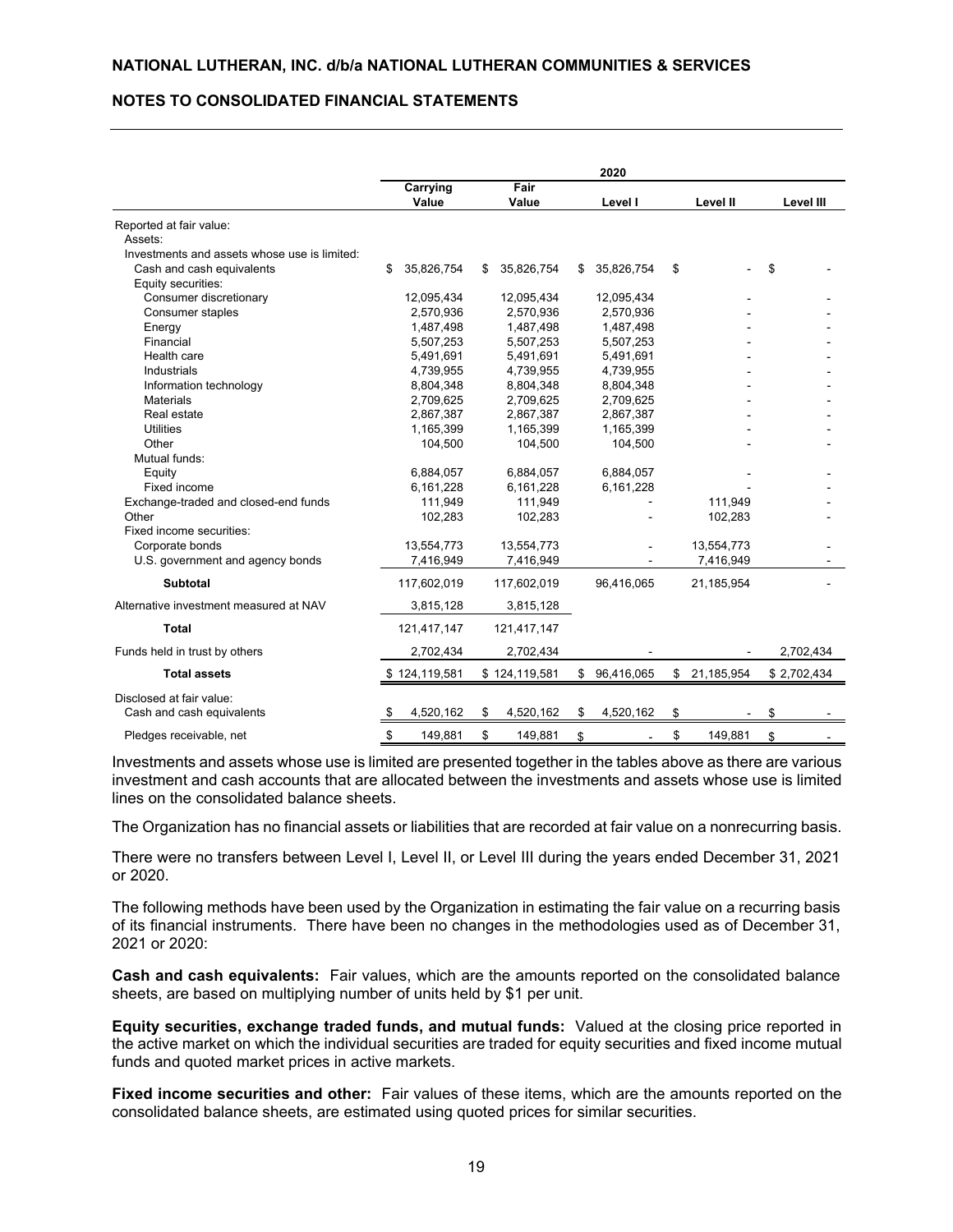#### **NOTES TO CONSOLIDATED FINANCIAL STATEMENTS**

Alternative investment is comprised of a hedge fund. The Organization measures the fair value of the alternative investment based on net asset value (NAV) as calculated on the reporting entity's measurement date. The Organization measures the fair value of an investment that does not have a readily determinable fair value, based on the NAV of the investment as a practical expedient, without further adjustment, unless it is probable that the investment will be sold at a value significantly different than the NAV. If the practical expedient NAV is not as of the reporting entity's measurement date, then the NAV is adjusted to reflect any significant events that would materially affect the value of the security and the NAV of the Organization as of the valuation date. In using the NAV as a practical expedient, certain attributes of the investment, that may impact the fair value of the investment, are not considered in measuring fair value. Attributes of those investments include the investment strategies of the investees and may also include, but are not limited to, restrictions on the investor's ability to redeem its investments at the measurement date at NAV as well as any unfunded commitments. The alternative investment as of December 31, 2021 and 2020, was \$4,188,365 and \$3,815,128, respectively. The investment strategy for Ironwood Institutional Multi-Strategy Fund (Fund) is capital appreciation with limited variability of returns. The Fund invests exclusively in other private investment companies, which invests substantially all of its assets in hedge funds and other similar investment vehicles that are managed by a select group of portfolio managers who invest in a variety of financial markets and utilize a broad range of alternative investment strategies. There were no unfunded commitments as of December 31, 2021 or 2020, and there is a monthly or quarterly redemption notice of 15 - 120 days.

**Funds held in trust by others:** Valued based on the fair value of the trusts' underlying assets, which approximates the discounted present value of future cash flows.

**Pledges receivable:** Valued based on the original pledge amounts, adjusted by a discount rate that a market participant would demand and an evaluation for uncollectable pledges.

The preceding methods described may produce a fair value calculation that may not be indicative of net realizable value or reflective of future fair values. Furthermore, while the Organization believes its valuation methodologies are appropriate and consistent with other market participants, the use of different methodologies or assumptions to determine the fair value of certain financial instruments could result in a different fair value measurement at the reporting date.

The change in value in Level III assets is recorded on the consolidated statements of changes in net assets as an increase or decrease in net assets with donor restrictions.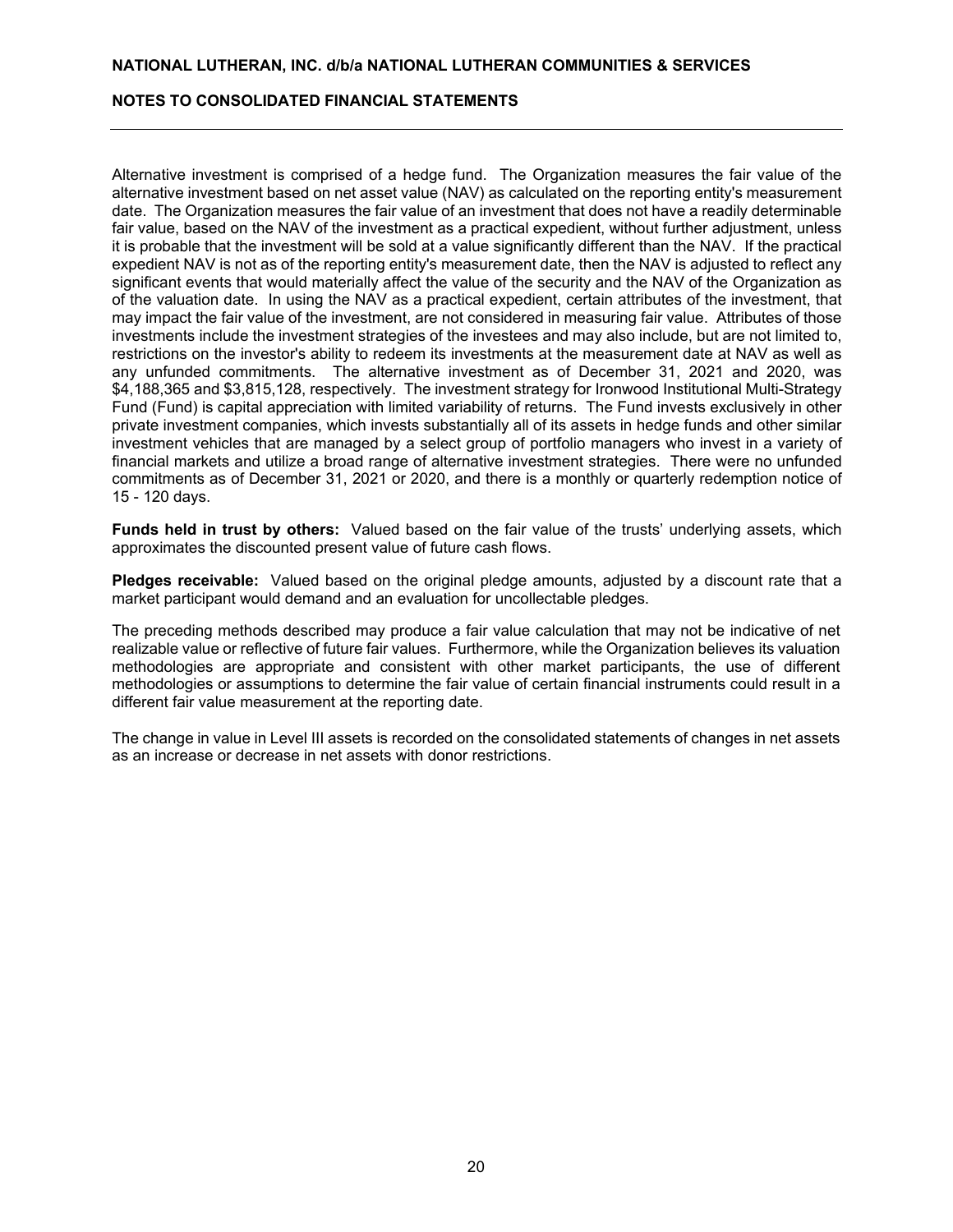#### **Note 5. Investments and Assets Whose Use is Limited**

The investments and assets whose use is limited are presented on the consolidated balance sheets as follows as of December 31:

|                                                              | 2021            |    | 2020         |
|--------------------------------------------------------------|-----------------|----|--------------|
| Investments                                                  | 93,065,739      | \$ | 84,436,254   |
| Assets whose use is limited:                                 |                 |    |              |
| Refundable deposits                                          | \$<br>4,264,899 | \$ | 6,089,509    |
| Operating reserves required by the Maryland DOA              | 7,379,691       |    | 7,257,690    |
| Cash, restricted by donors or grantors for specific purposes | 22,688          |    | 27,428       |
| Assets held under trust indentures:                          |                 |    |              |
| Debt service reserves                                        | 8,942,208       |    | 8,442,925    |
| Principal and interest                                       | 6,238,727       |    | 10,386,297   |
| Entrance fee fund                                            | 4,110,453       |    |              |
| Construction                                                 | 1,953,101       |    | 4,362,331    |
| Other                                                        | 266,508         |    | 414,713      |
| Total assets whose use is limited                            | 33, 178, 275    |    | 36.980.893   |
| Less current portion of assets whose use is limited          | (13,831,923)    |    | (10,254,788) |
| Assets whose use is limited, net                             | 19,346,352      | S  | 26,726,105   |

In accordance with Maryland law governing continuing care retirement communities, TVAR and TVAA are required to set aside operating reserves totaling 15% of the facility's net operating expenses (as defined) for the most recent fiscal year. The reserve required is calculated as \$7,379,691 and \$7,257,690 as of December 31, 2021 and 2020, respectively. Beginning January 1, 2023, the reserve requirement will be equal to 25% of TVAR and TVAA's net operating expenses.

#### **Note 6. Property and Equipment**

A summary of property and equipment and the related accumulated depreciation is as follows as of December 31:

|                                     | 2021                           | 2020                         |
|-------------------------------------|--------------------------------|------------------------------|
| Land                                | 24,049,367<br>\$               | 24,049,367<br>\$.            |
| Land improvements                   | 16,407,673                     | 15,570,104                   |
| Buildings and building improvements | 370,044,393                    | 297,921,022                  |
| Furniture and equipment             | 43,641,870                     | 39,169,222                   |
| Construction in progress            | 17,966,965                     | 87,404,026                   |
| Less accumulated depreciation       | 472,110,268<br>(160, 101, 258) | 464,113,741<br>(144,592,604) |
|                                     | \$312,009,010                  | \$319,521,137                |

During the year ended December 31, 2020, the Organization determined that certain project development costs were not deemed reasonable to complete and, therefore, were impaired. The total write off of these costs was \$7,148,969 and is included in loss on impairment on the accompanying consolidated statement of operations.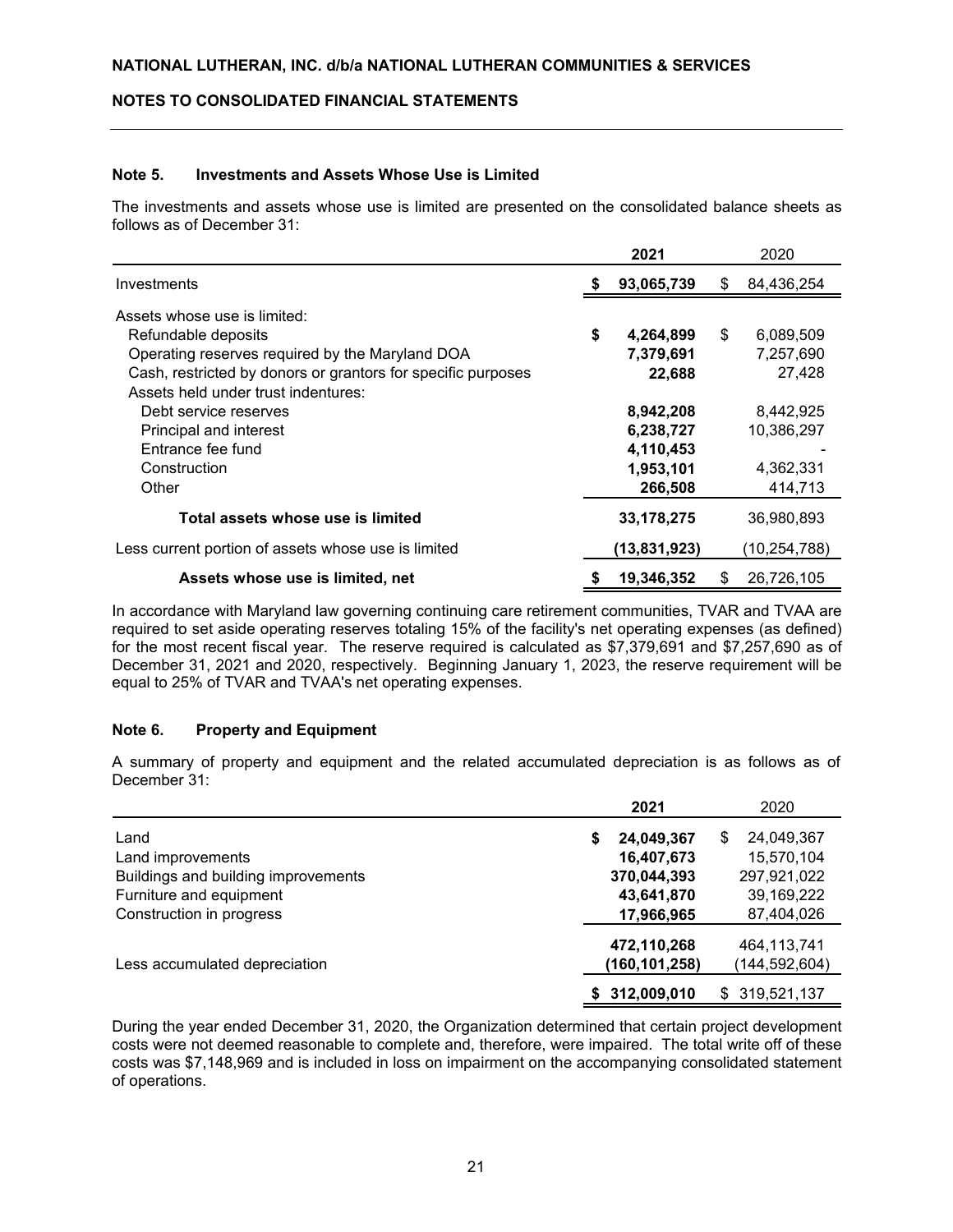#### **NOTES TO CONSOLIDATED FINANCIAL STATEMENTS**

Construction in progress consists primarily of the following:

Project development costs for a planned expansion and repositioning project (Glenmere) at TVAR. The project was placed into service in January 2021.

Planning and pre-development costs for TVPP are approximately \$16,481,000. TVPP has various development and purchase agreements in place subject to future project approvals. The Organization received planning commission approval of its planned unit development application in February 2022.

Civil engineering, survey, geotechnical, legal, planned unit development and related approvals, and certain other costs for TVAA to complete an independent living renovation and overall campus repositioning project.

NLI charges a development fee for developing projects for the subsidiaries. Total capitalized developed fees were approximately \$4,400,000 and \$3,900,000 as of December 31, 2021 and 2020, respectively.

#### **Note 7. Long-Term Debt and Line of Credit**

The Organization maintains a variable rate line of credit, bearing interest at a variable rate of 2.33% as of December 31, 2021, totaling \$10,000,000 with a local financial institution, collateralized by a portion of its investments and real property. The Organization also had a \$1,250,000 line of credit with a financial institution, bearing interest at variable rates. The line was collateralized by all real property of the Organization. During 2021, the line of credit balance was paid in full and the account was subsequently closed. Borrowings on the lines of credit amounted to \$7,194,363 and \$7,530,734 as of December 31, 2021 and 2020, respectively.

Long-term debt consists of the following as of December 31:

|                                                                                                                                                                                                                                                                                                                                                                                                                       |   | 2021       | 2020             |
|-----------------------------------------------------------------------------------------------------------------------------------------------------------------------------------------------------------------------------------------------------------------------------------------------------------------------------------------------------------------------------------------------------------------------|---|------------|------------------|
| Series 2011 Residential Care Facility Revenue Bonds (TLNA),<br>payable in monthly installments to satisfy annual debt service<br>requirements through July 2045. Interest is payable at a fixed<br>rate of 5.25 percent through June 30, 2024, and then from<br>July 1, 2024, through maturity a rate equal to the 24 year<br>MMD plus 275 basis points, calculated on the third business day<br>before July 1, 2024. | S | 15,390,000 | \$<br>15,860,000 |
| Series 2011A Residential Care Facility Revenue Bonds<br>(TVOR), payable in monthly installments to satisfy annual<br>debt service requirements through July 2045. Interest is<br>payable at a fixed rate of 6.50 percent through maturity.                                                                                                                                                                            |   | 37,635,000 | 38,110,000       |
| Series 2012A Economic Development Revenue Bonds<br>(TVAR), payable in monthly installments to satisfy annual<br>debt service requirements through February 2042. Interest<br>is payable at a fixed rate of 6.15 percent through maturity.                                                                                                                                                                             |   | 11,545,000 | 11,795,000       |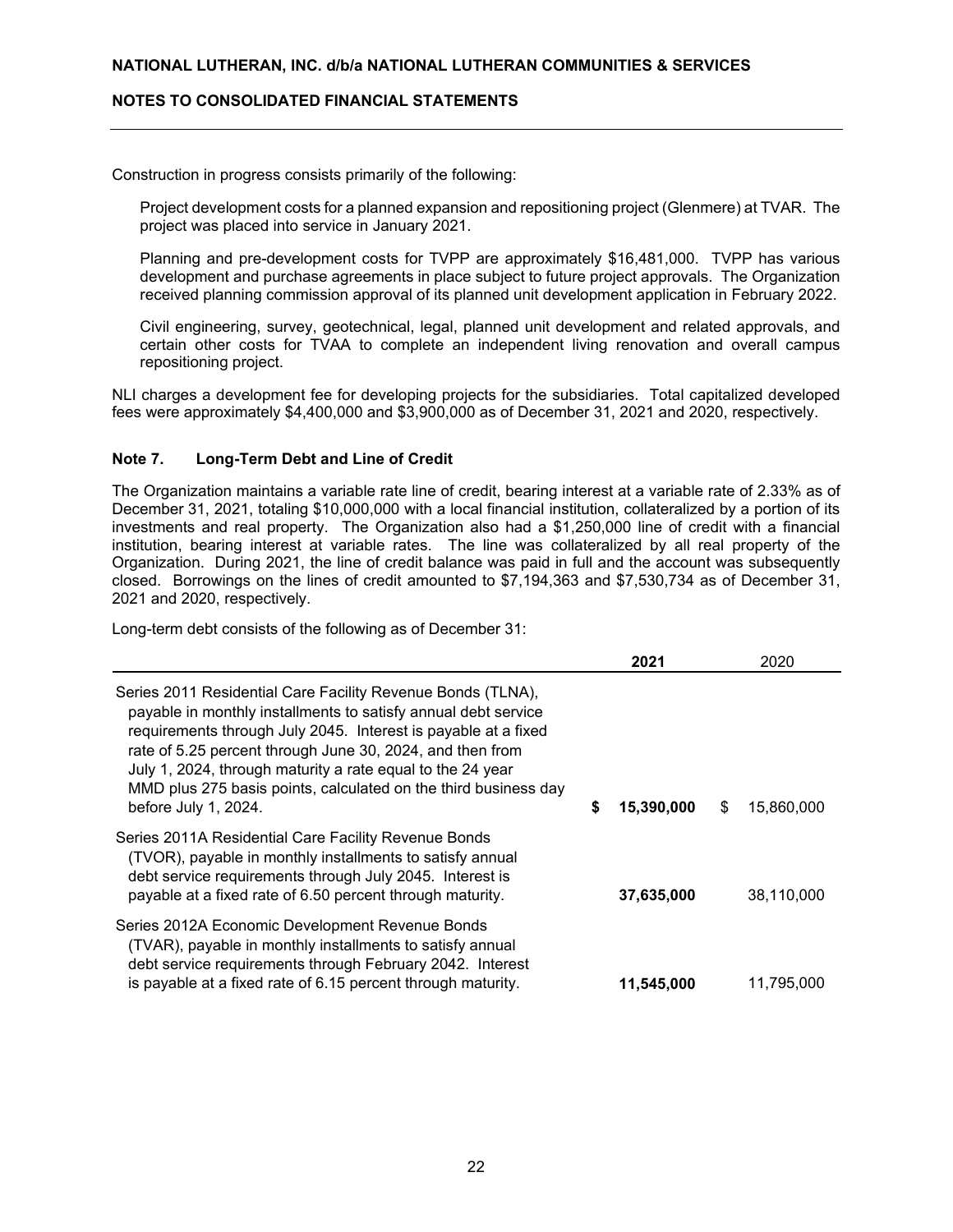# **NOTES TO CONSOLIDATED FINANCIAL STATEMENTS**

|                                                                                                                                                                                                                                                                                                                                                                                                                                                                                                               | 2021            | 2020            |
|---------------------------------------------------------------------------------------------------------------------------------------------------------------------------------------------------------------------------------------------------------------------------------------------------------------------------------------------------------------------------------------------------------------------------------------------------------------------------------------------------------------|-----------------|-----------------|
| Series 2012B Economic Development Revenue Bonds<br>(TVAR), payable in monthly installments to satisfy annual<br>debt service requirements through February 2042. Interest<br>is payable at a fixed rate of 5.04 percent through maturity.                                                                                                                                                                                                                                                                     | \$<br>7,790,000 | \$<br>7,990,000 |
| Series 2013 A and B Maryland Health and Higher Educational<br>Facility Authority Revenue Bonds (TVAA), payable in monthly<br>installments to satisfy annual debt service requirements through<br>December 2035. Series A interest is payable at variable rates of<br>1.68 percent and 2.98 percent as of December 31, 2020 and<br>2019, respectively. Series B interest is payable at a fixed<br>rate of 3.95 percent. The bonds are secured by property and<br>and certain other assets of the Organization. | 13,454,000      | 14,217,000      |
| Note payable (TVAA) with Truist Bank, due in monthly installments<br>of principal and interest totalling \$1,493. The note bears interest<br>at 3.00 percent and is secured by assets of the Organization.                                                                                                                                                                                                                                                                                                    | 4,525           | 23,643          |
| Series 2014A Residential Care Facility Revenue Bonds<br>(TVOR), payable in monthly installments to satisfy annual<br>debt service requirements through July 2049. Interest is<br>payable at a fixed rate of 6.00 percent through maturity.                                                                                                                                                                                                                                                                    | 34,655,000      | 35,280,000      |
| Series 2014B Residential Care Facility Revenue Bonds<br>(TVOR), payable in monthly installments to satisfy annual<br>debt service requirements through July 2049. Interest is<br>payable at a fixed rate of 4.63 percent through maturity.                                                                                                                                                                                                                                                                    | 9,440,000       | 9,695,000       |
| Series 2018A Fixed Rate Economic Development Revenue<br>Bonds (TVAR), at fixed rates of 5.75 to 6.50 percent, payable in<br>monthly installments of interest only through February 2022,<br>and then monthly principal and interest payments begin through<br>November 2048 to satisfy annual debt service<br>requirements.                                                                                                                                                                                   | 17,970,000      | 16,120,000      |
| Series 2018B Adjustable Rate Economic Development<br>Revenue Bonds (TVAR), at fixed rates of 5.00 to 5.66 percent,<br>payable in monthly installments of interest only through<br>February 2022, and then monthly principal and interest<br>payments begin through February 2049 to satisfy annual debt<br>service requirements. The 2018B Bonds interest rate adjusts<br>February 2028 as defined in the debt agreements.                                                                                    | 13,690,000      | 12,765,000      |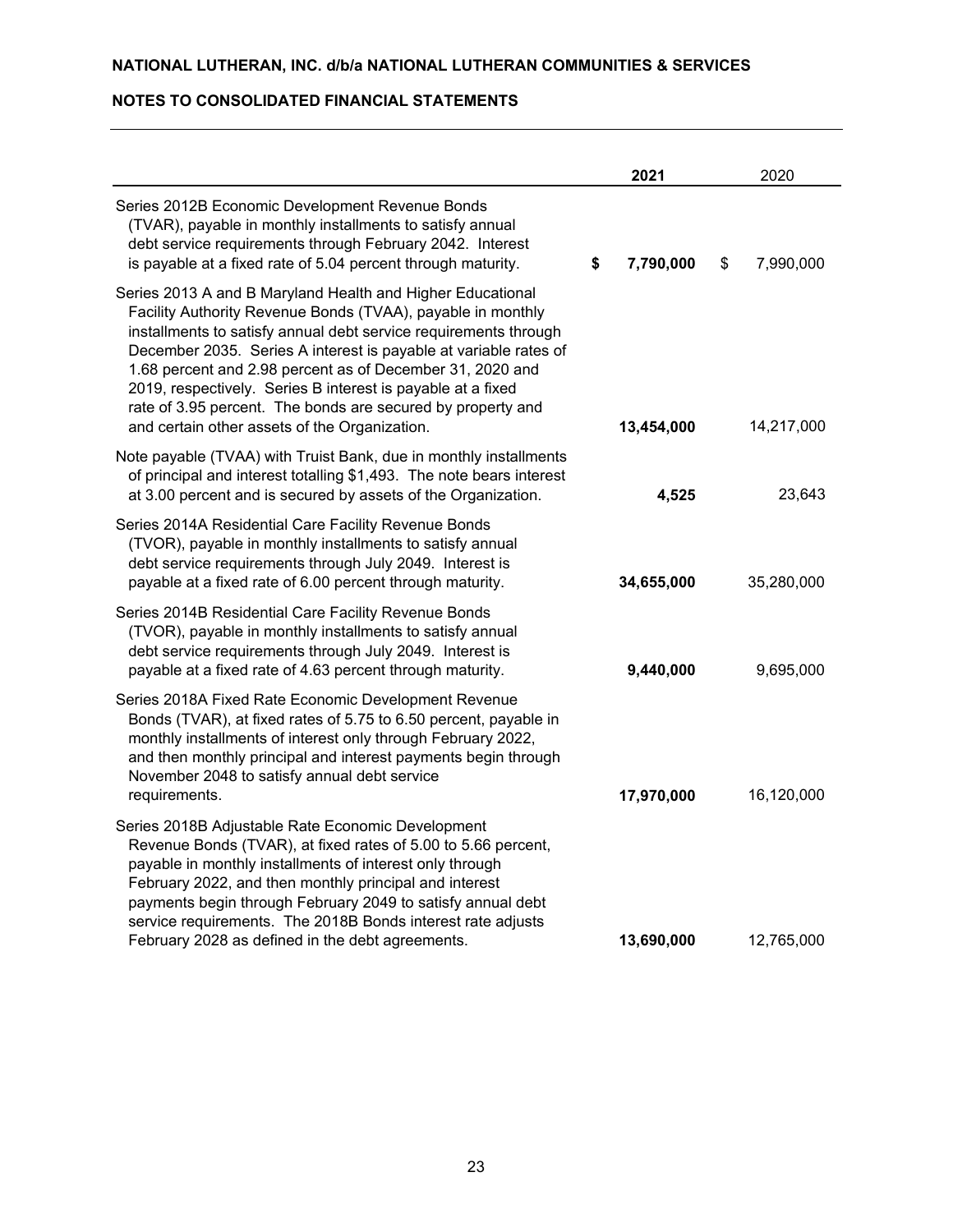#### **NOTES TO CONSOLIDATED FINANCIAL STATEMENTS**

|                                                                                                                                                                                                                                                                                                                                                                                                                                  | 2021                    | 2020                   |
|----------------------------------------------------------------------------------------------------------------------------------------------------------------------------------------------------------------------------------------------------------------------------------------------------------------------------------------------------------------------------------------------------------------------------------|-------------------------|------------------------|
| Series 2018C Floating Rate Economic Development Revenue<br>Bonds, payable in monthly installments of interest only (monthly<br>reset) with a final payment of principal due February 2029.<br>The remaining principal balance was paid in full during 2021<br>with the proceeds from Glenmere entrance fees.                                                                                                                     | \$                      | \$<br>40,000,000       |
| Series 2018D Adjustable Rate Economic Development<br>Revenue Bonds (TVAR), at fixed rates of 5.00 to 5.66 percent,<br>payable in monthly installments of interest only through<br>February 2022, and then monthly principal and interest<br>payments begin through February 2049 to satisfy annual debt<br>service requirements. The 2018D Bonds interest rate<br>adjusts in February 2028 as defined in the debt<br>agreements. | 13,715,000              | 14,550,000             |
| Series 2019A Residential Care Facility Revenue Bonds (TLNA),<br>payable in monthly installments to satisfy annual debt<br>service requirements through July 2024. Interest is<br>payable at a fixed rate of 5.25 percent.                                                                                                                                                                                                        | 9,070,000               | 9,735,000              |
| Series 2021 Fixed Rate Taxable Bonds (TVPP), at 5.25 percent,<br>payable in semiannual installments of interest only, beginning<br>January 2022 to satisfy annual debt service requirements with a<br>final payment of principal due September 2024.                                                                                                                                                                             | 9,500,000               |                        |
|                                                                                                                                                                                                                                                                                                                                                                                                                                  | 193,858,525             | 226,140,643            |
| Less current portion<br>Less deferred financing costs                                                                                                                                                                                                                                                                                                                                                                            | 12,810,525<br>7,343,638 | 3,055,232<br>8,314,105 |
| Long-term debt, net                                                                                                                                                                                                                                                                                                                                                                                                              | 173,704,362             | \$214,771,306          |

The TVAR Series 2018 Bonds are draw down bonds to fund the TVAR construction project described in Note 6, with the total bond issuance being \$87,500,000, consisting of \$17,970,000 of Series 2018A, \$13,690,000 of Series 2018B, \$40,000,000 of Series 2018C, and \$15,840,000 of Series 2018D. An additional \$4,065,000 was drawn down from the Series 2018 bonds in 2021.

On March 1, 2019, the Economic Development Authority of the City of Staunton, Virginia, issued the 2019 Legacy at North Augusta 2019A Residential Care Facility Revenue Bonds for \$9,890,000, whereas the proceeds were loaned to the Organization. The bonds are labeled as draw down bonds, and are for the purpose of capital improvements, along with new construction of additional housing for assisted living, and the construction of an assisted living memory care unit. There were no draw downs during 2021. The draw down bonds have a fixed rate of 5.25%, with a maturity date of July 1, 2024.

As security for the payment of the bonds, TVOR, TLNA, and TVAR each has granted a lien and security interest in their respective mortgaged premises and TVOR and TVAR will assign all their respective pledged assets, including gross receipts, inventory, accounts receivables, contracts rights, general intangibles, and other as defined in the documents. Additionally, NLI and NLHA entered into support agreements guaranteeing the repayment of the bonds as additional security. The support agreements will terminate upon the achievement of certain financial performance targets as defined in the agreements.

The Organization is required to comply with certain debt covenants in connection with the aforementioned long-term debt. Management believes they are in compliance with all covenants as of December 31, 2021.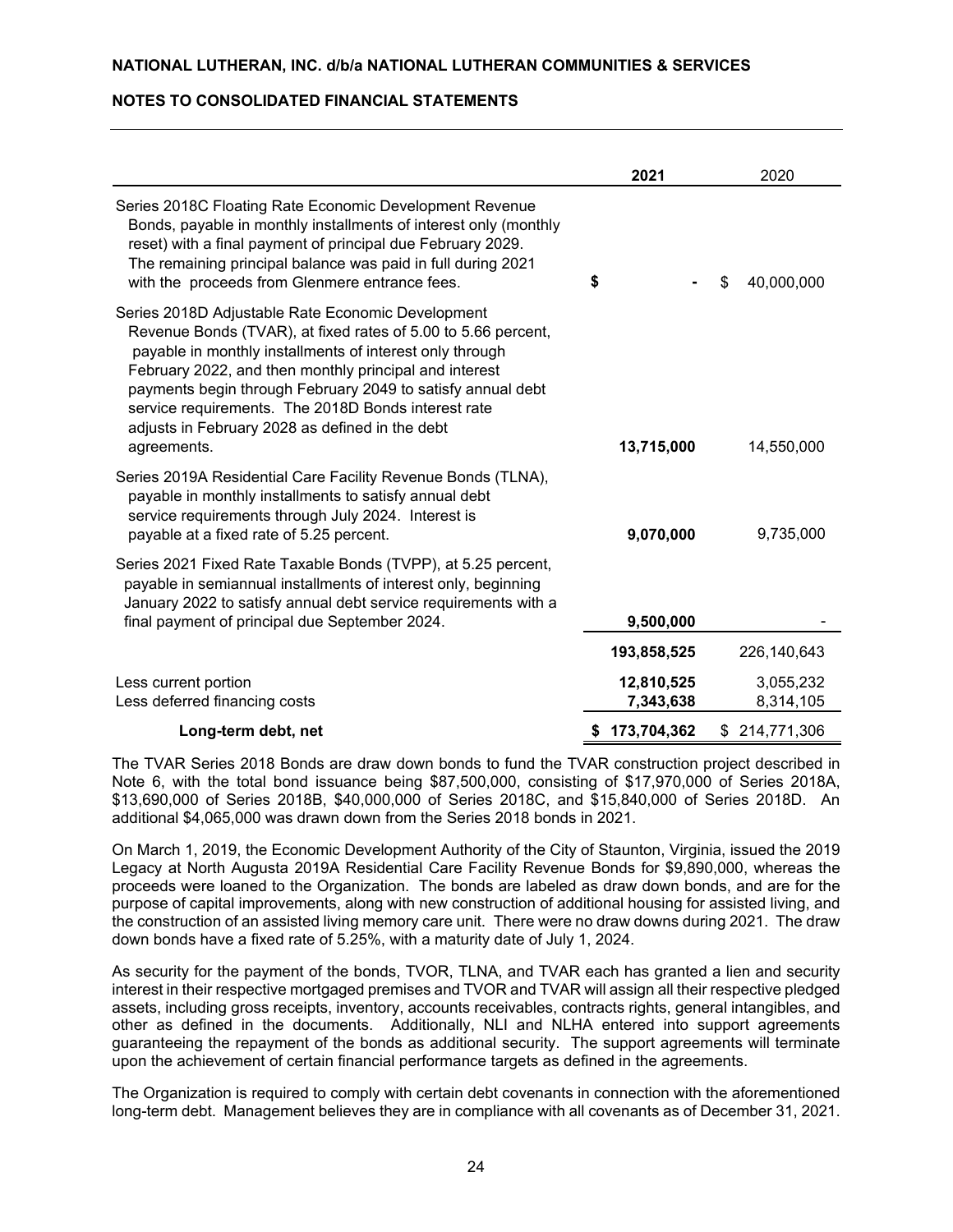The long-term debt maturing in the next five years and thereafter is as follows as of December 31, 2021:

| <b>Years Ending December 31:</b> |                    |
|----------------------------------|--------------------|
| 2022                             | 12,810,525<br>\$   |
| 2023                             | 3,656,000          |
| 2024                             | 21,919,000         |
| 2025                             | 3,840,000          |
| 2026                             | 4,059,000          |
| Thereafter                       | 147,574,000        |
|                                  | 193,858,525<br>\$. |

Interest expense on long term debt totaled \$11,366,483 and \$8,172,580 for the years ended December 31, 2021 and 2020, net of capitalized interest of \$135,771 and \$1,180,977, respectively.

During 2021, a debt modification of the TVAR 2012 A and B bonds and TVOR 2014 A and B bonds were executed. The debt modification lowered interest rates and modified the future amortization of the debt.

#### **Note 8. Leases**

The Organization has entered into several non-cancelable lease arrangements under which the Organization is the lessee.

The amounts recognized as right-of-use (ROU) assets related to operating leases is listed in the asset section of the accompanying consolidated balance sheets net of accumulated amortization. The related lease liabilities for operating leases are listed in the liabilities section of the accompanying consolidated balance sheets. The Organization does not have variable lease payments, options required to be recognized as part of a lease ROU asset, or residual value guarantees. The Organization's leases do not contain non-lease components.

A schedule of future minimum lease payments due under operating leases as of December 31, 2021, follows:

#### **Years Ending December 31:**

| 2022                                                | \$<br>437,544          |
|-----------------------------------------------------|------------------------|
| 2023                                                | 406,422                |
| 2024                                                | 376,118                |
| 2025                                                | 259,219                |
| 2026                                                | 133,623                |
| Total lease payments<br>Less effects of discounting | 1,612,926<br>(85, 207) |
| Total lease obligation                              | \$<br>1,527,719        |

As of December 31, 2021, the weighted-average remaining lease term for all operating leases was 4.10 years.

The Organization utilizes the incremental borrowing rate as the discount rate. The weighted-average discount rate associated with operating leases as of December 31, 2021, was 3.25%.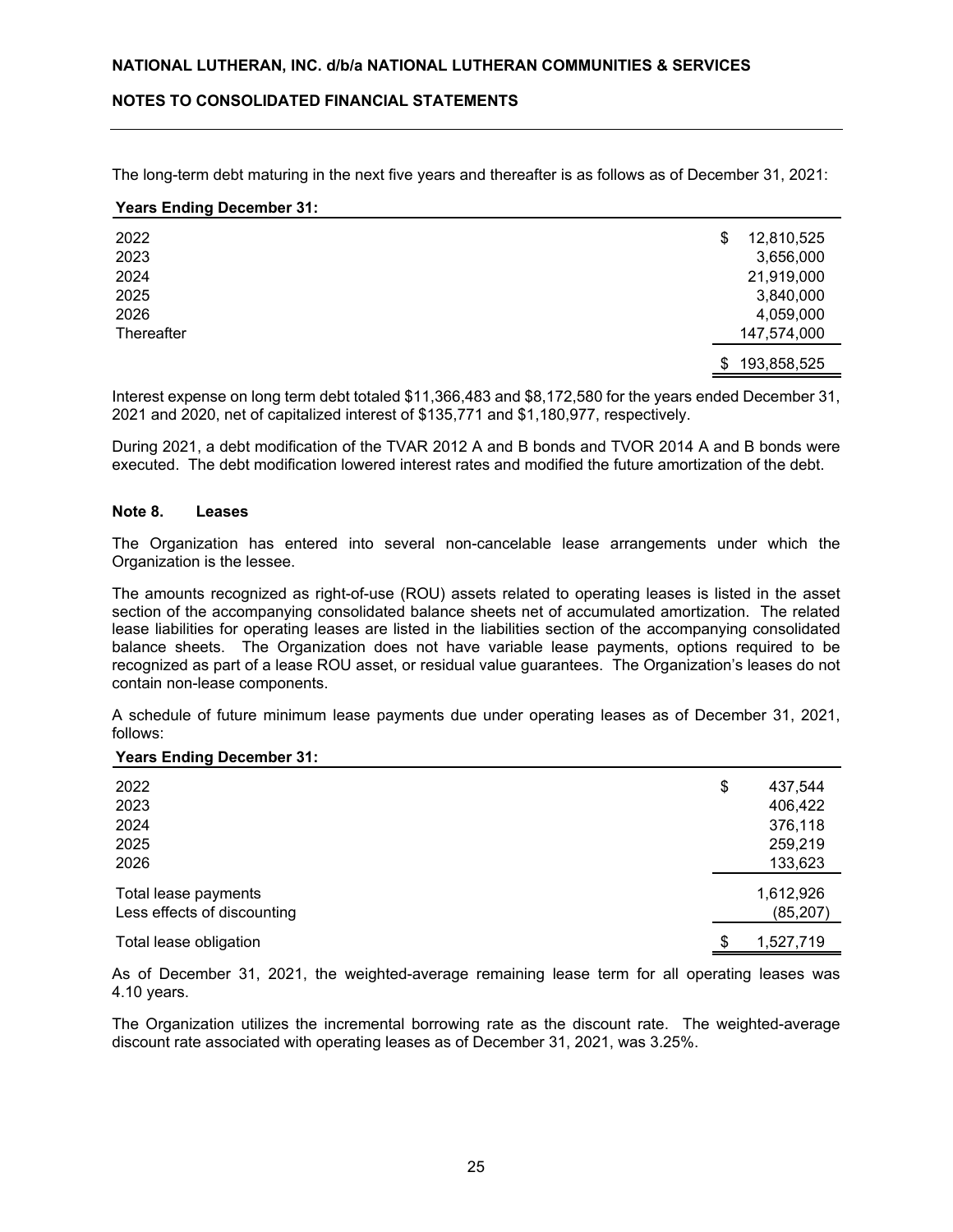#### **Note 9. Net Assets**

Net asset presentation on the consolidated balance sheets with expanded disclosure for the amount and purpose of designations is as follows as of December 31.

|                                                                                                                                                                                 | 2021                                                    |     | 2020                                                    |
|---------------------------------------------------------------------------------------------------------------------------------------------------------------------------------|---------------------------------------------------------|-----|---------------------------------------------------------|
| Net assets without donor restrictions:<br>Undesignated<br>Maryland Department of Aging reserve requirements                                                                     | \$<br>68,842,835<br>7,379,691                           | \$. | 85,527,392<br>7,257,690                                 |
| Total net assets without donor restrictions                                                                                                                                     | 76,222,526                                              |     | 92,785,082                                              |
| Net assets with donor restrictions:<br>Purpose restricted for:<br>Operations<br>Capital projects<br>Charitable remainder trusts<br>Perpetual trusts<br>Restricted in perpetuity | 928,941<br>529,365<br>393,630<br>2,396,035<br>2,618,669 |     | 638,487<br>529,834<br>378,670<br>2,323,764<br>2,180,027 |
| Total net assets with donor restrictions                                                                                                                                        | 6,866,640                                               |     | 6,050,782                                               |
| <b>Total net assets</b>                                                                                                                                                         | 83,089,166                                              | \$  | 98,835,864                                              |

During the years ended December 31, 2021 and 2020, net assets of \$59,641 and \$228,145, respectively, were released from donor restrictions by incurring expenses satisfying the restricted purposes.

Earnings from net assets restricted in perpetuity are available to support charitable and benevolent care provided by the Organization.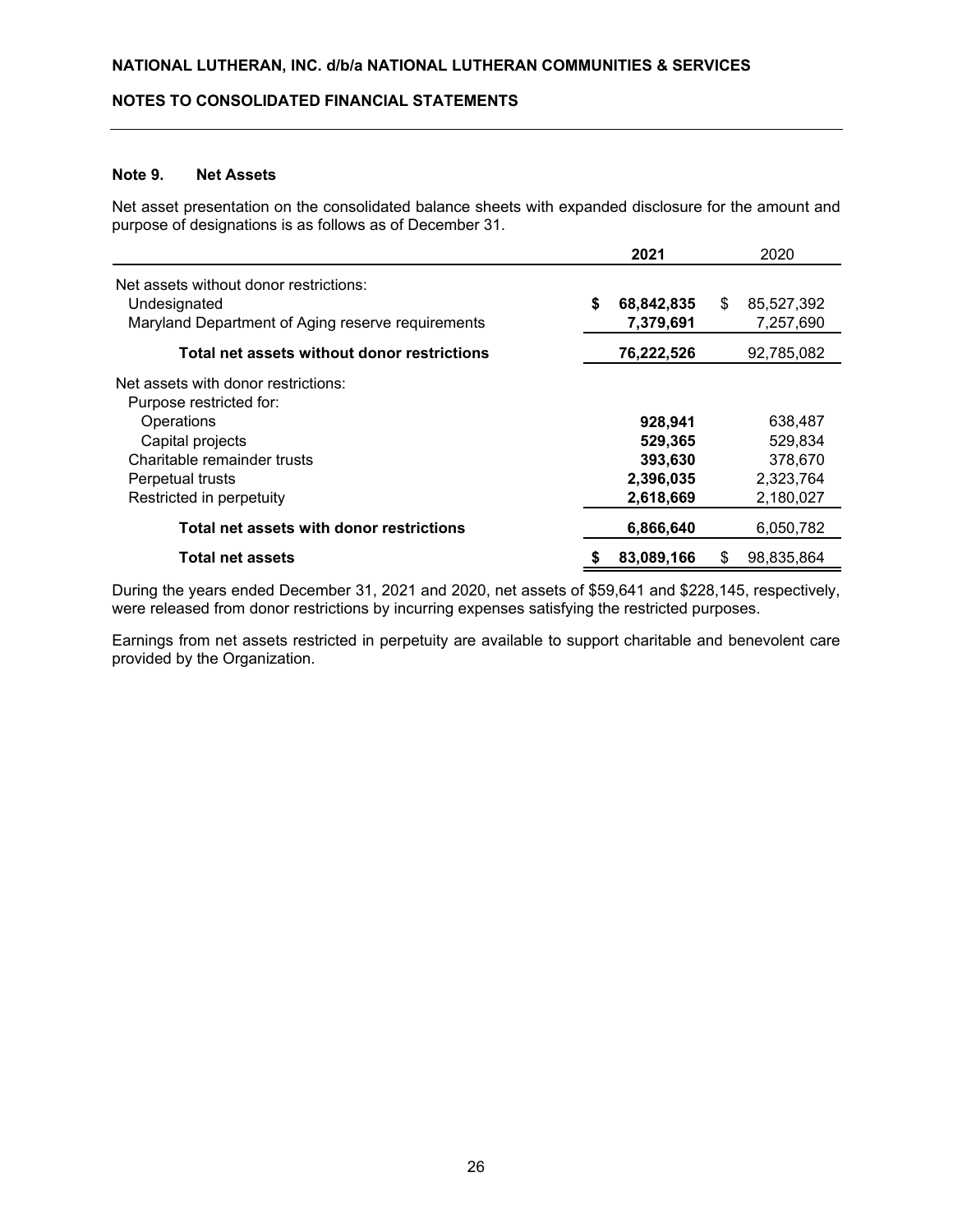#### **Note 10. Expenses by Nature and Function**

The Organization's expenses for resident services (including skilled nursing, assisted living, independent living, homecare agency, and other resident services), general and administrative, and fundraising are as follows for the years ended December 31:

|                                     | 2021            |                       |                    |                 |  |  |
|-------------------------------------|-----------------|-----------------------|--------------------|-----------------|--|--|
|                                     | <b>Resident</b> | <b>General and</b>    |                    |                 |  |  |
|                                     | <b>Services</b> | <b>Administrative</b> | <b>Fundraising</b> | Total           |  |  |
| Salaries and wages                  | \$30,460,544    | 6,466,149<br>\$       | \$<br>617,058      | 37,543,751<br>S |  |  |
| Employee benefits and payroll taxes | 7,330,288       | 1,133,601             | 134,238            | 8,598,127       |  |  |
| Professional fees                   | 6,196,646       | 2,368,313             | 20                 | 8,564,979       |  |  |
| Ancillary and medical               | 4,878,844       |                       |                    | 4,878,844       |  |  |
| <b>Supplies</b>                     | 1,691,050       | 179,940               | 51,076             | 1,922,066       |  |  |
| Food services                       | 3,096,572       | 45,335                | 1,387              | 3,143,294       |  |  |
| <b>Utilities</b>                    | 3,326,066       | 52,190                | 4,060              | 3,382,316       |  |  |
| Depreciation                        | 17,218,314      | 24,341                |                    | 17,242,655      |  |  |
| Interest                            | 11,368,490      | 549,062               |                    | 11,917,552      |  |  |
| Insurance                           | 850,597         | 575,050               |                    | 1,425,647       |  |  |
| Real estate taxes                   | 1,927,346       | 1,075                 |                    | 1,928,421       |  |  |
| Repairs and maintenance             | 1,456,543       | 124,142               |                    | 1,580,685       |  |  |
| Advertising and marketing           | 741,149         | 684,404               | 16,289             | 1,441,842       |  |  |
| Licenses, dues, and subscriptions   | 719,462         | 1,388,257             | 7,349              | 2,115,068       |  |  |
| Other operating expenses            | 660,181         | 821,120               | 6,699              | 1,488,000       |  |  |
| Bad debt expense                    | 243,865         |                       |                    | 243,865         |  |  |
| <b>Total</b>                        | \$92,165,957    | \$14,412,979          | \$<br>838,176      | \$107,417,112   |  |  |

|                                     | 2020                               |                                             |                    |                  |  |
|-------------------------------------|------------------------------------|---------------------------------------------|--------------------|------------------|--|
|                                     | <b>Resident</b><br><b>Services</b> | <b>General and</b><br><b>Administrative</b> | <b>Fundraising</b> | Total            |  |
| Salaries and wages                  | \$31,585,884                       | 7,726,114<br>\$                             | \$<br>598,241      | 39,910,239<br>\$ |  |
| Employee benefits and payroll taxes | 8,139,557                          | 1,355,478                                   | 145,856            | 9,640,891        |  |
| Professional fees                   | 3,268,899                          | 2,713,551                                   |                    | 5,982,450        |  |
| Ancillary and medical               | 5,692,888                          |                                             |                    | 5,692,888        |  |
| Supplies                            | 2,009,489                          | 305,726                                     | 48,163             | 2,363,378        |  |
| Food services                       | 2,808,660                          | 40,688                                      | 1,338              | 2,850,686        |  |
| <b>Utilities</b>                    | 2,562,776                          | 109,008                                     | 6,140              | 2,677,924        |  |
| Depreciation                        | 14,781,395                         |                                             |                    | 14,781,395       |  |
| Interest                            | 8,290,776                          | 198,585                                     |                    | 8,489,361        |  |
| Insurance                           | 753,001                            | 513,781                                     |                    | 1,266,782        |  |
| Real estate taxes                   | 1,175,739                          | 490                                         |                    | 1,176,229        |  |
| Repairs and maintenance             | 1,614,691                          | 149,935                                     |                    | 1,764,626        |  |
| Advertising and marketing           | 534,136                            | 824,575                                     | 6,375              | 1,365,086        |  |
| Licenses, dues, and subscriptions   | 561,145                            | 1,409,643                                   | 42,349             | 2,013,137        |  |
| Other operating expenses            | 708,654                            | 599,991                                     | 3,248              | 1,311,893        |  |
| Bad debt expense                    | 511,907                            |                                             |                    | 511,907          |  |
| Grants awarded to others            | 134,882                            |                                             |                    | 134,882          |  |
| <b>Total</b>                        | \$85,134,479                       | \$15,947,565                                | \$<br>851,710      | \$101,933,754    |  |

The consolidated financial statements report certain expense categories that are attributable to more than one health care or support function. Therefore, these expenses require an allocation on a reasonable basis that is consistently applied. Costs not directly attributable to a function, including depreciation and interest, are allocated to a function on a square footage basis.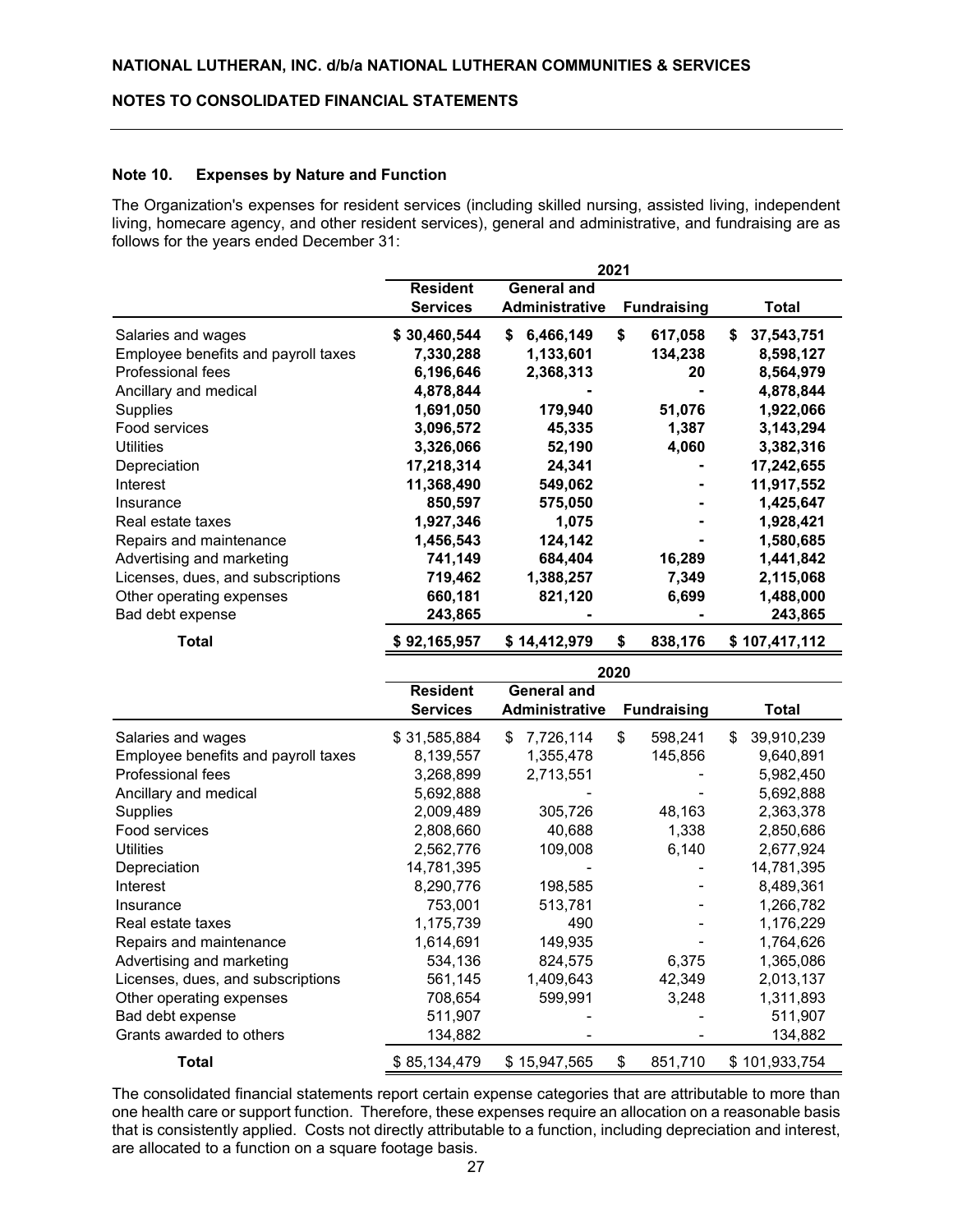# **Note 11. Pension Plan**

The Organization participates in a 403(b) defined contribution plan (Plan). The Plan was amended on January 1, 2020. Prior January 1, 2020, the Organization contributed 2% of each eligible employee's salary and matched 50% of each employee's contribution up to 8% after 90 days of service for a maximum contribution of 6%. On and after January 1, 2020, the amended Plan states the Organization shall make a Safe Harbor contribution in an amount equal to 100% of each employee's contribution, up to a maximum of 3% of such participant's compensation. In addition, the Organization will contribute 50% of each employee's contribution up to the next 2% of such participant's compensation for each payroll period. All participating employees' contributions are 100% vested and employer contributions are vested at 20% per year to 100% after five years. Employer contributions totaled \$657,367 and \$600,320 for the years ended December 31, 2021 and 2020, respectively, and are included in employee benefits and payroll taxes on the consolidated statements of operations. Due to the affiliation, TVAA had a separate defined contribution plan as of December 31, 2020. Effective January 1, 2021, all plan assets were subsequently transferred to the Parent's (NLCS) defined contribution plan, consistent with all other NLCS subsidiaries. Termination of the plan was in accordance with the Employee Retirement Income Security Act (ERISA) standards.

#### **Note 12. Benevolent Care**

The Organization extends charity care and other support to residents, who meet certain criteria under its benevolent care policy and are unable to pay for services, at all levels of care as needed and when appropriate without charge or at amounts less than its established rates. Because the Organization does not pursue collection of amounts determined to be benevolent care, they are not reported as resident service revenue.

The Organization maintains records to identify and monitor the level of benevolent care it provides. The estimated cost of providing benevolent care is based upon the direct and indirect costs identified with the specific benevolent care provided. The cost of benevolent care provided amounted to approximately \$1,134,000 and \$794,100 for the years ended December 31, 2021 and 2020, respectively. Benevolent care related to the Medicaid program amounted to approximately \$3,491,000 and \$5,100,000 for the years ended December 31, 2021 and 2020, respectively.

#### **Note 13. Medical Malpractice and General Liability Claims Coverage**

The Organization participates in a reciprocal risk retention group (RRRG). The coverage is provided on a claims-made basis. Medical malpractice and general liability coverages were provided for the Organization in the amount of \$1,000,000 per event and \$3,000,000 per annual aggregate. Each claim has a \$50,000 self-insured retention, prior to the primary insurance coverage. The Organization also has an excess umbrella policy for general liability coverage. The excess umbrella limit is \$15,000,000 in the aggregate. The Organization funds any potential accrued claims incurred but not reported liability through the premiums paid to the RRRG. As of December 31, 2021, no such adjustments to premiums are deemed necessary.

#### **Note 14. Commitments and Contingencies**

The health care industry is subject to numerous laws, regulations, and administrative directives of federal, state, and local government agencies. Compliance with these laws, regulations, and administrative directives is subject to future government review and interpretation as well as regulatory actions unknown or unasserted at this time. Government activity continues to increase with respect to investigations and allegations concerning possible violations by health care providers of fraud and abuse statutes and regulations, which could result in the imposition of significant fines and penalties as well as significant repayment for patient services previously billed. The Organization is not aware of any material incidents of noncompliance; however, the possible future financial effects of this matter on the Organization, if any, are not presently determinable.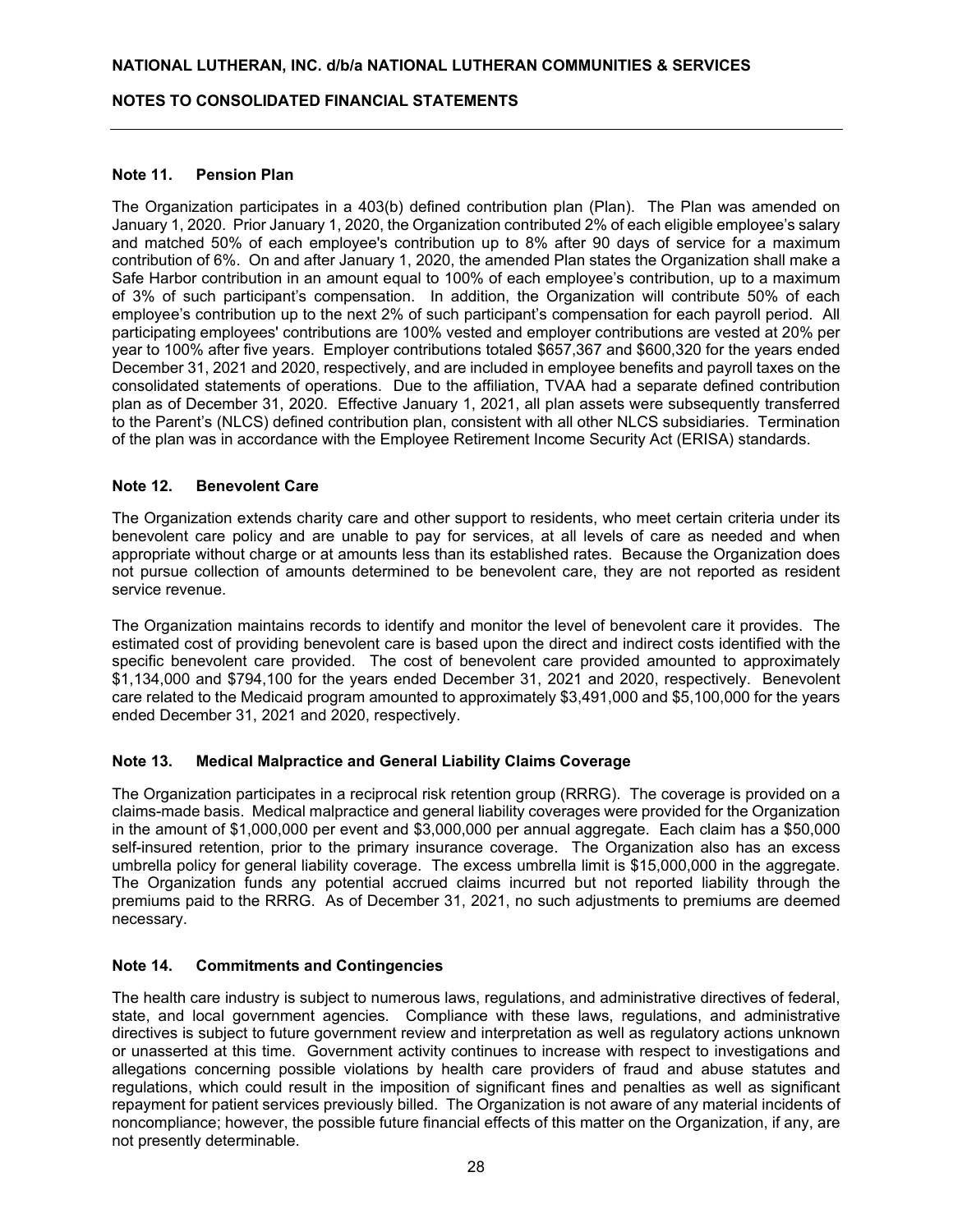#### **NOTES TO CONSOLIDATED FINANCIAL STATEMENTS**

The Organization entered into certain commitments in March 2022, relative to a Solar Project that management believes will deliver energy savings to the Organization. Site development and other construction are planned for calendar year 2022, with possible construction completion by December 31, 2022, and utility interconnection during the first quarter of 2023.

The Organization entered into a construction commitment in March 2022, relative to an independent living unit conversion to assisted living. The construction commitment is for approximately \$665,000.

#### **Note 15. Business Combinations**

On January 1, 2020, with the approval of the Maryland Department of Aging and with consent from the Board of Trustees at both National Lutheran, Inc. d/b/a National Lutheran Communities & Services and Augsburg Lutheran Home of Maryland, Inc. (Augsburg), Augsburg became an affiliated entity of NLCS known as "The Village at Augsburg, a National Lutheran Community."

The transaction was accounted for under the acquisition method in accordance with accounting principles generally accepted in the United States of America. Transaction costs associated with the transaction, including professional, consulting services, and legal fees, amounted to approximately \$69,900.

Such costs were included on the consolidated statement of operations in professional fees expenses. The following table summarizes the amounts of fair value of the assets received on the affiliation date:

| Market value of fee simple estate                                                | 35,500,000<br>S                           |
|----------------------------------------------------------------------------------|-------------------------------------------|
| Real property allocation:                                                        |                                           |
| Real property<br>Furniture, fixtures, and equipment<br>Business value (goodwill) | 32.430.000<br>S<br>1.070.000<br>2,000,000 |
| Market value of the going concern                                                | 35,500,000                                |

As a result of the affiliation, goodwill resulted from the excess of the market value of the going concern over the identifiable assets of TVAA. Goodwill resulted from NLCS' right to use website registration information, phone and facsimile numbers, the resident referral list, current residents receiving services and care, care plans and medical records associated with those residents, a staffed work force, managed care and other contracts, permits, licenses and agreements, reputation in TVAA's geographic market area, and other intangible business assets.

As a result of the affiliation, TVAA recorded a fair market value adjustment of \$17,855,151 which is included in other changes on the consolidated statement of operations as of December 31, 2020. The adjustment is comprised of the \$2,000,000 recognized as goodwill and a write up of fixed assets of \$15,855,151 due to the valuation of real property as of the affiliation date.

#### **Note 16. Loss on Discontinued Operations**

During 2021, the Organization terminated operations of subsidiaries and segments of subsidiaries as part of a strategic shift. Petalo, LLC ceased operations in 2020 and was subsequently dissolved in June 2021. Operations were ceased at myPotential Clinic-Rockville, LLC in October 2021. The home health services segment at myPotential VA ceased operations in March 2021 and terminated their Medicare agreement effective July 2021. As a result of these transactions, the Organization recorded a loss on discontinued operations of \$147,939 for the year ended December 31, 2021, which is included in other changes on the consolidated statement of operations.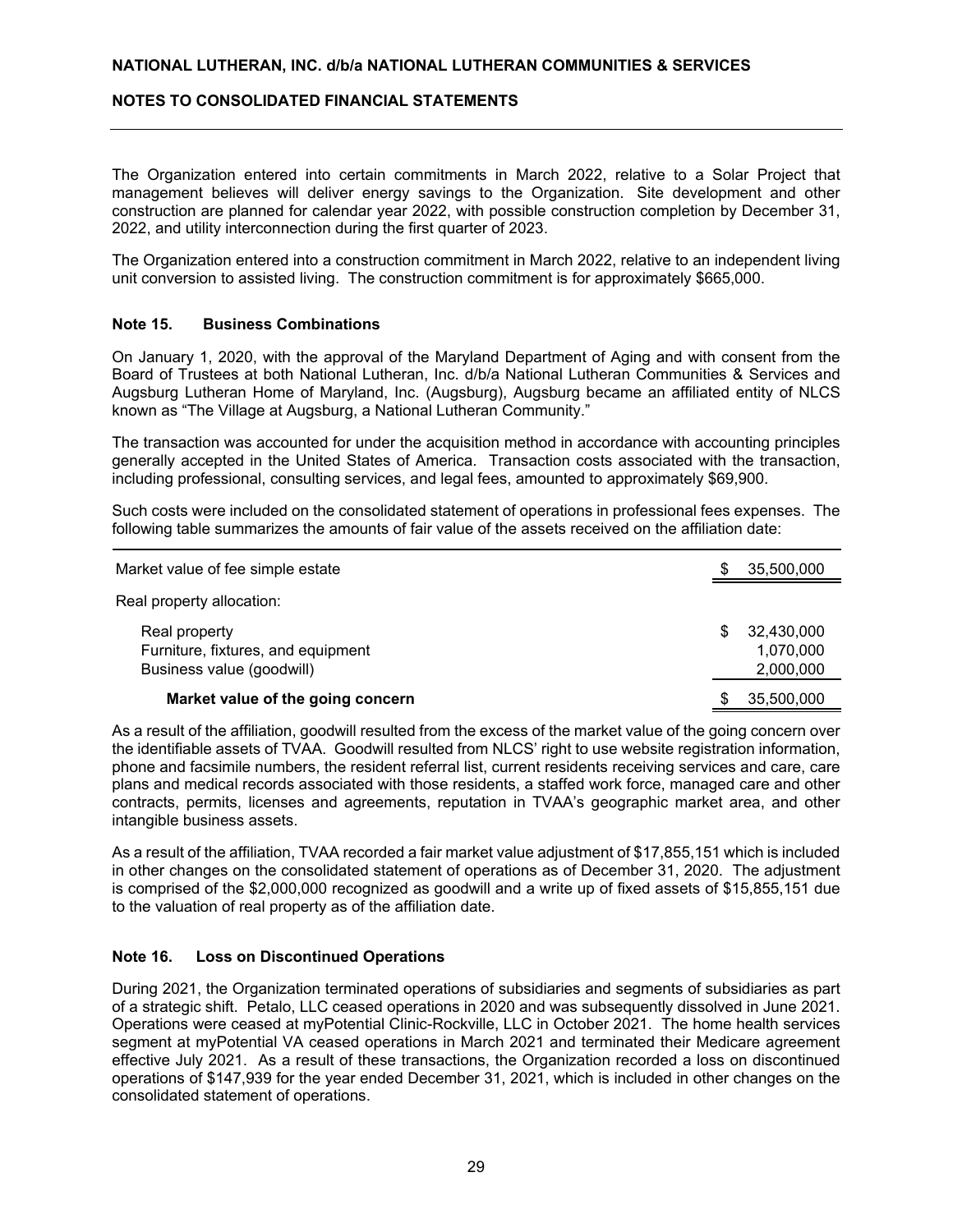#### **Note 17. COVID-19 Pandemic**

In March 2020, the World Health Organization recognized the novel strain of coronavirus, COVID-19, as a pandemic. The response to the pandemic has severely impacted the level of economic activity around the world and has had wide ranging effects on the Organization, including lost revenue, changing workforce dynamics, decreases in patient census, increases in expenses related to supply chain and other expenses, as well as increased funding sources.

Federal and state governments have passed legislation, promulgated regulations, and taken other administrative actions intended to assist health care providers in providing care to COVID-19 and other patients during the public health emergency. Sources of relief include the federal Coronavirus Aid, Relief, and Economic Security (CARES) Act, which was enacted on March 27, 2020, which included, among other programs, the Paycheck Protection Program (PPP) and the Provider Relief Fund (PRF).

The material government funding received by the Organization, and the corresponding accounting for the funding, is outlined below.

**U.S. Department of Health and Human Services (HHS) Provider Relief Fund:** During the years ended December 31, 2021 and 2020, the Organization received in funding through the HHS PRF program established by the CARES Act \$2,119,854 and \$3,249,963, respectively, for a total of \$5,369,817 between the years. According to guidance provided by the HHS, these funds may only be used when health care providers experience a loss in revenue and/or incur expenses as a result of the COVID-19 pandemic. Additionally, health care providers must comply with certain terms and conditions, established by the HHS, when spending the funds. If the health care provider is unable to justify utilization of the funds through lost revenue or COVID-19 expenses, the funds must be returned to the HHS.

The balance of advanced PRF funds unused to offset lost revenue and qualified expenditure is reported in refundable advances on the consolidated balance sheets. Based on the Organization's calculation of lost revenue and COVID-19 expenses, the Organization has recognized \$2,606,187 and \$3,072,613 as Provider Relief Funds revenue during the years ended December 31, 2021 and 2020, respectively, while \$4,198 and \$490,528 remained in refundable advances, respectively. Of the total recognized in 2021, \$122,697 is related to myPotential VA and is recorded as part of the loss on discontinued operations. Infection control payments that were received subsequent to year end are included in accounts receivable on the consolidated balance sheet and totaled \$313,178 as of December 31, 2020, of which \$59,871 was recognized as Provider Relief Funds revenue, and is included in the total revenue of \$3,072,613. While the Organization has utilized all available current information in determining the proper utilization and accounting for these funds, additional guidance is expected that could have a material impact on how the Organization has recognized PRF.

Also included in Provider Relief Funds on the consolidated statement of operations as of December 31, 2021, is \$241,305 related to a one-time two percent rate supplement passed though the Maryland state Medicaid program from the American Rescue Plan Act. There was no such funding in 2020.

**Paycheck Protection Program Loan:** In April 2020, the Organization obtained loans totaling \$9,000,500 under the Paycheck Protection Program pursuant to the CARES Act. The Organization initially elected to account for the PPP loans as a liability when received.

The proceeds from the loans had to be spent on qualifying expenses such as covered payroll costs, mortgage interest on real or personal property, rental obligations on real or personal property, and covered utility costs allowed under the CARES Act. The Organization had selected the twenty-four week covered period as allowed under the CARES Act. The Organization used the loan proceeds in accordance with the terms of the PPP and applied for forgiveness from the financial institution once the proceeds were fully expended. Certain subsidiaries of the Organization were still pending approval from the Small Business Administration (SBA) as of December 31, 2020; however, the financial institution had recommended to the SBA that forgiveness be granted. Certain other subsidiaries of the Organization had received full forgiveness as of December 31, 2020. The Organization had maintained adequate records and believed that all requirements under the PPP guidelines had been met to achieve loan forgiveness. As such, the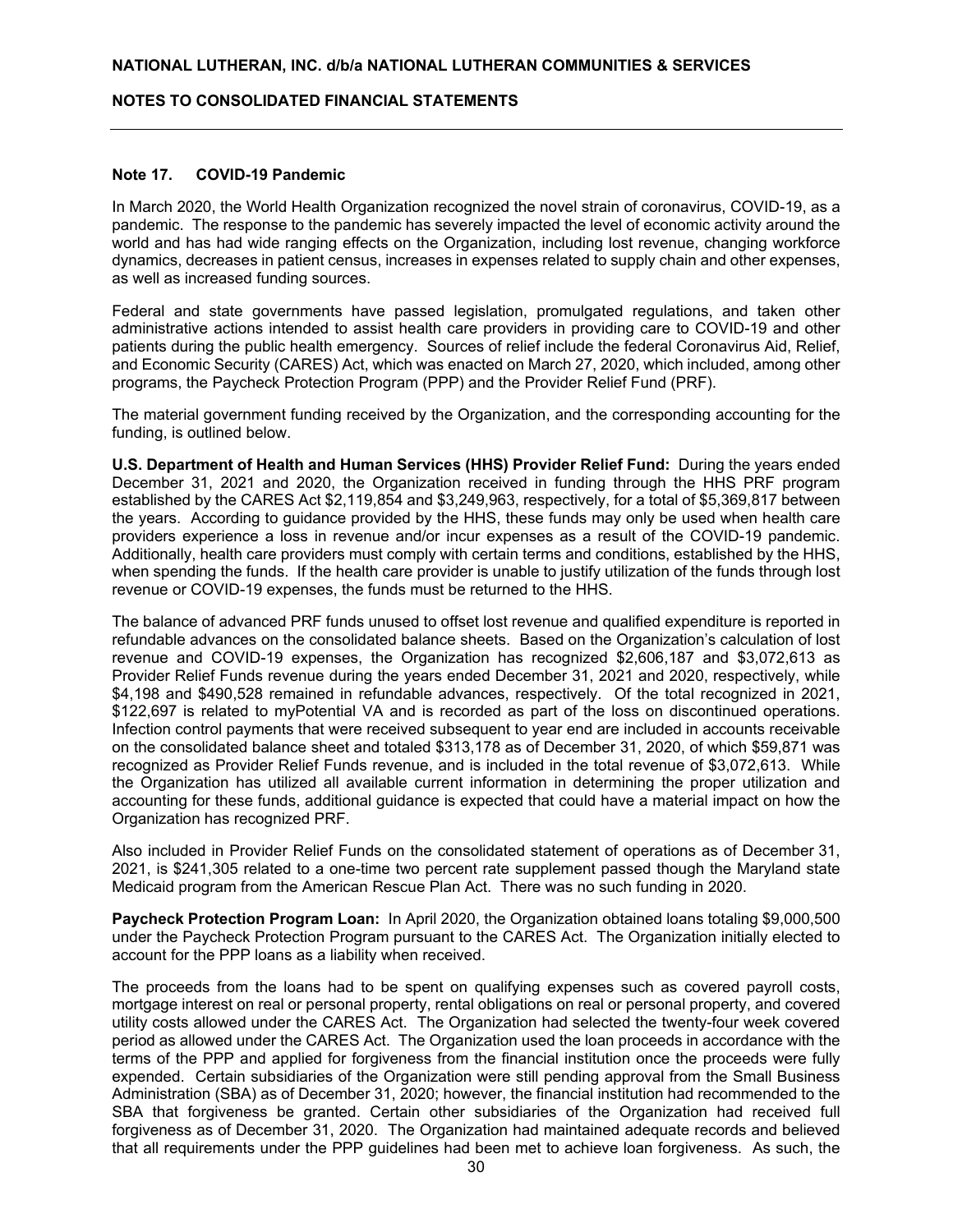#### **NOTES TO CONSOLIDATED FINANCIAL STATEMENTS**

.

total loan amount was recognized as revenue and included in Paycheck Protection Program contribution on the consolidated statement of operations for the year ended December 31, 2020. All PPP loans have received SBA approval for forgiveness as of July 2021.

**The Centers for Medicare and Medicaid Services (CMS) Accelerated/Advance Payments:** In order to increase cash flow to providers of services and suppliers impacted by the COVID-19 pandemic, the CMS has expanded its current Accelerated and Advance Payment Program to a broader group of Medicare Part A providers and Part B suppliers. The expansion of this program is only for the duration of the public health emergency. An accelerated/advance payment is a payment intended to provide necessary funds when there is a disruption in claims submissions and/or claims processing. These expedited payments can also be offered in circumstances such as national emergencies, or natural disasters, in order to accelerate cash flow to the impacted health care provider and suppliers. The CMS is authorized to provide accelerated or advance payments during the period of the public health emergency to any Medicare provider/supplier who submits a request to the appropriate Medicare Administrative Contractor (MAC) and meet the required qualifications. The Eligibility & Process includes the following areas: Eligibility, Amount of Payment, Processing Time, Repayment, and Recoupment and Reconciliation.

The Organization took advantage of this program and applied for and received \$2,868,892, which is included in accounts payable on the consolidated balance sheet as of December 31, 2020. Due to the Recoupment and Reconciliation process of this program, takebacks during 2021 amounted to \$1,761,735, leaving a remaining balance of \$1,107,157 as of December 31, 2021.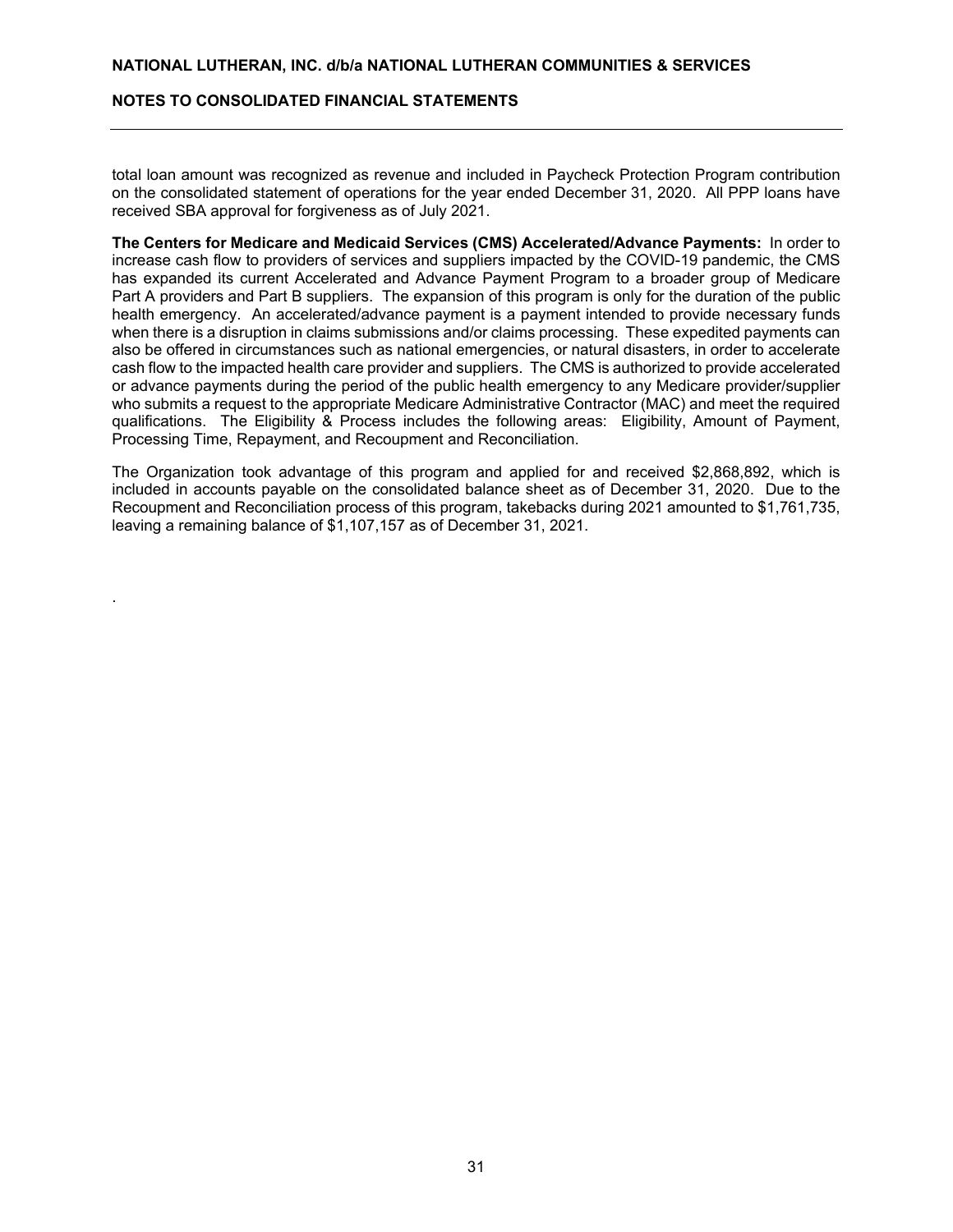# **CONSOLIDATING BALANCE SHEET**

**December 31, 2021** 

|                                                | <b>TVAR</b>                    | <b>TVOR</b>                 | <b>TLNA</b>                                | <b>TVPP</b>    | <b>TVAA</b>                               | <b>NLHA</b>                             | <b>NLI</b>   | myPotential VA          | myPotential MD          | <b>Rockville Clinic</b> | Petalo                        | Impact 1890              | Eliminations         | Total                       |
|------------------------------------------------|--------------------------------|-----------------------------|--------------------------------------------|----------------|-------------------------------------------|-----------------------------------------|--------------|-------------------------|-------------------------|-------------------------|-------------------------------|--------------------------|----------------------|-----------------------------|
| <b>ASSETS</b>                                  |                                |                             |                                            |                |                                           |                                         |              |                         |                         |                         |                               |                          |                      |                             |
| <b>CURRENT ASSETS</b>                          |                                |                             |                                            |                |                                           |                                         |              |                         |                         |                         |                               |                          |                      |                             |
| Cash and cash equivalents                      | 6,456<br>-S                    | 35,616<br>- \$              | - \$<br>$-5$                               | $\sim$         | 3,736,241 \$<br>$\mathbb{S}$              | - S                                     | 2,574,868    | s<br>$-5$               | - s                     | $9,732$ \$              | - S                           | <b>110</b>               | - \$                 | 6,362,913<br>- \$           |
| Accounts receivable, net                       | 1.788.222                      | 382.487                     | 44.844                                     |                | 1,054,859                                 |                                         | 32,730       | 62.968                  | 66,754                  | 2.807                   |                               |                          |                      | 3,435,671                   |
| Prepaid expenses and other assets              | 374,157                        | 80,831                      | 3,204                                      | 25,760         | 198,764                                   |                                         | 1,020,025    |                         |                         |                         |                               | 2,963                    |                      | 1,705,704                   |
| Current portion of pledges receivable          | 3.000                          | 20,500                      | 16,969                                     | $\sim$         | 12,396                                    |                                         | 27,691       |                         |                         |                         |                               |                          |                      | 80,556                      |
| Current portion of assets whose use is limited | 8,947,755                      | 3,691,322                   | 1,057,075                                  | 135,771        |                                           |                                         |              |                         |                         |                         |                               | $\overline{\phantom{a}}$ |                      | 13,831,923                  |
| <b>Total current assets</b>                    | 11,119,590                     | 4,210,756                   | 1,122,092                                  | 161,531        | 5,002,260                                 | ٠                                       | 3,655,314    | 62,968                  | 66,754                  | 12,539                  | $\sim$                        | 2,963                    |                      | 25,416,767                  |
| ASSETS WHOSE USE IS LIMITED, net               | 7,422,831                      | 3,405,269                   | 1,188,471                                  | 4,365,859      | 2,715,009                                 |                                         | 248,913      |                         |                         |                         |                               |                          |                      | 19,346,352                  |
| <b>INVESTMENTS</b>                             | 5,110,800                      | 2,155,689                   | 116,149                                    |                | 6,230,071                                 | 25, 147, 240                            | 853,314      |                         |                         |                         |                               |                          | 53,452,476           | 93,065,739                  |
| BENEFICIAL INTEREST IN SUPPORTING ORGANIZATION | 38,180,514                     | 10,839,719                  | 5,182,680                                  |                |                                           |                                         |              |                         |                         |                         |                               |                          | (54, 202, 913)       |                             |
| PROPERTY AND EQUIPMENT, net                    | 112,064,322                    | 135,105,603                 | 18,458,585                                 | 16,481,754     | 29,824,294                                |                                         | 69,104       | 5,093                   |                         | 255                     |                               |                          |                      | 312,009,010                 |
| FUNDS HELD IN TRUST BY OTHERS                  | 2,094,490                      | 23,810                      |                                            |                | 692,176                                   |                                         |              |                         |                         |                         |                               |                          |                      | 2,810,476                   |
| GOODWILL                                       |                                |                             |                                            |                | 2,000,000                                 |                                         |              |                         |                         |                         |                               |                          |                      | 2,000,000                   |
| RIGHT-OF-USE ASSETS                            |                                |                             |                                            | 768,364        |                                           |                                         | 732,923      | 26,432                  |                         |                         |                               |                          |                      | 1,527,719                   |
| PLEDGES RECEIVABLE, net                        |                                | 25.453                      |                                            |                |                                           |                                         |              |                         |                         |                         |                               |                          |                      | 25,453                      |
| <b>Total assets</b>                            | \$175.992.547 \$155.766.299 \$ |                             |                                            |                | 26,067,977 \$ 21,777,508 \$ 46,463,810 \$ | 25,147,240 \$                           | 5.559.568 \$ | 94.493 \$               | 66.754 S                | $12.794$ \$             | $\mathbf{s}$<br>$\sim$        | $2.963$ S                |                      | (750,437) \$ 456,201,516    |
| <b>LIABILITIES AND NET ASSETS (DEFICIT)</b>    |                                |                             |                                            |                |                                           |                                         |              |                         |                         |                         |                               |                          |                      |                             |
| <b>CURRENT ASSETS</b>                          |                                |                             |                                            |                |                                           |                                         |              |                         |                         |                         |                               |                          |                      |                             |
| Accounts payable, trade                        | 962,495<br>s                   | 143,829<br>- \$             | 3.389<br><b>S</b><br><b>S</b>              | ۰.             | 256,596<br>- S                            | - \$<br>-S<br>٠                         | 1,649,880    | 1,128<br>$\mathbf{s}$   | $\mathsf{s}$<br>$\sim$  | -S<br>$\sim$            | \$<br>-S                      | 57,660                   | \$                   | 3,074,977<br><b>S</b>       |
| Accrued interest                               | 1,542,755                      | 2,481,322                   | 642,075                                    | 135,771        | 31,500                                    |                                         |              |                         |                         |                         |                               |                          |                      | 4,833,423                   |
| Accrued expenses                               | 3,012,341                      | 1,082,462                   | 436,346                                    | 8,125          | 1,557,469                                 | 45,000                                  | 1,364,022    | 93,895                  | 80,119                  | 10,958                  |                               |                          |                      | 7,690,737                   |
| Lines of credit                                |                                |                             |                                            |                |                                           | 7,194,363                               |              |                         |                         |                         |                               |                          |                      | 7,194,363                   |
| Current portion of long-term debt              | 10,395,000                     | 1,210,000                   | 415,000                                    | $\sim$         | 790,525                                   |                                         |              | ٠.                      |                         |                         |                               |                          |                      | 12,810,525                  |
| Refundable advances                            |                                |                             |                                            |                |                                           |                                         |              | 3,698                   |                         | 500                     |                               |                          |                      | 4,198                       |
| <b>Total current liabilities</b>               | 15,912,591                     | 4,917,613                   | 1,496,810                                  | 143,896        | 2,636,090                                 | 7,239,363                               | 3,013,902    | 98,721                  | 80,119                  | 11,458                  | ٠                             | 57,660                   |                      | 35,608,223                  |
| <b>RESIDENT DEPOSITS</b>                       | 436,831                        | 228,363                     | 20,550                                     | 3,867,797      | 136,625                                   |                                         |              |                         |                         |                         |                               |                          |                      | 4,690,166                   |
| DEFERRED REVENUE FROM ENTRANCE FEES            | 29,579,175                     | 28,560,152                  |                                            |                | 2,343,155                                 |                                         |              |                         |                         |                         |                               |                          |                      | 60,482,482                  |
| REFUNDABLE ENTRANCE FEES                       | 37,577,591                     | 49,407,677                  |                                            |                | 10,049,115                                |                                         |              |                         |                         |                         |                               |                          |                      | 97,034,383                  |
| LONG-TERM DEBT, net                            | 52,445,807                     | 76,558,264                  | 23,382,427                                 | 9,111,782      | 12,206,082                                |                                         |              |                         |                         |                         |                               |                          |                      | 173,704,362                 |
| <b>LEASE LIABILITY</b>                         |                                |                             |                                            | 768,364        |                                           |                                         | 732,923      | 26,432                  |                         |                         |                               |                          |                      | 1,527,719                   |
| ANNUITIES PAYABLE                              | 65,015                         |                             |                                            |                |                                           |                                         |              |                         |                         |                         |                               |                          |                      | 65,015                      |
| DUE TO (FROM) AFFILIATES, net                  | 24,331,844                     | 5,808,784                   | 13,523,331                                 | 18,526,499     | 1,521,313                                 | (66, 828, 090)                          | (5,796,294)  | 4,482,392               | 1,918,513               | 936,903                 |                               | 1,574,805                |                      | $\sim$                      |
| <b>Total liabilities</b>                       | 160,348,854                    | 165,480,853                 | 38,423,118                                 | 32,418,338     | 28,892,380                                | (59, 588, 727)                          | (2,049,469)  | 4,607,545               | 1,998,632               | 948,361                 | $\sim$                        | 1,632,465                |                      | 373,112,350                 |
| NET ASSETS (DEFICIT)                           |                                |                             |                                            |                |                                           |                                         |              |                         |                         |                         |                               |                          |                      |                             |
| Without donor restrictions                     | 11,703,560                     | (11, 461, 539)              | (12,601,437)                               | (10,640,830)   | 16,829,426                                | 84,735,967                              | 7,330,531    | (4, 513, 052)           | (1,931,878)             | (935, 567)              |                               | (1,629,502)              | (663, 153)           | 76,222,526                  |
| With donor restrictions                        | 3,940,133                      | 1,746,985                   | 246,296                                    |                | 742,004                                   |                                         | 278,506      | . .                     |                         |                         |                               |                          | (87, 284)            | 6,866,640                   |
| Total net assets (deficit)                     | 15,643,693                     | (9,714,554)                 | (12, 355, 141)                             | (10, 640, 830) | 17,571,430                                | 84,735,967                              | 7,609,037    | (4, 513, 052)           | (1,931,878)             | (935, 567)              |                               | (1,629,502)              | (750, 437)           | 83,089,166                  |
| Total liabilities and net assets (deficit)     | \$175,992,547                  | 155,766,299<br>$\mathbf{S}$ | 26,067,977<br>$\mathsf{s}$<br>$\mathbf{s}$ | 21,777,508     | 46,463,810<br>$^{\circ}$                  | 25, 147, 240<br>$\sim$<br>$\mathcal{S}$ | 5.559.568    | 94.493<br>$\mathcal{S}$ | 66,754<br>$\mathcal{S}$ | 12.794<br>$\mathbf{s}$  | - S<br>$\sim$<br>$\mathbf{s}$ | 2.963                    | (750, 437)<br>$\sim$ | $\mathbf{s}$<br>456,201,516 |
|                                                |                                |                             |                                            |                |                                           |                                         |              |                         |                         |                         |                               |                          |                      |                             |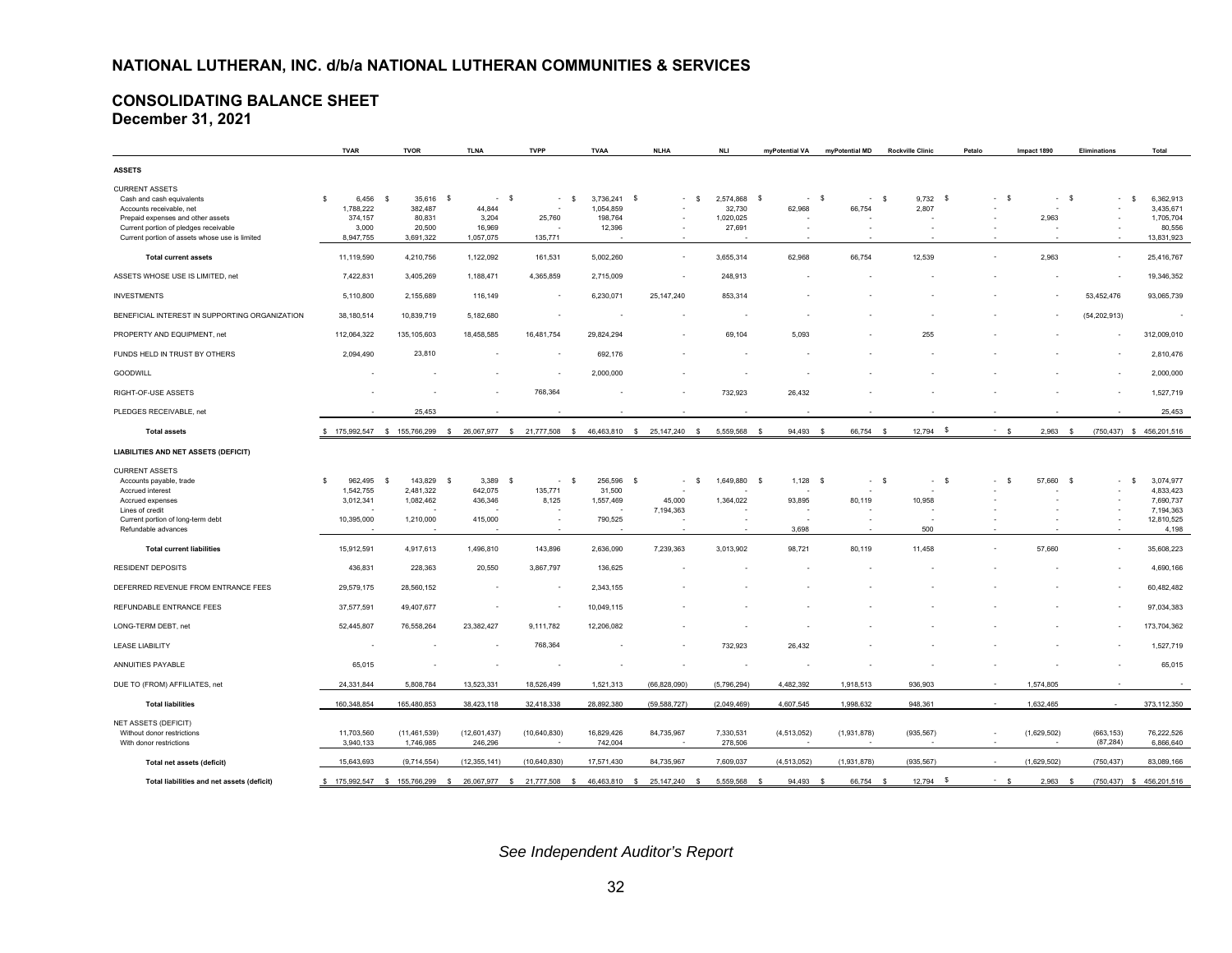# **CONSOLIDATING BALANCE SHEET**

**December 31, 2020** 

|                                                                                                                                                                                                                                                                | <b>TVAR</b>                                                      | <b>TVOR</b>                                                       | <b>TLNA</b>                                                                              | <b>TVPP</b>           | <b>TVAA</b>                                                                            | <b>NLHA</b>                         | <b>NLI</b>                                                | myPotential VA                    | myPotential MD                     | <b>Rockville Clinic</b> | Petalo               | Impact 1890              | Eliminations                                                         | Total                                                                                       |
|----------------------------------------------------------------------------------------------------------------------------------------------------------------------------------------------------------------------------------------------------------------|------------------------------------------------------------------|-------------------------------------------------------------------|------------------------------------------------------------------------------------------|-----------------------|----------------------------------------------------------------------------------------|-------------------------------------|-----------------------------------------------------------|-----------------------------------|------------------------------------|-------------------------|----------------------|--------------------------|----------------------------------------------------------------------|---------------------------------------------------------------------------------------------|
| <b>ASSETS</b>                                                                                                                                                                                                                                                  |                                                                  |                                                                   |                                                                                          |                       |                                                                                        |                                     |                                                           |                                   |                                    |                         |                      |                          |                                                                      |                                                                                             |
| <b>CURRENT ASSETS</b><br>Cash and cash equivalents<br>Assets whose use is limited, restricted cash<br>Accounts receivable, net<br>Prepaid expenses and other assets<br>Current portion of pledges receivable<br>Current portion of assets whose use is limited | s<br>111,500<br>1,558,785<br>404,183<br>5,191,383                | 34,815<br>- \$<br>262,331<br>120,512<br>33,000<br>3,921,536       | $^{\circ}$<br>- \$<br>25,508<br>21,552<br>20.727<br>1,141,869                            | ٠.<br>48,321          | 1,892,673<br>్<br>- S<br>30,568<br>1,271,575<br>241,238                                | s                                   | 2,379,874 \$<br>206,653<br>1,005,080<br>855,681<br>51,775 | $-5$<br>146,737<br>660            | $\mathbf{s}$<br>57,972             | 10,531<br>- S<br>16     | 90,769<br>- \$       | $\sim$<br>2,625          | - \$<br>(1,070,087)                                                  | 4,520,162<br>\$<br>237,221<br>3,257,917<br>1,694,772<br>105,502<br>10,254,788               |
| <b>Total current assets</b>                                                                                                                                                                                                                                    | 7,265,851                                                        | 4,372,194                                                         | 1,209,656                                                                                | 48,321                | 3,436,054                                                                              |                                     | 4,499,063                                                 | 147,397                           | 57,972                             | 10,547                  | 90,769               | 2,625                    | (1,070,087)                                                          | 20,070,362                                                                                  |
| ASSETS WHOSE USE IS LIMITED, net                                                                                                                                                                                                                               | 15,210,305                                                       | 5,601,722                                                         | 2,304,868                                                                                | 205,678               | 2,983,762                                                                              | ٠                                   | 419,770                                                   |                                   |                                    |                         |                      | $\overline{\phantom{a}}$ | $\overline{\phantom{a}}$                                             | 26,726,105                                                                                  |
| <b>INVESTMENTS</b>                                                                                                                                                                                                                                             | 4,470,791                                                        | 1,838,515                                                         | 90,076                                                                                   |                       | 9,042,459                                                                              | 26,152,666                          | 1,631,497                                                 |                                   |                                    |                         |                      |                          | 41,210,250                                                           | 84,436,254                                                                                  |
| BENEFICIAL INTEREST IN SUPPORTING ORGANIZATION                                                                                                                                                                                                                 | 25,772,948                                                       | 13,602,458                                                        | 3,335,281                                                                                |                       |                                                                                        |                                     |                                                           |                                   |                                    |                         |                      |                          | (42, 710, 687)                                                       |                                                                                             |
| PROPERTY AND EQUIPMENT, net                                                                                                                                                                                                                                    | 116, 164, 278                                                    | 141,165,028                                                       | 19,169,220                                                                               | 11,691,180            | 31,220,484                                                                             |                                     | 90,156                                                    | 9,038                             | 9,965                              | 1,788                   |                      |                          |                                                                      | 319,521,137                                                                                 |
| FUNDS HELD IN TRUST BY OTHERS                                                                                                                                                                                                                                  | 2,038,020                                                        |                                                                   |                                                                                          |                       | 664,414                                                                                |                                     |                                                           |                                   |                                    |                         |                      |                          |                                                                      | 2,702,434                                                                                   |
| <b>GOODWILL</b>                                                                                                                                                                                                                                                |                                                                  |                                                                   |                                                                                          |                       | 2,000,000                                                                              |                                     |                                                           |                                   |                                    |                         |                      |                          |                                                                      | 2,000,000                                                                                   |
| RIGHT-OF-USE ASSETS                                                                                                                                                                                                                                            |                                                                  |                                                                   |                                                                                          |                       |                                                                                        |                                     | 351,576                                                   | 87,115                            |                                    |                         |                      |                          |                                                                      | 438,691                                                                                     |
| PLEDGES RECEIVABLE, net                                                                                                                                                                                                                                        |                                                                  | 44.379                                                            |                                                                                          |                       |                                                                                        |                                     |                                                           |                                   |                                    |                         |                      |                          |                                                                      | 44,379                                                                                      |
| <b>Total assets</b>                                                                                                                                                                                                                                            |                                                                  |                                                                   | \$ 170,922,193 \$ 166,624,296 \$ 26,109,101 \$ 11,945,179 \$ 49,347,173 \$ 26,152,666 \$ |                       |                                                                                        |                                     | 6,992,062 \$                                              | 243,550 \$                        | 67,937 \$                          | $12,335$ \$             | 90,769 \$            | $2,625$ \$               |                                                                      | (2,570,524) \$ 455,939,362                                                                  |
| <b>LIABILITIES AND NET ASSETS (DEFICIT)</b>                                                                                                                                                                                                                    |                                                                  |                                                                   |                                                                                          |                       |                                                                                        |                                     |                                                           |                                   |                                    |                         |                      |                          |                                                                      |                                                                                             |
| <b>CURRENT ASSETS</b><br>Accounts payable, trade<br>Accounts payable, construction<br>Accrued interest<br>Accrued expenses<br>Lines of credit<br>Current portion of long-term debt<br>Refundable advances                                                      | 2,184,074<br>s<br>3,076,205<br>1,665,178<br>2,419,851<br>450,000 | 445,988<br>- \$<br>2,566,536<br>1,000,540<br>1,355,000<br>221,445 | 25,282<br>- S<br>- S<br>671,869<br>413,552<br>470,000                                    | $\sim$<br>٠.<br>3,000 | 524,842<br>$\mathbf{s}$<br>- S<br>34,000<br>1,557,931<br>950,000<br>780,232<br>269,083 | $\mathbf{s}$<br>12,033<br>6,580,734 | 2,295,054<br>1,427,065                                    | 86,555<br>$\mathbf{s}$<br>187,778 | -S<br>5<br>$\mathcal{S}$<br>81,948 | 2,252<br>- S<br>36,784  | S.<br>73,906         | 235,232                  | $\mathbb{S}$<br>$\sim$<br>(70,087)<br>$\overline{\phantom{a}}$<br>٠. | 5,799,284<br>-S<br>3,076,205<br>4,937,583<br>7,144,301<br>7,530,734<br>3,055,232<br>490,528 |
| <b>Total current liabilities</b>                                                                                                                                                                                                                               | 9,795,308                                                        | 5,589,509                                                         | 1,580,703                                                                                | 3,000                 | 4,116,088                                                                              | 6,592,767                           | 3,722,119                                                 | 274,333                           | 81,953                             | 39,036                  | 73,906               | 235,232                  | (70,087)                                                             | 32,033,867                                                                                  |
| <b>RESIDENT DEPOSITS</b>                                                                                                                                                                                                                                       | 5,451,630                                                        | 401,470                                                           | 18,300                                                                                   | 211,823               | 117,500                                                                                |                                     |                                                           |                                   |                                    |                         |                      |                          |                                                                      | 6,200,723                                                                                   |
| DEFERRED REVENUE FROM ENTRANCE FEES                                                                                                                                                                                                                            | 6,684,689                                                        | 28,829,896                                                        |                                                                                          |                       | 2,685,334                                                                              |                                     |                                                           |                                   |                                    |                         |                      |                          |                                                                      | 38,199,919                                                                                  |
| REFUNDABLE ENTRANCE FEES                                                                                                                                                                                                                                       | 4,399,636                                                        | 50,530,078                                                        |                                                                                          |                       | 10,461,781                                                                             |                                     |                                                           |                                   |                                    |                         |                      |                          |                                                                      | 65,391,495                                                                                  |
| LONG-TERM DEBT, net                                                                                                                                                                                                                                            | 99,846,814                                                       | 77,638,622                                                        | 24,331,922                                                                               |                       | 12,953,948                                                                             |                                     |                                                           |                                   |                                    |                         | 1,000,000            |                          | (1,000,000)                                                          | 214,771,306                                                                                 |
| <b>LEASE LIABILITY</b>                                                                                                                                                                                                                                         |                                                                  |                                                                   |                                                                                          |                       |                                                                                        |                                     | 349,028                                                   | 87,115                            |                                    |                         |                      |                          |                                                                      | 436,143                                                                                     |
| ANNUITIES PAYABLE                                                                                                                                                                                                                                              | 70,045                                                           |                                                                   |                                                                                          |                       |                                                                                        |                                     | ٠                                                         |                                   |                                    |                         |                      |                          |                                                                      | 70,045                                                                                      |
| DUE TO (FROM) AFFILIATES, net                                                                                                                                                                                                                                  | 21,399,578                                                       | 10,073,866                                                        | 12,569,279                                                                               | 21,059,129            | 881,859                                                                                | (61, 384, 472)                      | (11,882,114)                                              | 3,845,347                         | 1,433,279                          | 701,768                 | 14.156               | 1,288,325                |                                                                      | $\sim$                                                                                      |
| <b>Total liabilities</b>                                                                                                                                                                                                                                       | 147.647.700                                                      | 173,063,441                                                       | 38.500.204                                                                               | 21,273,952            | 31,216,510                                                                             | (54, 791, 705)                      | (7,810,967)                                               | 4,206,795                         | 1,515,232                          | 740.804                 | 1.088.062            | 1.523.557                | (1,070,087)                                                          | 357,103,498                                                                                 |
| NET ASSETS (DEFICIT)<br>Withour donor restrictions<br>With donor restrictions                                                                                                                                                                                  | 19,734,572<br>3,539,921                                          | (7,947,658)<br>1,508,513                                          | (12, 540, 109)<br>149,006                                                                | (9,328,773)           | 17,438,821<br>691,842                                                                  | 80,944,371                          | 14,554,245<br>248,784                                     | (3,963,245)                       | (1,447,295)                        | (728, 469)              | (997, 293)           | (1,520,932)              | (1, 413, 153)<br>(87, 284)                                           | 92,785,082<br>6,050,782                                                                     |
| Total net assets (deficit)                                                                                                                                                                                                                                     | 23,274,493                                                       | (6, 439, 145)                                                     | (12, 391, 103)                                                                           | (9,328,773)           | 18,130,663                                                                             | 80,944,371                          | 14,803,029                                                | (3,963,245)                       | (1,447,295)                        | (728, 469)              | (997, 293)           | (1,520,932)              | (1,500,437)                                                          | 98,835,864                                                                                  |
| Total liabilities and net assets (deficit)                                                                                                                                                                                                                     | \$170,922,193                                                    | \$166,624,296                                                     | <b>S</b><br>26,109,101 \$ 11,945,179 \$ 49,347,173                                       |                       |                                                                                        | 26,152,666<br>$\mathbb{S}$<br>-S    | 6,992,062                                                 | 243,550<br>- \$                   | 67,937<br>- S<br>-S                | 12,335                  | 90,769<br>-S<br>- \$ | 2,625                    | <b>S</b>                                                             | (2,570,524) \$ 455,939,362                                                                  |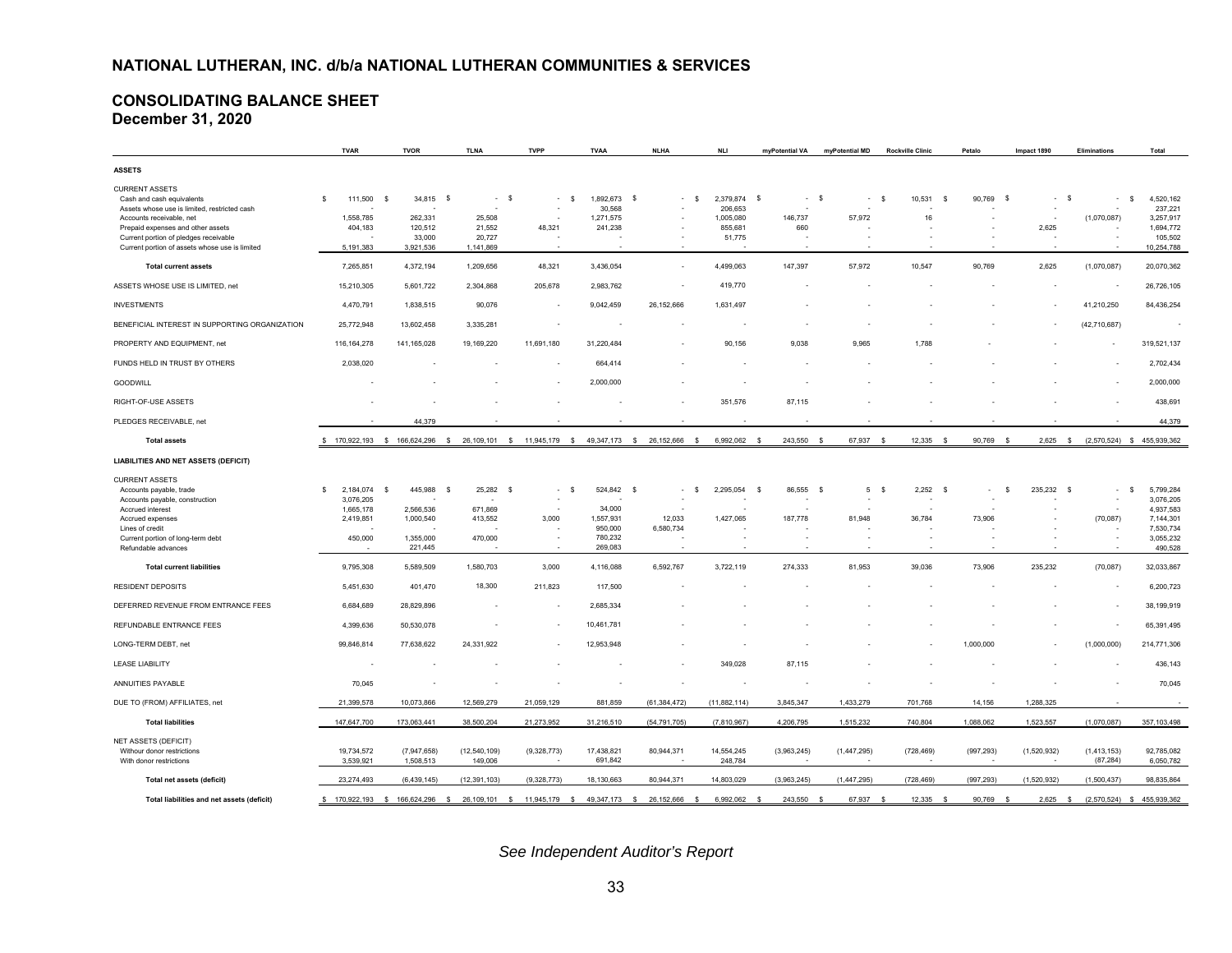#### **CONSOLIDATING STATEMENT OF OPERATIONS Year Ended December 31, 2021**

| CHANGES IN NET ASSETS (DEFICIT) WITHOUT DONOR RESTRICTIONS<br>Revenue:<br>Net resident service revenue, including amortization of entrance<br>fees \$7,583,917<br>6.229.366<br>15.833.877 \$<br>654.731<br>609.208<br>$- S$<br>(39, 522)<br>30,136,124<br>21.389.904<br>- \$<br>$-5$<br>$-5$<br>- S<br>- S<br><b>S</b><br>74,813,688<br>$\mathbf{s}$<br><b>S</b><br>- S<br>-S<br>- s<br>$\sim$<br><b>м.</b><br>402,795<br>30,245<br>1,058,423<br>992,027<br>2,483,490<br>Provider Relief Funds<br>$\mathbf{r}$<br>(5,321,553)<br>5.321.553<br>Management fee<br>(83, 345)<br>(83.345)<br>(Loss) on sale or disposal of property and equipment<br>19.072<br>14.204<br>4.000<br>13,000<br>50,276<br>Net assets released from restriction, operations<br>٠.<br>30.553.123<br>21.439.221<br>7.287.789<br>16.829.904<br>5.251.208<br>654.731<br>609.208<br>(5,361,075)<br>77.264.109<br><b>Total operating revenue</b><br>Operating expenses:<br>13.611.958<br>4.734.152<br>2.606.746<br>308.068<br>8.606.897<br>6.131.457<br>836.971<br>707.502<br>37.543.751<br>Salaries and wages<br>$\overline{\phantom{a}}$<br>1,050,580<br>60,196<br>139,210<br>8,598,127<br>Employee benefits and payroll taxes<br>3,372,917<br>699,828<br>1,780,418<br>1,286,753<br>208,225<br>٠<br>71,425<br>Professional fees<br>3,159,582<br>2,193,959<br>459,817<br>65,317<br>1,654,113<br>947,325<br>(77,090)<br>130,053<br>(39, 522)<br>8,564,979<br>4,878,844<br>Ancillary and medical<br>2,669,424<br>947.199<br>24.093<br>1,238,128<br>٠.<br>Supplies<br>665,171<br>467,513<br>144,544<br>12,334<br>471,369<br>147,521<br>8,365<br>5,309<br>(60)<br>1,922,066<br>903,898<br>296,420<br>788<br>727,874<br>979<br>798<br>3,143,294<br>Food services<br>1,190,617<br>21,920<br>۰.<br>Utilities<br>1,445,087<br>949,753<br>181,227<br>1,920<br>743,359<br>43,058<br>13,203<br>4,709<br>3,382,316<br>17,242,655<br>6,333,695<br>6,868,664<br>975,123<br>3,040,832<br>20,397<br>3.944<br>Depreciation<br>٠<br>1.499.833<br>11,917,552<br>4.706.019<br>5.247.196<br>454,539<br>9.965<br>Interest<br>٠<br>77<br>569,364<br>1,425,647<br>Insurance<br>190,249<br>165,812<br>25,847<br>468,689<br>5,063<br>546<br>٠.<br>1,052,532<br>597.878<br>122,686<br>154,250<br>1,928,421<br>Real estate taxes<br>1.101<br>(26)<br>٠<br>1,580,685<br>Repairs and maintenance<br>558,199<br>520,044<br>94,910<br>390,994<br>10,582<br>5,956<br>358,558<br>195,242<br>63,357<br>621,047<br>106,014<br>64,644<br>25,316<br>7,664<br>1,441,842<br>Advertising and marketing<br>٠<br>377.744<br>22,275<br>24.052<br>7,128<br>684,805<br>187,496<br>327,478<br>430,210<br>53,880<br>2,115,068<br>Licenses, dues, and subscriptions<br>٠<br>1,488,000<br>294.700<br>301.752<br>97,090<br>220.112<br>166.820<br>397.548<br>64.887<br>21.251<br>(76, 160)<br>Other operating expenses<br>28,732<br>103,274<br>243,865<br>Bad debt expense<br>111.859<br>501,750<br>42.758<br>Management fee<br>2.892.600<br>1.693.918<br>149.505<br>30,000<br>(5,310,531)<br>43.297.972<br>27,244,036<br>7,980,767<br>1,312,057<br>20,435,048<br>10,070,779<br>1,300,305<br>1,093,791<br>108,570<br>(5,426,213)<br>107,417,112<br><b>Total operating expenses</b><br>$\sim$ | <b>TVAR</b> | <b>TVOR</b> | <b>TLNA</b> | <b>TVPP</b> | <b>TVAA</b> | <b>NLHA</b> | <b>NLI</b> | myPotential VA | myPotential MD | <b>Rockville Clinic</b> | Petalo | Impact 1890 | Eliminations | Total |
|------------------------------------------------------------------------------------------------------------------------------------------------------------------------------------------------------------------------------------------------------------------------------------------------------------------------------------------------------------------------------------------------------------------------------------------------------------------------------------------------------------------------------------------------------------------------------------------------------------------------------------------------------------------------------------------------------------------------------------------------------------------------------------------------------------------------------------------------------------------------------------------------------------------------------------------------------------------------------------------------------------------------------------------------------------------------------------------------------------------------------------------------------------------------------------------------------------------------------------------------------------------------------------------------------------------------------------------------------------------------------------------------------------------------------------------------------------------------------------------------------------------------------------------------------------------------------------------------------------------------------------------------------------------------------------------------------------------------------------------------------------------------------------------------------------------------------------------------------------------------------------------------------------------------------------------------------------------------------------------------------------------------------------------------------------------------------------------------------------------------------------------------------------------------------------------------------------------------------------------------------------------------------------------------------------------------------------------------------------------------------------------------------------------------------------------------------------------------------------------------------------------------------------------------------------------------------------------------------------------------------------------------------------------------------------------------------------------------------------------------------------------------------------------------------------------------------------------------------------------------------------------------------------------------------------------------------------------------------------------------------------------------------------------------------------------------------------------------------------------------------------------------------------------------------------------------------------|-------------|-------------|-------------|-------------|-------------|-------------|------------|----------------|----------------|-------------------------|--------|-------------|--------------|-------|
|                                                                                                                                                                                                                                                                                                                                                                                                                                                                                                                                                                                                                                                                                                                                                                                                                                                                                                                                                                                                                                                                                                                                                                                                                                                                                                                                                                                                                                                                                                                                                                                                                                                                                                                                                                                                                                                                                                                                                                                                                                                                                                                                                                                                                                                                                                                                                                                                                                                                                                                                                                                                                                                                                                                                                                                                                                                                                                                                                                                                                                                                                                                                                                                                            |             |             |             |             |             |             |            |                |                |                         |        |             |              |       |
|                                                                                                                                                                                                                                                                                                                                                                                                                                                                                                                                                                                                                                                                                                                                                                                                                                                                                                                                                                                                                                                                                                                                                                                                                                                                                                                                                                                                                                                                                                                                                                                                                                                                                                                                                                                                                                                                                                                                                                                                                                                                                                                                                                                                                                                                                                                                                                                                                                                                                                                                                                                                                                                                                                                                                                                                                                                                                                                                                                                                                                                                                                                                                                                                            |             |             |             |             |             |             |            |                |                |                         |        |             |              |       |
|                                                                                                                                                                                                                                                                                                                                                                                                                                                                                                                                                                                                                                                                                                                                                                                                                                                                                                                                                                                                                                                                                                                                                                                                                                                                                                                                                                                                                                                                                                                                                                                                                                                                                                                                                                                                                                                                                                                                                                                                                                                                                                                                                                                                                                                                                                                                                                                                                                                                                                                                                                                                                                                                                                                                                                                                                                                                                                                                                                                                                                                                                                                                                                                                            |             |             |             |             |             |             |            |                |                |                         |        |             |              |       |
|                                                                                                                                                                                                                                                                                                                                                                                                                                                                                                                                                                                                                                                                                                                                                                                                                                                                                                                                                                                                                                                                                                                                                                                                                                                                                                                                                                                                                                                                                                                                                                                                                                                                                                                                                                                                                                                                                                                                                                                                                                                                                                                                                                                                                                                                                                                                                                                                                                                                                                                                                                                                                                                                                                                                                                                                                                                                                                                                                                                                                                                                                                                                                                                                            |             |             |             |             |             |             |            |                |                |                         |        |             |              |       |
|                                                                                                                                                                                                                                                                                                                                                                                                                                                                                                                                                                                                                                                                                                                                                                                                                                                                                                                                                                                                                                                                                                                                                                                                                                                                                                                                                                                                                                                                                                                                                                                                                                                                                                                                                                                                                                                                                                                                                                                                                                                                                                                                                                                                                                                                                                                                                                                                                                                                                                                                                                                                                                                                                                                                                                                                                                                                                                                                                                                                                                                                                                                                                                                                            |             |             |             |             |             |             |            |                |                |                         |        |             |              |       |
|                                                                                                                                                                                                                                                                                                                                                                                                                                                                                                                                                                                                                                                                                                                                                                                                                                                                                                                                                                                                                                                                                                                                                                                                                                                                                                                                                                                                                                                                                                                                                                                                                                                                                                                                                                                                                                                                                                                                                                                                                                                                                                                                                                                                                                                                                                                                                                                                                                                                                                                                                                                                                                                                                                                                                                                                                                                                                                                                                                                                                                                                                                                                                                                                            |             |             |             |             |             |             |            |                |                |                         |        |             |              |       |
|                                                                                                                                                                                                                                                                                                                                                                                                                                                                                                                                                                                                                                                                                                                                                                                                                                                                                                                                                                                                                                                                                                                                                                                                                                                                                                                                                                                                                                                                                                                                                                                                                                                                                                                                                                                                                                                                                                                                                                                                                                                                                                                                                                                                                                                                                                                                                                                                                                                                                                                                                                                                                                                                                                                                                                                                                                                                                                                                                                                                                                                                                                                                                                                                            |             |             |             |             |             |             |            |                |                |                         |        |             |              |       |
|                                                                                                                                                                                                                                                                                                                                                                                                                                                                                                                                                                                                                                                                                                                                                                                                                                                                                                                                                                                                                                                                                                                                                                                                                                                                                                                                                                                                                                                                                                                                                                                                                                                                                                                                                                                                                                                                                                                                                                                                                                                                                                                                                                                                                                                                                                                                                                                                                                                                                                                                                                                                                                                                                                                                                                                                                                                                                                                                                                                                                                                                                                                                                                                                            |             |             |             |             |             |             |            |                |                |                         |        |             |              |       |
|                                                                                                                                                                                                                                                                                                                                                                                                                                                                                                                                                                                                                                                                                                                                                                                                                                                                                                                                                                                                                                                                                                                                                                                                                                                                                                                                                                                                                                                                                                                                                                                                                                                                                                                                                                                                                                                                                                                                                                                                                                                                                                                                                                                                                                                                                                                                                                                                                                                                                                                                                                                                                                                                                                                                                                                                                                                                                                                                                                                                                                                                                                                                                                                                            |             |             |             |             |             |             |            |                |                |                         |        |             |              |       |
|                                                                                                                                                                                                                                                                                                                                                                                                                                                                                                                                                                                                                                                                                                                                                                                                                                                                                                                                                                                                                                                                                                                                                                                                                                                                                                                                                                                                                                                                                                                                                                                                                                                                                                                                                                                                                                                                                                                                                                                                                                                                                                                                                                                                                                                                                                                                                                                                                                                                                                                                                                                                                                                                                                                                                                                                                                                                                                                                                                                                                                                                                                                                                                                                            |             |             |             |             |             |             |            |                |                |                         |        |             |              |       |
|                                                                                                                                                                                                                                                                                                                                                                                                                                                                                                                                                                                                                                                                                                                                                                                                                                                                                                                                                                                                                                                                                                                                                                                                                                                                                                                                                                                                                                                                                                                                                                                                                                                                                                                                                                                                                                                                                                                                                                                                                                                                                                                                                                                                                                                                                                                                                                                                                                                                                                                                                                                                                                                                                                                                                                                                                                                                                                                                                                                                                                                                                                                                                                                                            |             |             |             |             |             |             |            |                |                |                         |        |             |              |       |
|                                                                                                                                                                                                                                                                                                                                                                                                                                                                                                                                                                                                                                                                                                                                                                                                                                                                                                                                                                                                                                                                                                                                                                                                                                                                                                                                                                                                                                                                                                                                                                                                                                                                                                                                                                                                                                                                                                                                                                                                                                                                                                                                                                                                                                                                                                                                                                                                                                                                                                                                                                                                                                                                                                                                                                                                                                                                                                                                                                                                                                                                                                                                                                                                            |             |             |             |             |             |             |            |                |                |                         |        |             |              |       |
|                                                                                                                                                                                                                                                                                                                                                                                                                                                                                                                                                                                                                                                                                                                                                                                                                                                                                                                                                                                                                                                                                                                                                                                                                                                                                                                                                                                                                                                                                                                                                                                                                                                                                                                                                                                                                                                                                                                                                                                                                                                                                                                                                                                                                                                                                                                                                                                                                                                                                                                                                                                                                                                                                                                                                                                                                                                                                                                                                                                                                                                                                                                                                                                                            |             |             |             |             |             |             |            |                |                |                         |        |             |              |       |
|                                                                                                                                                                                                                                                                                                                                                                                                                                                                                                                                                                                                                                                                                                                                                                                                                                                                                                                                                                                                                                                                                                                                                                                                                                                                                                                                                                                                                                                                                                                                                                                                                                                                                                                                                                                                                                                                                                                                                                                                                                                                                                                                                                                                                                                                                                                                                                                                                                                                                                                                                                                                                                                                                                                                                                                                                                                                                                                                                                                                                                                                                                                                                                                                            |             |             |             |             |             |             |            |                |                |                         |        |             |              |       |
|                                                                                                                                                                                                                                                                                                                                                                                                                                                                                                                                                                                                                                                                                                                                                                                                                                                                                                                                                                                                                                                                                                                                                                                                                                                                                                                                                                                                                                                                                                                                                                                                                                                                                                                                                                                                                                                                                                                                                                                                                                                                                                                                                                                                                                                                                                                                                                                                                                                                                                                                                                                                                                                                                                                                                                                                                                                                                                                                                                                                                                                                                                                                                                                                            |             |             |             |             |             |             |            |                |                |                         |        |             |              |       |
|                                                                                                                                                                                                                                                                                                                                                                                                                                                                                                                                                                                                                                                                                                                                                                                                                                                                                                                                                                                                                                                                                                                                                                                                                                                                                                                                                                                                                                                                                                                                                                                                                                                                                                                                                                                                                                                                                                                                                                                                                                                                                                                                                                                                                                                                                                                                                                                                                                                                                                                                                                                                                                                                                                                                                                                                                                                                                                                                                                                                                                                                                                                                                                                                            |             |             |             |             |             |             |            |                |                |                         |        |             |              |       |
|                                                                                                                                                                                                                                                                                                                                                                                                                                                                                                                                                                                                                                                                                                                                                                                                                                                                                                                                                                                                                                                                                                                                                                                                                                                                                                                                                                                                                                                                                                                                                                                                                                                                                                                                                                                                                                                                                                                                                                                                                                                                                                                                                                                                                                                                                                                                                                                                                                                                                                                                                                                                                                                                                                                                                                                                                                                                                                                                                                                                                                                                                                                                                                                                            |             |             |             |             |             |             |            |                |                |                         |        |             |              |       |
|                                                                                                                                                                                                                                                                                                                                                                                                                                                                                                                                                                                                                                                                                                                                                                                                                                                                                                                                                                                                                                                                                                                                                                                                                                                                                                                                                                                                                                                                                                                                                                                                                                                                                                                                                                                                                                                                                                                                                                                                                                                                                                                                                                                                                                                                                                                                                                                                                                                                                                                                                                                                                                                                                                                                                                                                                                                                                                                                                                                                                                                                                                                                                                                                            |             |             |             |             |             |             |            |                |                |                         |        |             |              |       |
|                                                                                                                                                                                                                                                                                                                                                                                                                                                                                                                                                                                                                                                                                                                                                                                                                                                                                                                                                                                                                                                                                                                                                                                                                                                                                                                                                                                                                                                                                                                                                                                                                                                                                                                                                                                                                                                                                                                                                                                                                                                                                                                                                                                                                                                                                                                                                                                                                                                                                                                                                                                                                                                                                                                                                                                                                                                                                                                                                                                                                                                                                                                                                                                                            |             |             |             |             |             |             |            |                |                |                         |        |             |              |       |
|                                                                                                                                                                                                                                                                                                                                                                                                                                                                                                                                                                                                                                                                                                                                                                                                                                                                                                                                                                                                                                                                                                                                                                                                                                                                                                                                                                                                                                                                                                                                                                                                                                                                                                                                                                                                                                                                                                                                                                                                                                                                                                                                                                                                                                                                                                                                                                                                                                                                                                                                                                                                                                                                                                                                                                                                                                                                                                                                                                                                                                                                                                                                                                                                            |             |             |             |             |             |             |            |                |                |                         |        |             |              |       |
|                                                                                                                                                                                                                                                                                                                                                                                                                                                                                                                                                                                                                                                                                                                                                                                                                                                                                                                                                                                                                                                                                                                                                                                                                                                                                                                                                                                                                                                                                                                                                                                                                                                                                                                                                                                                                                                                                                                                                                                                                                                                                                                                                                                                                                                                                                                                                                                                                                                                                                                                                                                                                                                                                                                                                                                                                                                                                                                                                                                                                                                                                                                                                                                                            |             |             |             |             |             |             |            |                |                |                         |        |             |              |       |
|                                                                                                                                                                                                                                                                                                                                                                                                                                                                                                                                                                                                                                                                                                                                                                                                                                                                                                                                                                                                                                                                                                                                                                                                                                                                                                                                                                                                                                                                                                                                                                                                                                                                                                                                                                                                                                                                                                                                                                                                                                                                                                                                                                                                                                                                                                                                                                                                                                                                                                                                                                                                                                                                                                                                                                                                                                                                                                                                                                                                                                                                                                                                                                                                            |             |             |             |             |             |             |            |                |                |                         |        |             |              |       |
|                                                                                                                                                                                                                                                                                                                                                                                                                                                                                                                                                                                                                                                                                                                                                                                                                                                                                                                                                                                                                                                                                                                                                                                                                                                                                                                                                                                                                                                                                                                                                                                                                                                                                                                                                                                                                                                                                                                                                                                                                                                                                                                                                                                                                                                                                                                                                                                                                                                                                                                                                                                                                                                                                                                                                                                                                                                                                                                                                                                                                                                                                                                                                                                                            |             |             |             |             |             |             |            |                |                |                         |        |             |              |       |
|                                                                                                                                                                                                                                                                                                                                                                                                                                                                                                                                                                                                                                                                                                                                                                                                                                                                                                                                                                                                                                                                                                                                                                                                                                                                                                                                                                                                                                                                                                                                                                                                                                                                                                                                                                                                                                                                                                                                                                                                                                                                                                                                                                                                                                                                                                                                                                                                                                                                                                                                                                                                                                                                                                                                                                                                                                                                                                                                                                                                                                                                                                                                                                                                            |             |             |             |             |             |             |            |                |                |                         |        |             |              |       |
|                                                                                                                                                                                                                                                                                                                                                                                                                                                                                                                                                                                                                                                                                                                                                                                                                                                                                                                                                                                                                                                                                                                                                                                                                                                                                                                                                                                                                                                                                                                                                                                                                                                                                                                                                                                                                                                                                                                                                                                                                                                                                                                                                                                                                                                                                                                                                                                                                                                                                                                                                                                                                                                                                                                                                                                                                                                                                                                                                                                                                                                                                                                                                                                                            |             |             |             |             |             |             |            |                |                |                         |        |             |              |       |
|                                                                                                                                                                                                                                                                                                                                                                                                                                                                                                                                                                                                                                                                                                                                                                                                                                                                                                                                                                                                                                                                                                                                                                                                                                                                                                                                                                                                                                                                                                                                                                                                                                                                                                                                                                                                                                                                                                                                                                                                                                                                                                                                                                                                                                                                                                                                                                                                                                                                                                                                                                                                                                                                                                                                                                                                                                                                                                                                                                                                                                                                                                                                                                                                            |             |             |             |             |             |             |            |                |                |                         |        |             |              |       |
|                                                                                                                                                                                                                                                                                                                                                                                                                                                                                                                                                                                                                                                                                                                                                                                                                                                                                                                                                                                                                                                                                                                                                                                                                                                                                                                                                                                                                                                                                                                                                                                                                                                                                                                                                                                                                                                                                                                                                                                                                                                                                                                                                                                                                                                                                                                                                                                                                                                                                                                                                                                                                                                                                                                                                                                                                                                                                                                                                                                                                                                                                                                                                                                                            |             |             |             |             |             |             |            |                |                |                         |        |             |              |       |
|                                                                                                                                                                                                                                                                                                                                                                                                                                                                                                                                                                                                                                                                                                                                                                                                                                                                                                                                                                                                                                                                                                                                                                                                                                                                                                                                                                                                                                                                                                                                                                                                                                                                                                                                                                                                                                                                                                                                                                                                                                                                                                                                                                                                                                                                                                                                                                                                                                                                                                                                                                                                                                                                                                                                                                                                                                                                                                                                                                                                                                                                                                                                                                                                            |             |             |             |             |             |             |            |                |                |                         |        |             |              |       |
|                                                                                                                                                                                                                                                                                                                                                                                                                                                                                                                                                                                                                                                                                                                                                                                                                                                                                                                                                                                                                                                                                                                                                                                                                                                                                                                                                                                                                                                                                                                                                                                                                                                                                                                                                                                                                                                                                                                                                                                                                                                                                                                                                                                                                                                                                                                                                                                                                                                                                                                                                                                                                                                                                                                                                                                                                                                                                                                                                                                                                                                                                                                                                                                                            |             |             |             |             |             |             |            |                |                |                         |        |             |              |       |
| (12, 744, 849)<br>(5,804,815)<br>(692, 978)<br>(1,312,057)<br>(3,605,144)<br>(4,819,571)<br>(645, 574)<br>(484, 583)<br>(108, 570)<br>(30, 153, 003)<br>(Deficiency) of operating revenue over expenses<br>$\sim$                                                                                                                                                                                                                                                                                                                                                                                                                                                                                                                                                                                                                                                                                                                                                                                                                                                                                                                                                                                                                                                                                                                                                                                                                                                                                                                                                                                                                                                                                                                                                                                                                                                                                                                                                                                                                                                                                                                                                                                                                                                                                                                                                                                                                                                                                                                                                                                                                                                                                                                                                                                                                                                                                                                                                                                                                                                                                                                                                                                          |             |             |             |             |             |             |            |                |                |                         |        |             | 65,138       |       |
| Nonoperating revenue (expense):                                                                                                                                                                                                                                                                                                                                                                                                                                                                                                                                                                                                                                                                                                                                                                                                                                                                                                                                                                                                                                                                                                                                                                                                                                                                                                                                                                                                                                                                                                                                                                                                                                                                                                                                                                                                                                                                                                                                                                                                                                                                                                                                                                                                                                                                                                                                                                                                                                                                                                                                                                                                                                                                                                                                                                                                                                                                                                                                                                                                                                                                                                                                                                            |             |             |             |             |             |             |            |                |                |                         |        |             |              |       |
| 73,819<br>5,162<br>6,432<br>153,487<br>753<br>239,653<br>Contributions<br>٠                                                                                                                                                                                                                                                                                                                                                                                                                                                                                                                                                                                                                                                                                                                                                                                                                                                                                                                                                                                                                                                                                                                                                                                                                                                                                                                                                                                                                                                                                                                                                                                                                                                                                                                                                                                                                                                                                                                                                                                                                                                                                                                                                                                                                                                                                                                                                                                                                                                                                                                                                                                                                                                                                                                                                                                                                                                                                                                                                                                                                                                                                                                                |             |             |             |             |             |             |            |                |                |                         |        |             |              |       |
| 219,303<br>109,375<br>3,857<br>33,914<br>530,172<br>(52, 161)<br>844,460<br>Other income<br>٠<br>$\blacksquare$                                                                                                                                                                                                                                                                                                                                                                                                                                                                                                                                                                                                                                                                                                                                                                                                                                                                                                                                                                                                                                                                                                                                                                                                                                                                                                                                                                                                                                                                                                                                                                                                                                                                                                                                                                                                                                                                                                                                                                                                                                                                                                                                                                                                                                                                                                                                                                                                                                                                                                                                                                                                                                                                                                                                                                                                                                                                                                                                                                                                                                                                                            |             |             |             |             |             |             |            |                |                |                         |        |             |              |       |
| 341,368<br>120,882<br>640,062<br>35,856<br>2,243,156<br>Interest and dividends<br>990,954<br>114,034<br>$\sim$<br>$\sim$                                                                                                                                                                                                                                                                                                                                                                                                                                                                                                                                                                                                                                                                                                                                                                                                                                                                                                                                                                                                                                                                                                                                                                                                                                                                                                                                                                                                                                                                                                                                                                                                                                                                                                                                                                                                                                                                                                                                                                                                                                                                                                                                                                                                                                                                                                                                                                                                                                                                                                                                                                                                                                                                                                                                                                                                                                                                                                                                                                                                                                                                                   |             |             |             |             |             |             |            |                |                |                         |        |             |              |       |
| 773,737<br>750,000<br>1,543,722<br>652,411<br>168,307<br>1,081,241<br>(750,000)<br>4,219,418<br>Realized gains (losses)<br>٠                                                                                                                                                                                                                                                                                                                                                                                                                                                                                                                                                                                                                                                                                                                                                                                                                                                                                                                                                                                                                                                                                                                                                                                                                                                                                                                                                                                                                                                                                                                                                                                                                                                                                                                                                                                                                                                                                                                                                                                                                                                                                                                                                                                                                                                                                                                                                                                                                                                                                                                                                                                                                                                                                                                                                                                                                                                                                                                                                                                                                                                                               |             |             |             |             |             |             |            |                |                |                         |        |             |              |       |
| 713,729<br>Unrealized gains<br>1.677.280<br>892.569<br>204.884<br>1.421.823<br>4,910,285<br>$\overline{\phantom{a}}$<br>$\sim$                                                                                                                                                                                                                                                                                                                                                                                                                                                                                                                                                                                                                                                                                                                                                                                                                                                                                                                                                                                                                                                                                                                                                                                                                                                                                                                                                                                                                                                                                                                                                                                                                                                                                                                                                                                                                                                                                                                                                                                                                                                                                                                                                                                                                                                                                                                                                                                                                                                                                                                                                                                                                                                                                                                                                                                                                                                                                                                                                                                                                                                                             |             |             |             |             |             |             |            |                |                |                         |        |             |              |       |
| 1,795,749<br>(183.219)<br><b>Total nonoperating revenue</b><br>4.505.078<br>2.000.885<br>497.514<br>3.143.126<br>697.839<br>12.456.972                                                                                                                                                                                                                                                                                                                                                                                                                                                                                                                                                                                                                                                                                                                                                                                                                                                                                                                                                                                                                                                                                                                                                                                                                                                                                                                                                                                                                                                                                                                                                                                                                                                                                                                                                                                                                                                                                                                                                                                                                                                                                                                                                                                                                                                                                                                                                                                                                                                                                                                                                                                                                                                                                                                                                                                                                                                                                                                                                                                                                                                                     |             |             |             |             |             |             |            |                |                |                         |        |             |              |       |
| Excess (deficiency) of operating and nonoperating                                                                                                                                                                                                                                                                                                                                                                                                                                                                                                                                                                                                                                                                                                                                                                                                                                                                                                                                                                                                                                                                                                                                                                                                                                                                                                                                                                                                                                                                                                                                                                                                                                                                                                                                                                                                                                                                                                                                                                                                                                                                                                                                                                                                                                                                                                                                                                                                                                                                                                                                                                                                                                                                                                                                                                                                                                                                                                                                                                                                                                                                                                                                                          |             |             |             |             |             |             |            |                |                |                         |        |             |              |       |
| (8.239.771)<br>(3,803,930)<br>(195, 464)<br>(1,312,057)<br>(1.809.395)<br>3,143,126<br>(5,002,790)<br>(645, 574)<br>(484, 583)<br>(108, 570)<br>762,977<br>(17,696,031)<br>revenue over expenses                                                                                                                                                                                                                                                                                                                                                                                                                                                                                                                                                                                                                                                                                                                                                                                                                                                                                                                                                                                                                                                                                                                                                                                                                                                                                                                                                                                                                                                                                                                                                                                                                                                                                                                                                                                                                                                                                                                                                                                                                                                                                                                                                                                                                                                                                                                                                                                                                                                                                                                                                                                                                                                                                                                                                                                                                                                                                                                                                                                                           |             |             |             |             |             |             |            |                |                |                         |        |             |              |       |
|                                                                                                                                                                                                                                                                                                                                                                                                                                                                                                                                                                                                                                                                                                                                                                                                                                                                                                                                                                                                                                                                                                                                                                                                                                                                                                                                                                                                                                                                                                                                                                                                                                                                                                                                                                                                                                                                                                                                                                                                                                                                                                                                                                                                                                                                                                                                                                                                                                                                                                                                                                                                                                                                                                                                                                                                                                                                                                                                                                                                                                                                                                                                                                                                            |             |             |             |             |             |             |            |                |                |                         |        |             |              |       |
| Other changes:                                                                                                                                                                                                                                                                                                                                                                                                                                                                                                                                                                                                                                                                                                                                                                                                                                                                                                                                                                                                                                                                                                                                                                                                                                                                                                                                                                                                                                                                                                                                                                                                                                                                                                                                                                                                                                                                                                                                                                                                                                                                                                                                                                                                                                                                                                                                                                                                                                                                                                                                                                                                                                                                                                                                                                                                                                                                                                                                                                                                                                                                                                                                                                                             |             |             |             |             |             |             |            |                |                |                         |        |             |              |       |
| 648,470<br>280,684<br>134,136<br>2,177,536<br>1,114,246<br>Unrealized gains                                                                                                                                                                                                                                                                                                                                                                                                                                                                                                                                                                                                                                                                                                                                                                                                                                                                                                                                                                                                                                                                                                                                                                                                                                                                                                                                                                                                                                                                                                                                                                                                                                                                                                                                                                                                                                                                                                                                                                                                                                                                                                                                                                                                                                                                                                                                                                                                                                                                                                                                                                                                                                                                                                                                                                                                                                                                                                                                                                                                                                                                                                                                |             |             |             |             |             |             |            |                |                |                         |        |             |              |       |
| (905, 487)<br>(905.487)<br>Loss on extinguishment of debt<br>٠                                                                                                                                                                                                                                                                                                                                                                                                                                                                                                                                                                                                                                                                                                                                                                                                                                                                                                                                                                                                                                                                                                                                                                                                                                                                                                                                                                                                                                                                                                                                                                                                                                                                                                                                                                                                                                                                                                                                                                                                                                                                                                                                                                                                                                                                                                                                                                                                                                                                                                                                                                                                                                                                                                                                                                                                                                                                                                                                                                                                                                                                                                                                             |             |             |             |             |             |             |            |                |                |                         |        |             |              |       |
| (1,200,000)<br>1,200,000<br>Equity transfer<br>٠                                                                                                                                                                                                                                                                                                                                                                                                                                                                                                                                                                                                                                                                                                                                                                                                                                                                                                                                                                                                                                                                                                                                                                                                                                                                                                                                                                                                                                                                                                                                                                                                                                                                                                                                                                                                                                                                                                                                                                                                                                                                                                                                                                                                                                                                                                                                                                                                                                                                                                                                                                                                                                                                                                                                                                                                                                                                                                                                                                                                                                                                                                                                                           |             |             |             |             |             |             |            |                |                |                         |        |             |              |       |
| (1,020,924)<br>(207, 098)<br>997,293<br>(12, 977)<br>(147, 939)<br>95,767<br>Gain (loss) on discontinued operations                                                                                                                                                                                                                                                                                                                                                                                                                                                                                                                                                                                                                                                                                                                                                                                                                                                                                                                                                                                                                                                                                                                                                                                                                                                                                                                                                                                                                                                                                                                                                                                                                                                                                                                                                                                                                                                                                                                                                                                                                                                                                                                                                                                                                                                                                                                                                                                                                                                                                                                                                                                                                                                                                                                                                                                                                                                                                                                                                                                                                                                                                        |             |             |             |             |             |             |            |                |                |                         |        |             |              |       |
| 9,365<br>9,365<br>Net assets released from restriction, capital purchases                                                                                                                                                                                                                                                                                                                                                                                                                                                                                                                                                                                                                                                                                                                                                                                                                                                                                                                                                                                                                                                                                                                                                                                                                                                                                                                                                                                                                                                                                                                                                                                                                                                                                                                                                                                                                                                                                                                                                                                                                                                                                                                                                                                                                                                                                                                                                                                                                                                                                                                                                                                                                                                                                                                                                                                                                                                                                                                                                                                                                                                                                                                                  |             |             |             |             |             |             |            |                |                |                         |        |             |              |       |
| 208,759<br>290.049<br>134,136<br>1.200.000<br>648,470<br>(2, 220, 924)<br>95.767<br>(207,098)<br>997,293<br>(12, 977)<br>1.133.475<br><b>Total other changes</b>                                                                                                                                                                                                                                                                                                                                                                                                                                                                                                                                                                                                                                                                                                                                                                                                                                                                                                                                                                                                                                                                                                                                                                                                                                                                                                                                                                                                                                                                                                                                                                                                                                                                                                                                                                                                                                                                                                                                                                                                                                                                                                                                                                                                                                                                                                                                                                                                                                                                                                                                                                                                                                                                                                                                                                                                                                                                                                                                                                                                                                           |             |             |             |             |             |             |            |                |                |                         |        |             |              |       |
| $(207,098)$ \$<br>997,293<br>(8.031.012) \$ (3.513.881) \$<br>$(61.328)$ \$<br>$(1.312.057)$ \$<br>$(609.395)$ \$<br>3.791.596 \$<br>$(7,223,714)$ \$<br>$(549.807)$ \$<br>$(484.583)$ \$<br>$(108.570)$ \$<br>(16.562.556)<br><b>S</b><br>750,000 \$<br>Change in net assets (deficit) without donor restrictions<br>$\mathbf{s}$                                                                                                                                                                                                                                                                                                                                                                                                                                                                                                                                                                                                                                                                                                                                                                                                                                                                                                                                                                                                                                                                                                                                                                                                                                                                                                                                                                                                                                                                                                                                                                                                                                                                                                                                                                                                                                                                                                                                                                                                                                                                                                                                                                                                                                                                                                                                                                                                                                                                                                                                                                                                                                                                                                                                                                                                                                                                         |             |             |             |             |             |             |            |                |                |                         |        |             |              |       |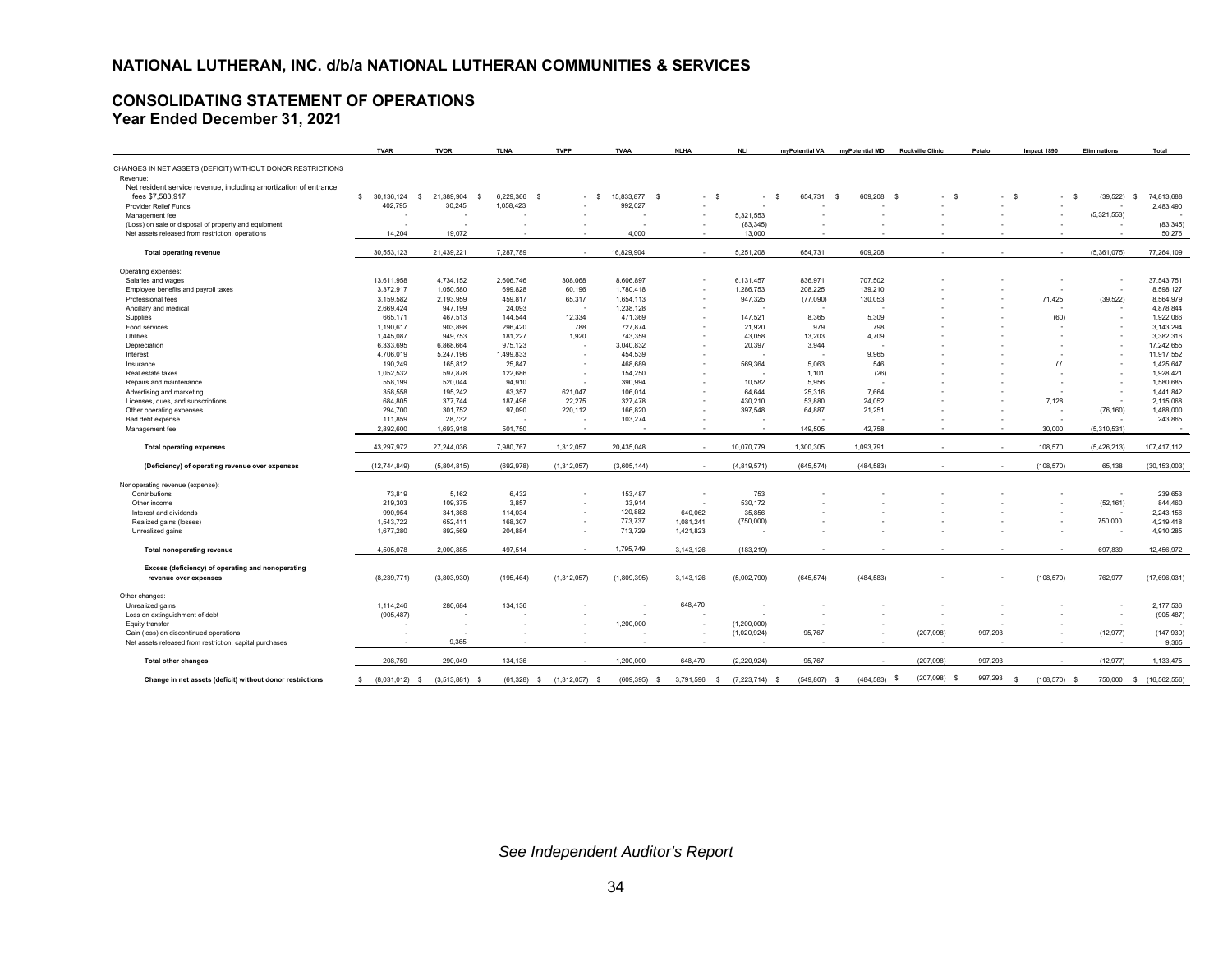#### **CONSOLIDATING STATEMENT OF OPERATIONS Year Ended December 31, 2020**

|                                                                  | <b>TVAR</b>              | <b>TVOR</b>                                                             | <b>TLNA</b>               | <b>TVPP</b>   | <b>TVAA</b>                | <b>NLHA</b>              | <b>NLI</b>       | myPotential VA       | myPotential MD  | <b>Rockville Clinic</b> | Petalo                   | Impact 1890              | Eliminations             | Total                  |
|------------------------------------------------------------------|--------------------------|-------------------------------------------------------------------------|---------------------------|---------------|----------------------------|--------------------------|------------------|----------------------|-----------------|-------------------------|--------------------------|--------------------------|--------------------------|------------------------|
| CHANGES IN NET ASSETS (DEFICIT) WITHOUT DONOR RESTRICTIONS       |                          |                                                                         |                           |               |                            |                          |                  |                      |                 |                         |                          |                          |                          |                        |
| Revenue:                                                         |                          |                                                                         |                           |               |                            |                          |                  |                      |                 |                         |                          |                          |                          |                        |
| Net resident service revenue, including amortization of entrance |                          |                                                                         |                           |               |                            |                          |                  |                      |                 |                         |                          |                          |                          |                        |
| fees \$7,802,511                                                 | 27,175,662<br>\$<br>- S  | 22,470,272<br>$\hat{\mathbf{S}}$                                        | $\mathbf{s}$<br>5,027,964 | - S           | 17.058.267<br><sub>S</sub> | $\mathbf{s}$<br>۰.       | ۰.               | 1,512,501<br>s<br>-5 | 539,392<br>- \$ | 123,111                 | - S<br>-S<br>$\sim$      | - S                      | (67, 353)                | 73,839,816<br>-S       |
| Provider Relief Funds                                            | 1,514,407                | 364,262                                                                 |                           |               | 1,118,728                  |                          |                  | 68.847               |                 | 6.369                   |                          |                          |                          | 3,072,613              |
| Paycheck Protection Program contribution                         | 3,293,200                | 1,311,800                                                               | 566,900                   |               | 2,277,900                  |                          | 1,000,500        | 359,300              | 123,900         | 21,700                  | 45,300                   |                          | $\overline{\phantom{a}}$ | 9,000,500              |
| Management fee                                                   | ٠.                       |                                                                         |                           |               |                            |                          | 5,356,076        |                      |                 |                         |                          |                          | (5,356,076)              |                        |
| (Loss) on sale or disposal of property and equipment             |                          |                                                                         |                           |               |                            |                          |                  |                      |                 |                         | (3, 416)                 |                          |                          | (3, 416)               |
| Net assets released from restriction, operations                 | 67.712                   | 65.048                                                                  |                           |               |                            |                          | 600              |                      |                 |                         |                          |                          | ٠                        | 133.360                |
| <b>Total operating revenue</b>                                   | 32.050.981               | 24.211.382                                                              | 5.594.864                 |               | 20.454.895                 | $\overline{\phantom{a}}$ | 6.357.176        | 1.940.648            | 663.292         | 151.180                 | 41.884                   | $\sim$                   | (5.423.429)              | 86.042.873             |
|                                                                  |                          |                                                                         |                           |               |                            |                          |                  |                      |                 |                         |                          |                          |                          |                        |
| Operating expenses:                                              |                          |                                                                         |                           |               |                            |                          |                  |                      |                 |                         |                          |                          |                          |                        |
| Salaries and wages                                               | 13,758,166               | 4,951,268                                                               | 2,549,537                 | 242,100       | 9,700,630                  |                          | 6,094,599        | 1,600,096            | 681.621         | 186,444                 | 145.778                  |                          |                          | 39,910,239             |
| Employee benefits and payroll taxes                              | 3.667.343                | 1.370.855                                                               | 731.482                   | 45.758        | 2.284.073                  |                          | 1.044.770        | 350.173              | 113.234         | 19.018                  | 14.185                   |                          | ٠                        | 9,640,891              |
| Professional fees                                                | 1.578.085                | 1,635,539                                                               | 190,651                   | 99,200        | 1.012.586                  |                          | 1,071,475        | 94.542               | 5.609           | 6.486                   | 132.136                  | 160.792                  | (4,651)                  | 5,982,450              |
| Ancillary and medical                                            | 3.267.687                | 1.008.408                                                               | 42,108                    |               | 1,377,348                  |                          |                  |                      |                 | 24.039                  |                          |                          | (26, 702)                | 5,692,888              |
| Supplies                                                         | 678,553                  | 570,523                                                                 | 203,503                   | 12.464        | 667,668                    |                          | 165.103          | 53,822               | 10.513          | J.                      | 881                      | 348                      |                          | 2,363,378              |
| Food services                                                    | 900,223                  | 924.611                                                                 | 268,690                   | 242           | 738,588                    |                          | 17,221           | 629                  | 482             | ÷.                      |                          |                          |                          | 2,850,686              |
| Utilities                                                        | 924.311                  | 919.038                                                                 | 152.331                   | 1.920         | 560,587                    |                          | 43.131           | 69.920               | 5.696           | 990                     |                          |                          | $\overline{\phantom{a}}$ | 2,677,924              |
| Depreciation                                                     | 3.901.986                | 6.909.521                                                               | 828.676                   | ×             | 3,113,496                  |                          | 21,422           | 3.944                |                 | 1.533                   | 817                      |                          | $\overline{\phantom{a}}$ | 14,781,395             |
| Interest                                                         | 1.259.702                | 5,372,650                                                               | 1,345,447                 | ٠             | 494,456                    |                          |                  |                      | 13.287          |                         | 51,944                   |                          | (48, 125)                | 8,489,361              |
| Insurance                                                        | 95,950                   | 142,122                                                                 | 20,188                    | ٠             | 476,672                    |                          | 509,902          | 19,641               | 1,247           | - 1                     | 1,060                    |                          |                          | 1,266,782              |
| Real estate taxes                                                | 274,861                  | 543,667                                                                 | 118,683                   | ٠             | 238,528                    |                          |                  |                      | 490             |                         |                          |                          |                          | 1,176,229              |
| Repairs and maintenance                                          | 564,815                  | 591,629                                                                 | 95,515                    | ٠             | 487,285                    |                          | 18,091           | 4,391                | 499             | 2,401                   |                          | $\overline{\phantom{a}}$ |                          | 1,764,626              |
|                                                                  |                          | 129,544                                                                 | 129,885                   | 578,998       | 136,523                    |                          |                  | 52,058               |                 | ٠                       | 33,743                   | 945                      |                          | 1,365,086              |
| Advertising and marketing                                        | 206,371                  |                                                                         |                           |               |                            |                          | 88,006           |                      | 9,013           |                         |                          |                          |                          |                        |
| Licenses, dues, and subscriptions                                | 621,879                  | 384,001                                                                 | 194,015                   | 43,803        | 337,032                    |                          | 327,260          | 59,087               | 28,808          | 2,779                   | 6,515                    | 7,958                    | $\overline{\phantom{a}}$ | 2,013,137              |
| Other operating expenses                                         | 220,495                  | 243,515                                                                 | 70,793                    | 80,168        | 183,667                    |                          | 420,009          | 95,220               | 17,822          | 60,748                  | 15,723                   | 1,437                    | (97, 704)                | 1,311,893              |
| Bad debt expense                                                 | 195,907                  |                                                                         |                           |               | 307,946                    |                          |                  |                      |                 | 8,054                   |                          |                          |                          | 511,907                |
| Management fee                                                   | 2,504,395                | 1,688,235                                                               | 513,953                   | ٠             | 416,430                    |                          |                  | 143,587              | 39,108          | 19,368                  | $\overline{\phantom{a}}$ | 31,000                   | (5,356,076)              |                        |
| Grants awarded to others                                         |                          |                                                                         |                           |               |                            | $\sim$                   |                  |                      |                 |                         |                          | 134,882                  |                          | 134.882                |
| <b>Total operating expenses</b>                                  | 34,620,729               | 27,385,126                                                              | 7,455,457                 | 1,104,653     | 22,533,515                 |                          | 9.820.989        | 2,547,110            | 927,429         | 331,860                 | 402,782                  | 337,362                  | (5,533,258)              | 101,933,754            |
| (Deficiency) of operating revenue over expenses                  | (2,569,748)              | (3, 173, 744)                                                           | (1,860,593)               | (1, 104, 653) | (2,078,620)                | $\sim$                   | (3,463,813)      | (606, 462)           | (264, 137)      | (180, 680)              | (360, 898)               | (337, 362)               | 109,829                  | (15,890,881)           |
| Nonoperating revenue (expenses):                                 |                          |                                                                         |                           |               |                            |                          |                  |                      |                 |                         |                          |                          |                          |                        |
| Contributions                                                    | 1.335.612                | 27,564                                                                  | 1,067                     |               | 263,853                    |                          | 3,005            | 7,400                |                 |                         |                          |                          |                          | 1,638,501              |
| Other income (expense)                                           | 189,328                  | 58,651                                                                  | 221                       | ٠             | 87,384                     | $\overline{\phantom{a}}$ | 879,676          |                      |                 | ٠                       | (142, 919)               |                          | 460,611                  | 1,532,952              |
|                                                                  |                          |                                                                         |                           |               |                            |                          |                  |                      |                 |                         |                          |                          |                          | (7, 148, 969)          |
| Loss on impairment                                               | 914.882                  | 639.775                                                                 | 89,400                    | (7, 148, 969) | 244.361                    |                          |                  | (345)                |                 |                         |                          |                          |                          |                        |
| Interest and dividends                                           | 18,468                   |                                                                         | 3.340                     |               |                            | 350,359                  | 74,644           |                      | (10)            | (976)                   | (435)                    |                          | (48, 125)                | 2,263,530<br>(580,924) |
| Realized gains (losses)                                          |                          | (94, 378)                                                               |                           |               | (212, 420)                 | (295, 934)               |                  |                      |                 |                         |                          |                          |                          | 4.398.206              |
| Unrealized gains                                                 | 2.455.349                | 1.219.934                                                               | 362.197                   |               | 441.662                    | (80.936)                 |                  |                      |                 |                         |                          |                          |                          |                        |
| Total nonoperating revenue (expenses)                            | 4.913.639                | 1.851.546                                                               | 456.225                   | (7.148.969)   | 824.840                    | (26.511)                 | 957.325          | 7.055                | (10)            | (976)                   | (143.354)                |                          | 412.486                  | 2.103.296              |
| Excess (deficiency) of operating and nonoperating                |                          |                                                                         |                           |               |                            |                          |                  |                      |                 |                         |                          |                          |                          |                        |
| revenue over expenses                                            | 2,343,891                | (1,322,198)                                                             | (1.404.368)               | (8, 253, 622) | (1,253,780)                | (26, 511)                | (2,506,488)      | (599, 407)           | (264, 147)      | (181, 656)              | (504, 252)               | (337, 362)               | 522,315                  | (13, 787, 585)         |
| Other changes:                                                   |                          |                                                                         |                           |               |                            |                          |                  |                      |                 |                         |                          |                          |                          |                        |
| Fair market value adjustment for affiliation                     | $\overline{\phantom{a}}$ | $\overline{\phantom{a}}$                                                |                           |               | 17,855,151                 |                          |                  |                      |                 |                         |                          |                          |                          | 17,855,151             |
| Inherent contribution from affiliation                           |                          | ٠.                                                                      |                           | ٠             |                            |                          | 663,153          |                      |                 |                         |                          |                          |                          | 663,153                |
| Unrealized gains                                                 | 628,035                  | 281,188                                                                 | 68,006                    | ٠             | 113,701                    |                          |                  | ٠                    |                 |                         |                          |                          |                          | 1,090,930              |
| Net assets released from restriction, capital purchases          |                          | 34.189                                                                  |                           |               | 60.596                     |                          |                  |                      |                 |                         |                          |                          |                          | 94,785                 |
|                                                                  |                          |                                                                         |                           |               |                            |                          |                  |                      |                 |                         |                          |                          |                          |                        |
| <b>Total other changes</b>                                       | 628,035                  | 315,377                                                                 | 68,006                    |               | 18.029.448                 |                          | 663,153          |                      |                 |                         |                          |                          |                          | 19,704,019             |
| Change in net assets (deficit) without donor restrictions        | $\hat{\mathbf{x}}$       | 2,971,926 \$ (1,006,821) \$ (1,336,362) \$ (8,253,622) \$ 16,775,668 \$ |                           |               |                            | $(26, 511)$ \$           | $(1,843,335)$ \$ | $(599, 407)$ \$      | $(264, 147)$ \$ | $(181, 656)$ \$         | $(504, 252)$ \$          | $(337, 362)$ \$          | 522.315 \$               | 5.916.434              |
|                                                                  |                          |                                                                         |                           |               |                            |                          |                  |                      |                 |                         |                          |                          |                          |                        |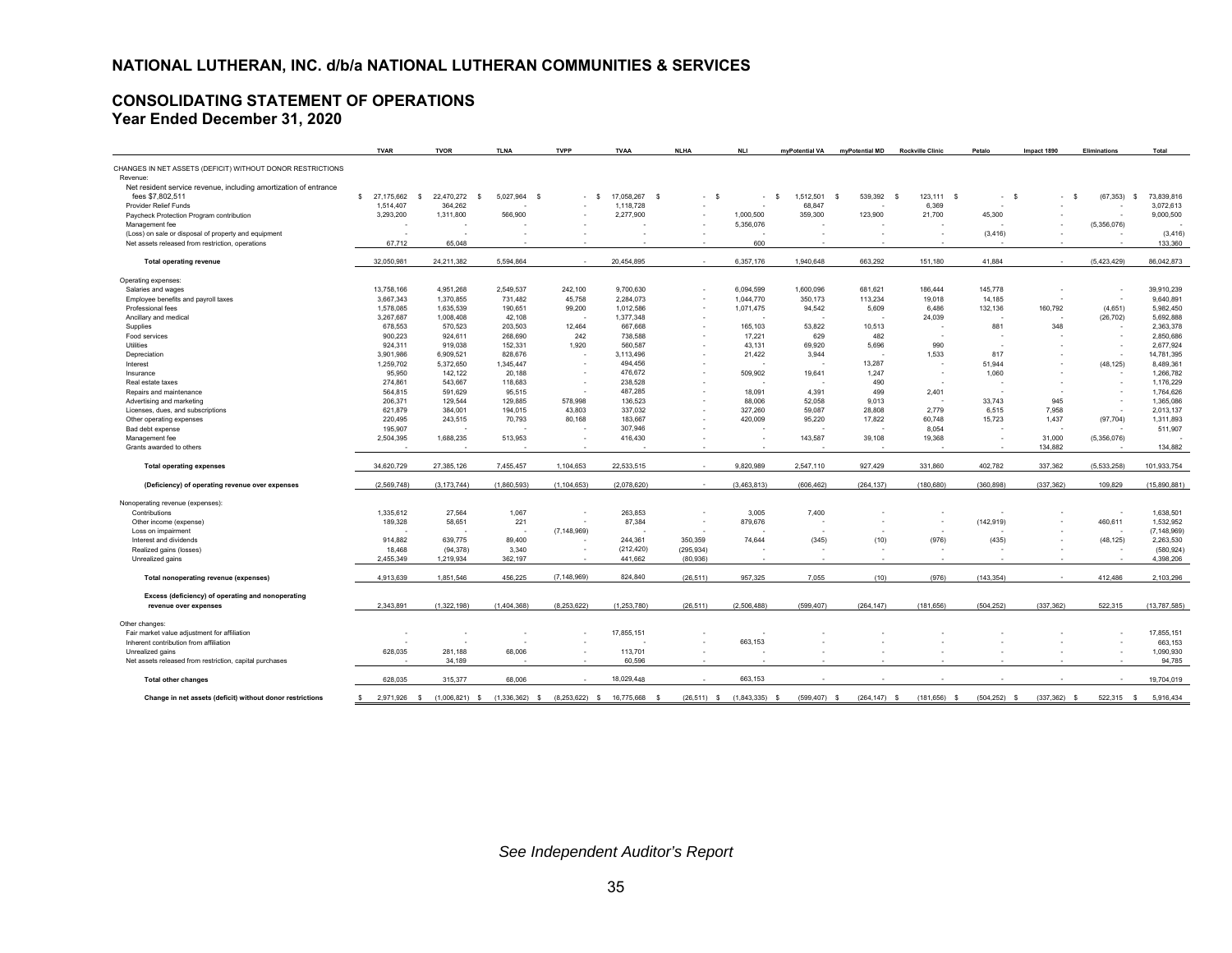# **CONSOLIDATING STATEMENT OF CHANGES IN NET ASSETS (DEFICIT) Year Ended December 31, 2021**

|                                                                         | <b>TVAR</b>     | <b>TVOR</b>       | <b>TLNA</b>                      | <b>TVPP</b> | <b>TVAA</b> | <b>NLHA</b>              | <b>NLI</b>    | myPotential VA           | myPotential MD          | <b>Rockville Clinic</b> | Petalo     | Impact 1890      | <b>Eliminations</b>      | Total          |
|-------------------------------------------------------------------------|-----------------|-------------------|----------------------------------|-------------|-------------|--------------------------|---------------|--------------------------|-------------------------|-------------------------|------------|------------------|--------------------------|----------------|
| CHANGES IN NET ASSETS (DEFICIT) WITHOUT DONOR RESTRICTIONS              |                 |                   |                                  |             |             |                          |               |                          |                         |                         |            |                  |                          |                |
| Excess (deficiency) of operating and nonoperating revenue over expenses | (8, 239, 771)   | $(3,803,930)$ \$  | (195, 464)                       | (1,312,057) | (1,809,395) | 3,143,126                | (5,002,790)   | (645, 574)               | $(484, 583)$ \$         | $- S$                   | - \$       | $(108, 570)$ \$  | 762,977                  | (17,696,031)   |
|                                                                         |                 | 280,684           | 134,136                          |             |             | 648,470                  |               |                          |                         | ٠.                      |            |                  |                          | 2,177,536      |
| Unrealized gains                                                        | 1,114,246       |                   |                                  |             |             |                          |               | $\overline{\phantom{a}}$ |                         |                         |            |                  |                          |                |
| Loss on extinguishment of debt                                          | (905, 487)      |                   |                                  |             |             |                          |               |                          |                         |                         |            |                  |                          | (905, 487)     |
| Equity transfer                                                         |                 |                   |                                  | $\sim$      | 1,200,000   | $\overline{\phantom{a}}$ | (1, 200, 000) | $\overline{\phantom{a}}$ |                         |                         |            |                  | . .                      |                |
| Gain (loss) on discontinued operations                                  |                 |                   |                                  |             |             | $\sim$                   | (1,020,924)   | 95.767                   |                         | (207,098)               | 997,293    |                  | (12, 977)                | (147, 939)     |
| Net assets released from restriction, capital purchases                 |                 | 9.365             |                                  |             |             |                          |               |                          |                         |                         |            |                  |                          | 9,365          |
| Change in net assets (deficit) without donor restrictions               | (8,031,012)     | (3,513,881)       | (61, 328)                        | (1,312,057) | (609, 395)  | 3,791,596                | (7, 223, 714) | (549, 807)               | (484, 583)              | (207,098)               | 997,293    | (108, 570)       | 750,000                  | (16, 562, 556) |
|                                                                         |                 |                   |                                  |             |             |                          |               |                          |                         |                         |            |                  |                          |                |
| CHANGES IN NET ASSETS WITH DONOR RESTRICTIONS                           |                 |                   |                                  |             |             |                          |               |                          |                         |                         |            |                  |                          |                |
| Contributions                                                           | 342,481         | 266,909           | 97,290                           | $\sim$      | 54,162      | $\overline{\phantom{a}}$ | 42.722        | $\overline{\phantom{a}}$ |                         |                         |            |                  | $\overline{\phantom{a}}$ | 803,564        |
| Funds held in trust income                                              | 15,466          | . .               |                                  |             |             | $\sim$                   |               | $\overline{\phantom{a}}$ |                         |                         |            |                  | $\overline{\phantom{a}}$ | 15,466         |
| Change in value of funds held in trust by others                        | 56,469          |                   |                                  |             |             |                          |               |                          |                         |                         |            |                  | $\sim$                   | 56,469         |
| Net assets released from restriction                                    | (14, 204)       | (28, 437)         |                                  |             | (4,000)     |                          | (13,000)      |                          |                         |                         |            |                  |                          | (59, 641)      |
|                                                                         |                 |                   |                                  |             |             |                          |               |                          |                         |                         |            |                  |                          |                |
| Change in net assets with donor restrictions                            | 400,212         | 238,472           | 97,290                           |             | 50,162      |                          | 29.722        |                          |                         |                         |            |                  |                          | 815,858        |
|                                                                         |                 |                   |                                  |             |             |                          |               |                          |                         |                         |            |                  |                          |                |
| Change in net assets (deficit)                                          | (7,630,800)     | (3,275,409)       | 35,962                           | (1,312,057) | (559, 233)  | 3,791,596                | (7, 193, 992) | (549, 807)               | (484, 583)              | (207, 098)              | 997,293    | (108, 570)       | 750,000                  | (15,746,698)   |
| Net assets (deficit):                                                   |                 |                   |                                  |             |             |                          |               |                          |                         |                         |            |                  |                          |                |
| Beginning                                                               | 23,274,493      | (6, 439, 145)     | (12, 391, 103)                   | (9,328,773) | 18,130,663  | 80,944,371               | 14,803,029    | (3,963,245)              | (1, 447, 295)           | (728, 469)              | (997, 293) | (1,520,932)      | (1,500,437)              | 98,835,864     |
|                                                                         |                 |                   |                                  |             |             |                          |               |                          |                         |                         |            |                  |                          |                |
| Ending                                                                  | 15,643,693<br>s | (9,714,554)<br>s. | $(12,355,141)$ \$ $(10,640,830)$ | - 56        | 17,571,430  | 84,735,967               | 7,609,037     | (4, 513, 052)            | $(1,931,878)$ \$<br>- S | $(935, 567)$ \$         | $-5$       | $(1,629,502)$ \$ | $(750, 437)$ \$          | 83,089,166     |